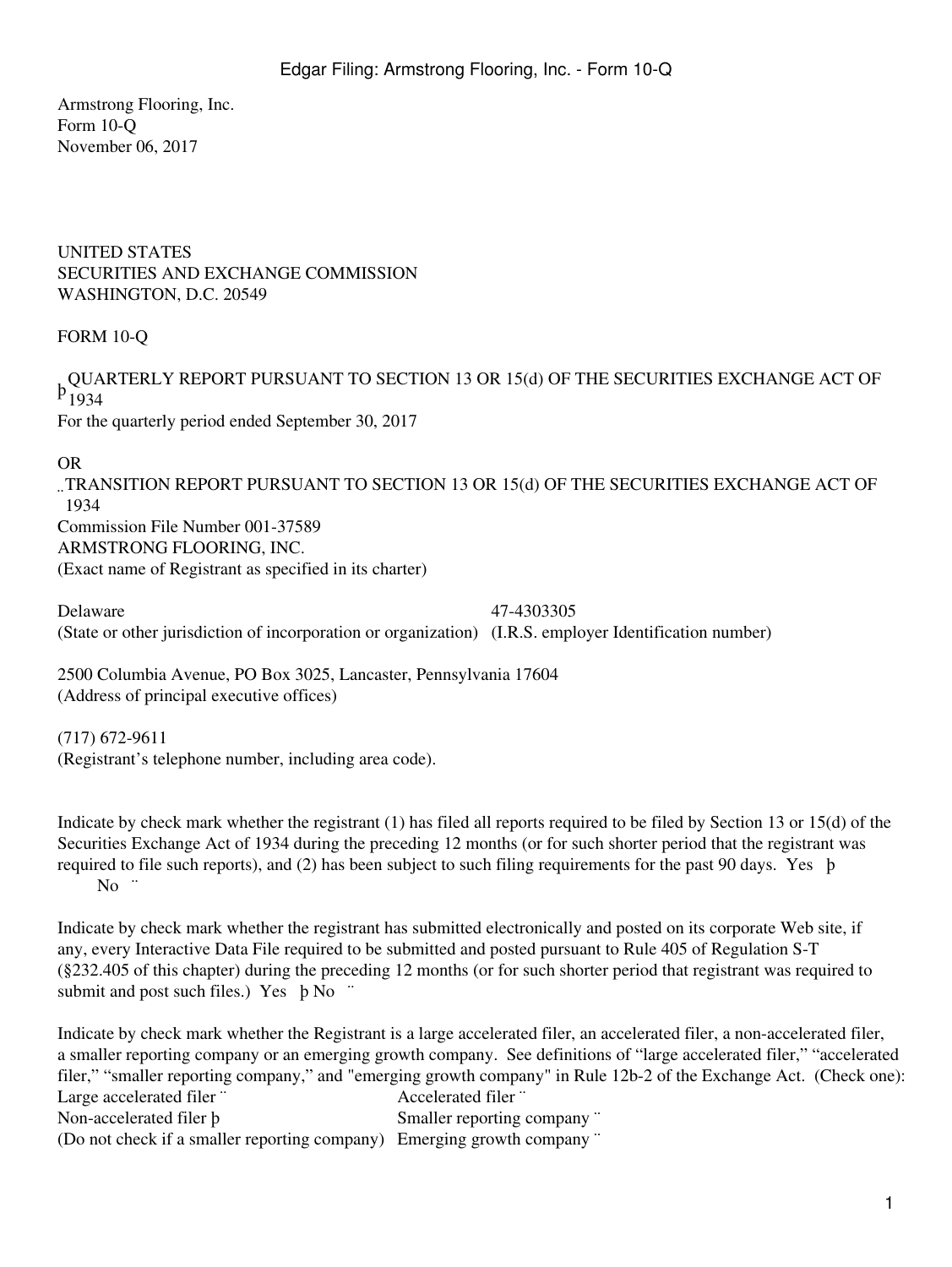If an emerging growth company, indicate by check mark if the Registrant has elected not to use the extended transition period for complying with any new or revised financial accounting standards provided pursuant to Section 13(a) of the Exchange Act. ¨

Indicate by check mark whether the Registrant is a shell company (as defined by Rule 12b-2 of the Exchange Act). Yes ¨ No þ

The Registrant had 25,725,206 shares of common stock, \$0.0001 par value, outstanding at October 30, 2017.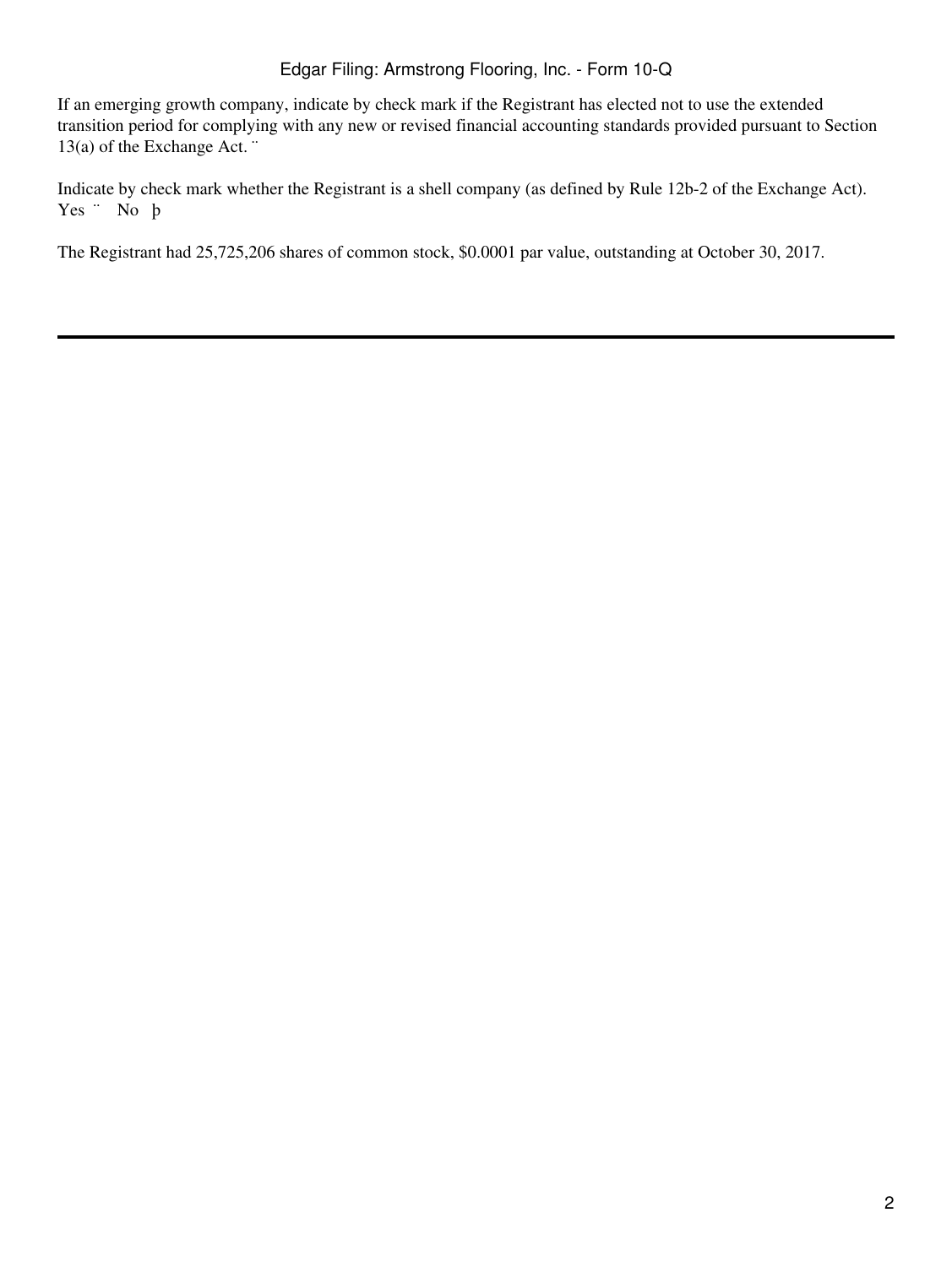Armstrong Flooring, Inc.

|                   | <b>Table of Contents</b>                                                              |                                    |
|-------------------|---------------------------------------------------------------------------------------|------------------------------------|
|                   |                                                                                       | Page Number                        |
|                   | <b>Cautionary Statement Concerning Forward-Looking Statements</b>                     | $\bf{l}$                           |
|                   | PART I FINANCIAL INFORMATION                                                          |                                    |
| Item 1.           | <b>Financial Statements</b>                                                           |                                    |
|                   | Condensed Consolidated Statements of Operations and Comprehensive Income (Loss)       |                                    |
|                   | (Unaudited)                                                                           | $\overline{2}$                     |
|                   | <b>Condensed Consolidated Balance Sheets (Unaudited)</b>                              | $\overline{3}$                     |
|                   | <b>Condensed Consolidated Statements of Stockholders' Equity (Unaudited)</b>          |                                    |
|                   | Condensed Consolidated Statements of Cash Flows (Unaudited)                           | $\frac{4}{5}$                      |
|                   | <b>Notes to Unaudited Condensed Consolidated Financial Statements</b>                 |                                    |
| Item 2.           | Management's Discussion and Analysis of Financial Condition and Results of Operations | $\overline{21}$                    |
| Item 3.           | Quantitative and Qualitative Disclosures About Market Risk                            | $\overline{30}$                    |
| Item 4.           | <b>Controls and Procedures</b>                                                        | 30                                 |
|                   | PART II OTHER INFORMATION                                                             |                                    |
|                   | Item 1. Legal Proceedings                                                             | 31                                 |
|                   | Item 1A. Risk Factors                                                                 |                                    |
|                   | Item 2. Unregistered Sales of Equity Securities and Use of Proceeds                   |                                    |
|                   | Item 3. Defaults Upon Senior Securities                                               |                                    |
|                   | Item 4. Mine Safety Disclosures                                                       | $\frac{31}{31}$<br>$\frac{31}{31}$ |
| Item 5            | Other Information                                                                     | $\overline{31}$                    |
|                   | Item 6. Exhibits                                                                      | 32                                 |
| <b>SIGNATURES</b> |                                                                                       | 33                                 |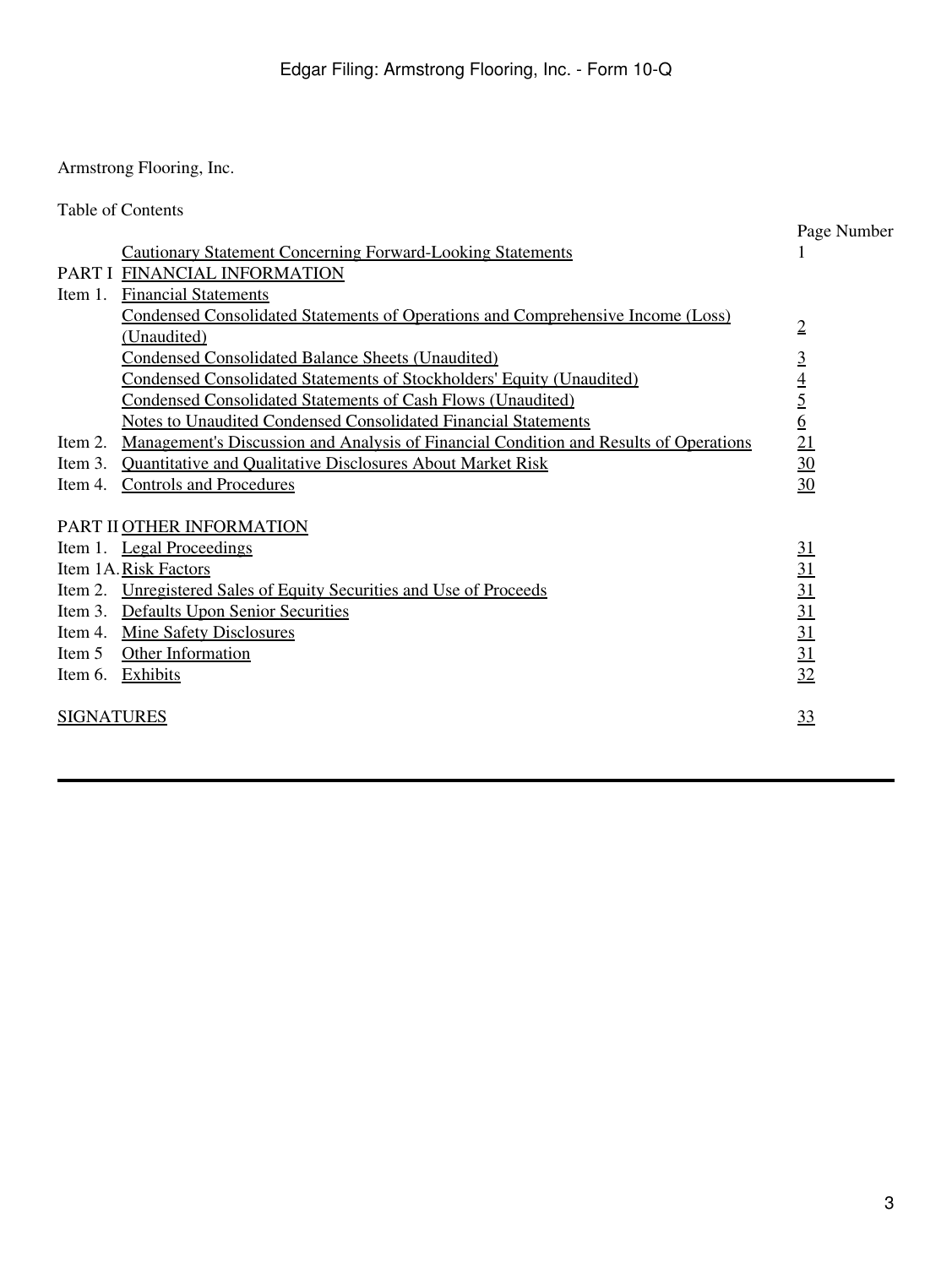## <span id="page-3-0"></span>CAUTIONARY STATEMENT CONCERNING FORWARD-LOOKING STATEMENTS

Certain statements in this Quarterly Report on Form 10-Q ("Form 10-Q") and the documents incorporated by reference may constitute forward-looking statements within the meaning of the Private Securities Litigation Reform Act of 1995. Those forward-looking statements are subject to various risks and uncertainties and include all statements that are not historical statements of fact and those regarding our intent, belief or expectations, including, but not limited to, our expectations concerning our residential and commercial markets and their effect on our operating results, and our ability to increase revenues, earnings and EBITDA (as such terms are defined by documents incorporated by reference herein). Words such as "anticipate," "expect," "intend," "plan," "target," "project," "predict," "believ "will," "would," "could," "should," "seek," "estimate" and similar expressions are intended to identify such forward-looking statements. These statements are based on management's current expectations and beliefs and are subject to a number of factors that could lead to actual results materially different from those described in the forward-looking statements. Although we believe that the assumptions underlying the forward-looking statements are reasonable, we can give no assurance that our expectations will be attained. Factors that could have a material adverse effect on our financial condition, liquidity, results of operations or future prospects or which could cause actual results to differ materially from our expectations include, but are not limited to:

•global economic conditions; •construction activity; •competition; key customers; •availability and costs of raw materials and energy; •recent plant construction; international operations; intellectual property rights; •cost saving and productivity initiatives; strategic transactions; •labor; •information systems; •claims and litigation; •defined-benefit plan obligations; •liquidity; •debt covenants; •debt; •negative tax consequences; •outsourcing; •environmental matters; and • other communications, including those set forth under "Risk Factors" included in our Annual Report on Form 10-K and other risks detailed from time to time in our filings with the Securities and Exchange Commission, press releases, and in the documents incorporated by reference.

Such forward-looking statements speak only as of the date they are made. We expressly disclaim any obligation to release publicly any updates or revisions to any forward-looking statements to reflect any change in our expectations with regard thereto or change in events, conditions or circumstances on which any statement is based.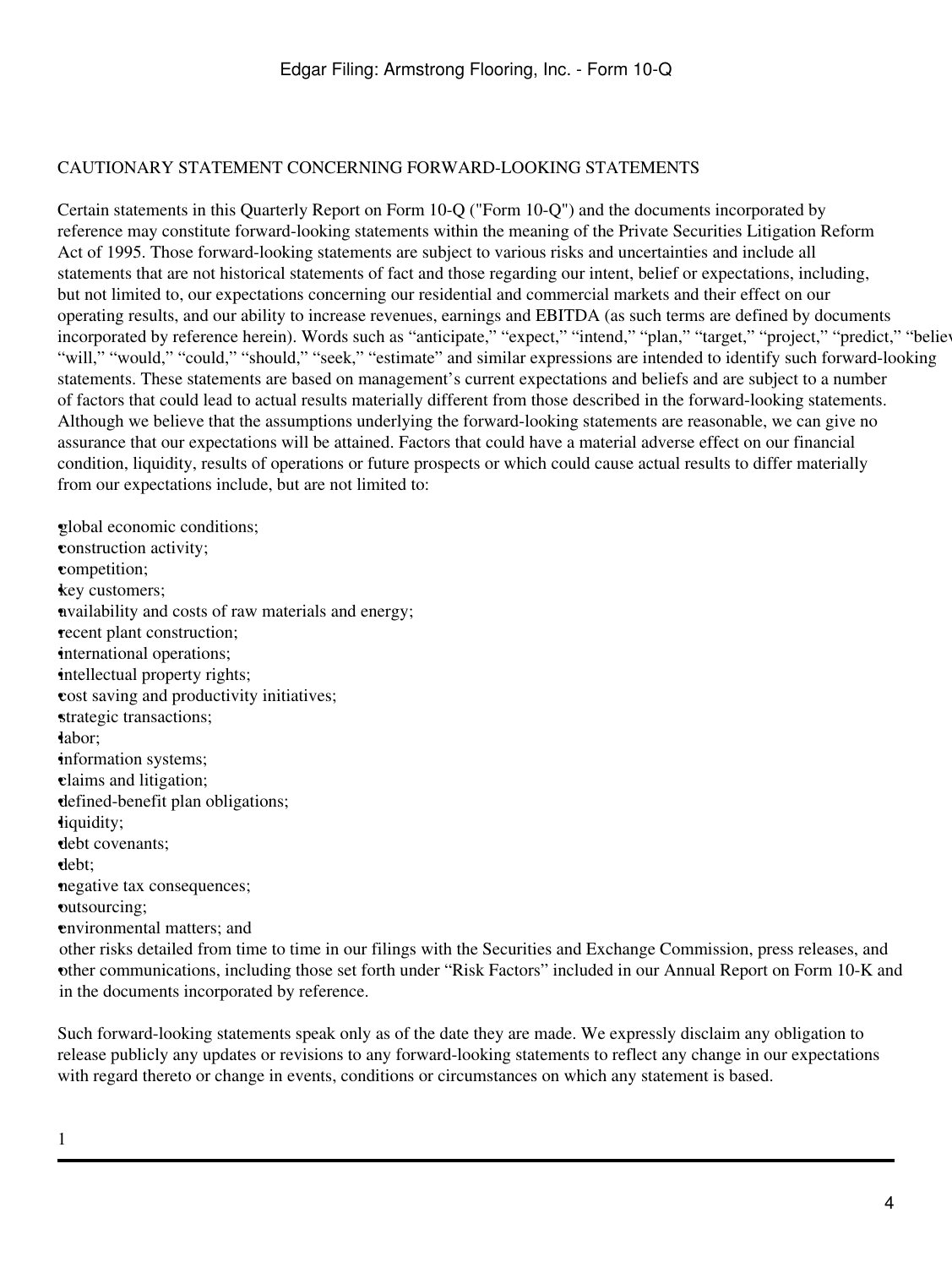#### <span id="page-4-1"></span><span id="page-4-0"></span>PART I: FINANCIAL INFORMATION Item 1. Financial Statements

# <span id="page-4-2"></span>Armstrong Flooring, Inc. and Subsidiaries

Condensed Consolidated Statements of Operations and Comprehensive Income (Loss) (Unaudited) (Dollars in millions, except per share data)

|                                                                              | Three Months      |           | Nine Months     |                 |               |
|------------------------------------------------------------------------------|-------------------|-----------|-----------------|-----------------|---------------|
|                                                                              | Ended             |           | Ended           |                 |               |
|                                                                              | September 30,     |           | September 30,   |                 |               |
|                                                                              | 2017              | 2016      | 2017            | 2016            |               |
| Net sales                                                                    | \$308.5           | \$313.4   | \$871.0         | \$921.5         |               |
| Cost of goods sold                                                           | 276.8             | 243.4     | 735.1           | 736.4           |               |
| Gross profit                                                                 | 31.7              | 70.0      | 135.9           | 185.1           |               |
| Selling, general and administrative expenses                                 | 49.3              | 53.8      | 153.2           | 157.0           |               |
| Intangible asset impairment                                                  | 12.5              |           | 12.5            |                 |               |
| Operating (loss) income                                                      | (30.1)            | 16.2      | (29.8)          | ) 28.1          |               |
| Interest expense                                                             | 0.8               | 0.6       | 2.0             | 1.3             |               |
| Other expense, net                                                           | 0.1               | 0.3       | 0.1             | 2.1             |               |
| (Loss) income from continuing operations before income taxes                 | (31.0)            | ) 15.3    | (31.9)          | ) 24.7          |               |
| Income tax (benefit) expense                                                 | (12.3)            | 0.60      | (10.8)          | ) 10.9          |               |
| (Loss) income from continuing operations                                     | (18.7) 9.3        |           | (21.1)          | ) 13.8          |               |
| Gain on disposal of discontinued operations, net of tax                      |                   |           |                 | 1.7             |               |
| Net (loss) income                                                            | $(18.7)$ 9.3      |           | (21.1)          | ) 15.5          |               |
| Other comprehensive (loss) income, net of tax:                               |                   |           |                 |                 |               |
| Foreign currency translation adjustments                                     | 2.3               | 0.1       | 5.7             | (6.6)           | $\mathcal{E}$ |
| Derivatives loss                                                             | (0.6)             | $)$ (0.3) | (1.5)           | )(2.2)          | $\mathcal{E}$ |
| Pension and postretirement adjustments                                       | (2.6)             | ) 1.1     | (0.2)           | ) 2.0           |               |
| Total other comprehensive (loss) income                                      | (0.9)             | 0.9       | 4.0             | (6.8)           | $\mathcal{E}$ |
| Total comprehensive (loss) income                                            | \$(19.6) \$10.2\$ |           | $$(17.1)$ \$8.7 |                 |               |
| Basic (loss) earnings per share of common stock:                             |                   |           |                 |                 |               |
| Basic (loss) earnings per share of common stock from continuing operations   | \$(0.70) \$0.33   |           |                 | \$(0.76) \$0.50 |               |
| Basic earnings per share of common stock from discontinued operations        |                   |           |                 | 0.06            |               |
| Basic (loss) earnings per share of common stock                              | \$(0.70) \$0.33   |           | \$(0.76) \$0.56 |                 |               |
| Diluted (loss) earnings per share of common stock:                           |                   |           |                 |                 |               |
| Diluted (loss) earnings per share of common stock from continuing operations | \$(0.70) \$0.33   |           | \$(0.76) \$0.49 |                 |               |
| Diluted earnings per share of common stock from discontinued operations      |                   |           |                 | 0.06            |               |
| Diluted (loss) earnings per share of common stock                            | \$(0.70) \$0.33   |           | \$(0.76) \$0.55 |                 |               |
|                                                                              |                   |           |                 |                 |               |

See accompanying notes to Condensed Consolidated Financial Statements.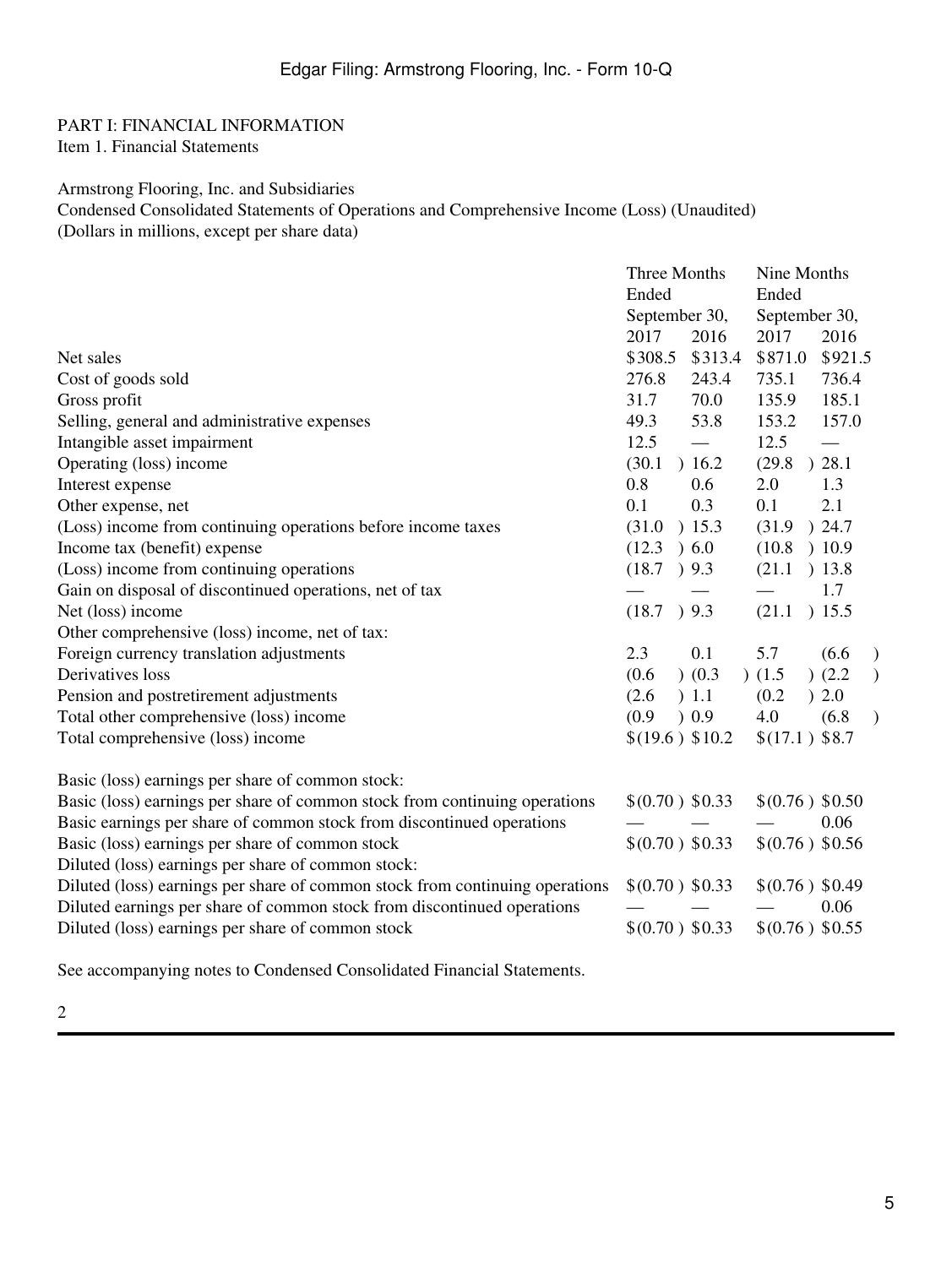# <span id="page-5-0"></span>Armstrong Flooring, Inc. and Subsidiaries Condensed Consolidated Balance Sheets (Dollars in millions, except par value)

|                                                                                                                        | September 30, December 31,<br>2017<br>(Unaudited) | 2016    |  |
|------------------------------------------------------------------------------------------------------------------------|---------------------------------------------------|---------|--|
| Assets                                                                                                                 |                                                   |         |  |
| Current assets:                                                                                                        |                                                   |         |  |
| Cash                                                                                                                   | \$43.6                                            | \$30.6  |  |
| Accounts and notes receivable, net                                                                                     | 85.1                                              | 76.0    |  |
| Inventories, net                                                                                                       | 264.5                                             | 272.1   |  |
| Income tax receivable                                                                                                  | 4.3                                               | 2.4     |  |
| Prepaid expenses and other current assets                                                                              | 21.5                                              | 23.8    |  |
| Total current assets                                                                                                   | 419.0                                             | 404.9   |  |
| Property, plant, and equipment, less accumulated depreciation and amortization of \$392.1<br>and \$336.8, respectively | 421.1                                             | 445.2   |  |
| Prepaid pension costs                                                                                                  | 0.1                                               | 0.2     |  |
| Intangible assets, net                                                                                                 | 62.1                                              | 42.6    |  |
| Deferred income taxes                                                                                                  | 5.8                                               | 4.5     |  |
| Other noncurrent assets                                                                                                | 6.9                                               | 7.0     |  |
| Total assets                                                                                                           | \$915.0                                           | \$904.4 |  |
| Liabilities and Stockholders' Equity                                                                                   |                                                   |         |  |
| <b>Current liabilities:</b>                                                                                            |                                                   |         |  |
| Accounts payable and accrued expenses                                                                                  | \$156.5                                           | \$163.0 |  |
| Income tax payable                                                                                                     | 0.9                                               | 0.4     |  |
| Total current liabilities                                                                                              | 157.4                                             | 163.4   |  |
| Long-term debt                                                                                                         | 96.1                                              | 21.2    |  |
| Postretirement benefit liabilities                                                                                     | 72.1                                              | 75.5    |  |
| Pension benefit liabilities                                                                                            | 4.0                                               | 1.6     |  |
| Other long-term liabilities                                                                                            | 9.7                                               | 9.1     |  |
| Noncurrent income taxes payable                                                                                        | 0.5                                               | 1.7     |  |
| Deferred income taxes                                                                                                  | 6.2                                               | 8.4     |  |
| <b>Total liabilities</b>                                                                                               | 346.0                                             | 280.9   |  |
| Stockholders' equity:                                                                                                  |                                                   |         |  |
| Common stock with par value \$.0001 per share: 100,000,000 shares authorized;                                          |                                                   |         |  |
| 28,173,681 issued and 25,724,685 outstanding shares as of September 30, 2017 and                                       |                                                   |         |  |
| 27,895,671 issued and outstanding shares as of December 31, 2016                                                       |                                                   |         |  |
| Preferred stock with par value \$.0001 per share: 15,000,000 shares authorized; none<br>issued                         |                                                   |         |  |
| Treasury stock, at cost, 2,448,996 shares as of September 30, 2017                                                     | (39.9)                                            |         |  |
| Additional paid-in capital                                                                                             | 675.8                                             | 673.3   |  |
| (Accumulated deficit) retained earnings                                                                                | (11.1)                                            | 10.0    |  |
| Accumulated other comprehensive loss                                                                                   | (55.8)                                            | (59.8)  |  |
| Total stockholders' equity                                                                                             | 569.0                                             | 623.5   |  |
| Total liabilities and stockholders' equity                                                                             | \$915.0                                           | \$904.4 |  |
|                                                                                                                        |                                                   |         |  |

See accompanying notes to Condensed Consolidated Financial Statements.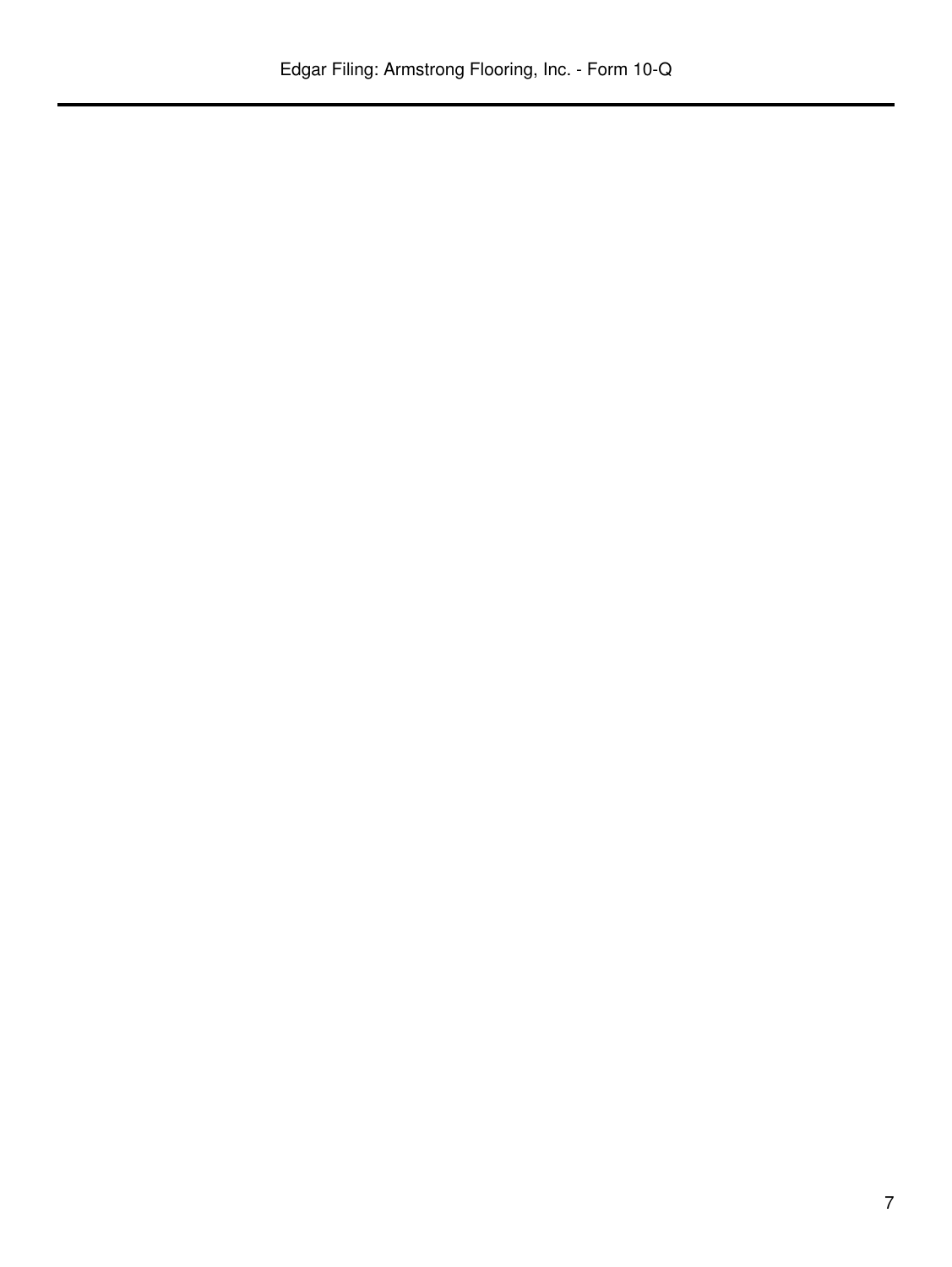# <span id="page-7-0"></span>Armstrong Flooring, Inc. and Subsidiaries

Condensed Consolidated Statements of Stockholders' Equity (Unaudited)

| (Dollars in millions) |  |  |
|-----------------------|--|--|
|                       |  |  |

|                                                                                      | Common Stock<br><b>Shares</b> | <b>Treasury Stock</b><br><b>Amoultares</b> | Amount          | Net AWI<br>Investment | <b>AdditionaDther</b><br>Paid-in<br>Capital | Accumulated<br>Comprehensive<br>Retained<br>(Loss)<br>Income | (Accumulated<br>Deficit)<br>Earnings | Total<br>Equity     |
|--------------------------------------------------------------------------------------|-------------------------------|--------------------------------------------|-----------------|-----------------------|---------------------------------------------|--------------------------------------------------------------|--------------------------------------|---------------------|
| December 31, 2016<br>Net (loss)                                                      | 27,895,671                    | \$                                         | $\frac{\ }{s-}$ | \$                    | \$673.3                                     | \$ (59.8)<br>$\lambda$                                       | \$10.0<br>(21.1)<br>$\lambda$        | \$623.5<br>(21.1)   |
| Repurchase of common<br>stock                                                        | $(2,455,604)$ —               | 2,455,604                                  | (40.0)          |                       |                                             |                                                              |                                      | (40.0)              |
| Stock-based<br>compensation, net                                                     | 284,618                       | (6,608)                                    | 0.1             |                       | 3.3                                         |                                                              |                                      | 3.4                 |
| Net transfers to<br>Armstrong World<br>Industries ("AWI")<br>Reclassification of net |                               |                                            |                 | (0.8)                 |                                             |                                                              |                                      | (0.8)               |
| parent investment to<br>additional paid-in capital                                   |                               |                                            |                 | 0.8                   | (0.8)                                       |                                                              |                                      |                     |
| Other comprehensive<br>income                                                        |                               |                                            |                 |                       |                                             | 4.0                                                          |                                      | 4.0                 |
| September 30, 2017                                                                   | 25,724,685                    | \$<br>$-2,448,996$                         | $$(39.9)$ \$-   |                       | \$675.8                                     | \$ (55.8)<br>$\lambda$                                       | \$(11.1)                             | \$569.0             |
| December 31, 2015<br>Net (loss) income                                               |                               | \$                                         | $\frac{\S}{\S}$ | \$622.0<br>(0.8)      | $\frac{\ }{s-}$                             | \$2.0                                                        | $\frac{\text{S}}{\text{}}$<br>16.3   | \$624.0<br>15.5     |
| Net transfers from (to)<br><b>AWI</b>                                                |                               |                                            |                 | 102.3                 |                                             | (54.2)                                                       |                                      | 48.1                |
| Cash distribution paid to<br><b>AWI</b>                                              |                               |                                            |                 | (50.0)                |                                             |                                                              |                                      | (50.0)<br>$\lambda$ |
| Reclassification of net<br>parent investment to<br>additional paid-in capital        |                               |                                            |                 | (673.5)               | 0.673.5                                     |                                                              |                                      |                     |
| Issuance of common<br>stock at separation                                            | 27,738,779                    |                                            |                 |                       |                                             |                                                              |                                      |                     |
| Stock-based<br>compensation, net                                                     | 74,860                        |                                            |                 |                       | 3.9                                         |                                                              |                                      | 3.9                 |
| Other comprehensive<br>$(\text{loss})$                                               |                               |                                            |                 |                       |                                             | (6.8)                                                        |                                      | (6.8)               |
| September 30, 2016                                                                   | 27,813,639                    | \$                                         | $\frac{\ }{s-}$ | \$                    | \$677.4                                     | \$ (59.0)                                                    | $3 \,$ \$ 16.3                       | \$634.7             |

See accompanying notes to Condensed Consolidated Financial Statements.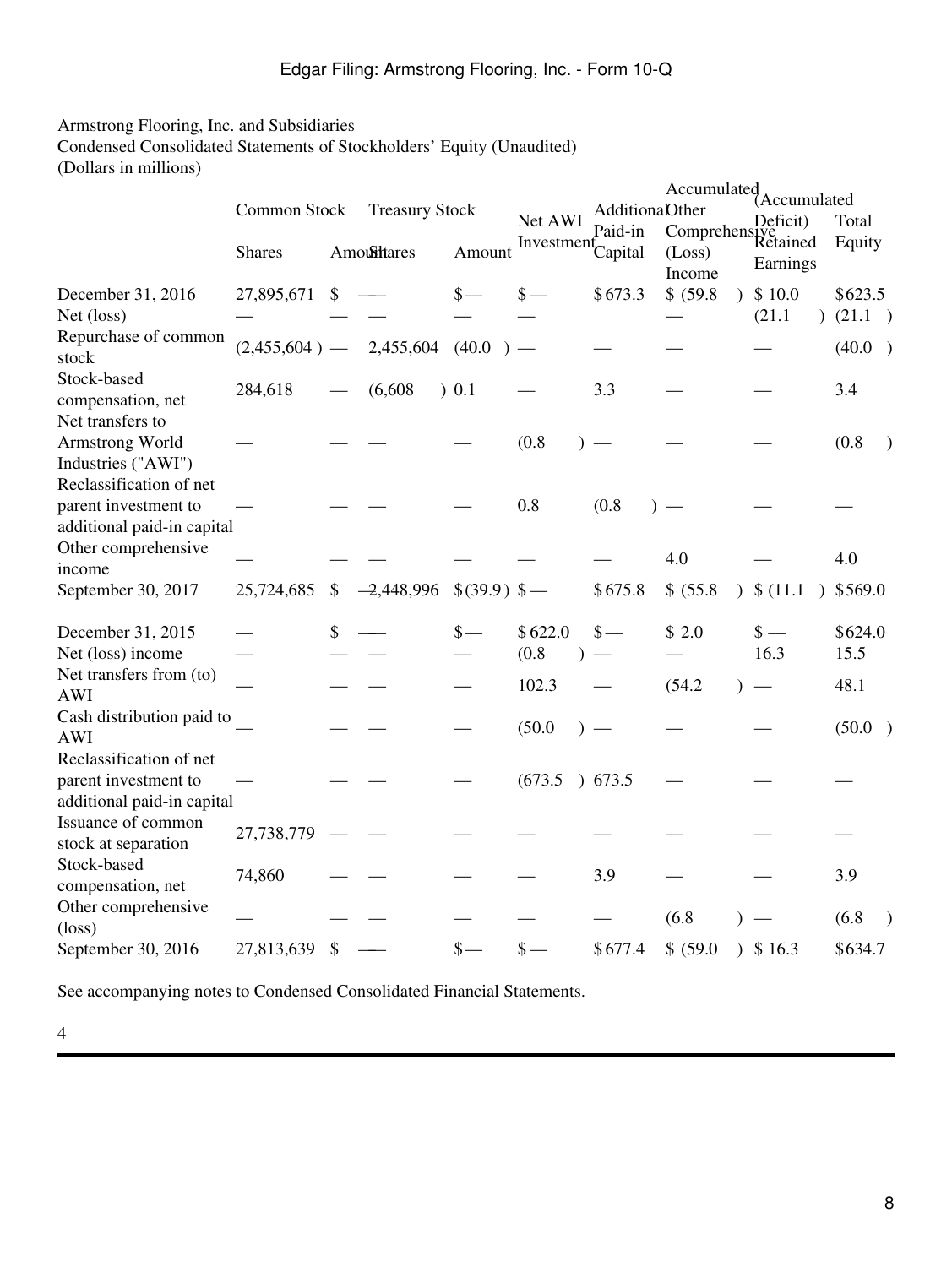# <span id="page-8-0"></span>Armstrong Flooring, Inc. and Subsidiaries

Condensed Consolidated Statements of Cash Flows (Unaudited) (Dollars in millions)

|                                                                                          | Nine Months<br>Ended<br>September 30, |
|------------------------------------------------------------------------------------------|---------------------------------------|
|                                                                                          | 2017<br>2016                          |
| Cash flows from operating activities:                                                    |                                       |
| Net (loss) income                                                                        | \$(21.1) \$15.5                       |
| Adjustments to reconcile net (loss) income to net cash provided by operating activities: |                                       |
| Depreciation and amortization                                                            | 59.9<br>34.2                          |
| Intangible asset impairment                                                              | 12.5                                  |
| Deferred income taxes                                                                    | (5.2)<br>)(2.6)                       |
| Stock-based compensation                                                                 | 3.8<br>3.8                            |
| U.S. pension expense                                                                     | 6.7<br>4.3                            |
| Other non-cash adjustments, net                                                          | ) 1.8<br>(1.0)                        |
| Changes in operating assets and liabilities:                                             |                                       |
| Receivables                                                                              | (11.1)<br>(7.8)                       |
| Inventories                                                                              | 9.9<br>(13.9)                         |
| Accounts payable and accrued expenses                                                    | ) 17.1<br>(2.8)                       |
| Income taxes payable                                                                     | ) 4.1<br>(3.1)                        |
| Other assets and liabilities                                                             | (5.6)<br>)2.0                         |
| Net cash provided by operating activities                                                | 46.2<br>55.2                          |
| Cash flows from investing activities:                                                    |                                       |
| Purchases of property, plant and equipment                                               | (33.5)(28.1)                          |
| Cash paid for acquisition                                                                | $(36.1)$ —                            |
| Other investing activities                                                               | 0.3<br>0.6                            |
| Net cash used for investing activities                                                   | $(69.3)$ $(27.5)$                     |
| Cash flows from financing activities:                                                    |                                       |
| Proceeds from revolving credit facility                                                  | 90.0<br>100.0                         |
| Payments on revolving credit facility                                                    | (15.0)(90.0)                          |
| Financing costs                                                                          | (1.4)                                 |
| Payments of long-term debt                                                               | (10.0)                                |
| Payments on capital lease                                                                | (0.1)<br>$)$ —                        |
| Purchases of treasury stock                                                              | (40.0)<br>$)$ —                       |
| Cash distribution paid to AWI                                                            | (50.0)                                |
| Proceeds from exercised stock options                                                    | 1.4<br>0.2                            |
| Value of shares withheld related to employee tax withholding                             | (1.8)                                 |
| Net transfers from AWI                                                                   | 55.6                                  |
| Net cash provided by financing activities                                                | 34.5<br>4.4                           |
| Effect of exchange rate changes on cash and cash equivalents                             | 0.1<br>1.6                            |
| Net increase in cash and cash equivalents                                                | 13.0<br>32.2                          |
| Cash and cash equivalents at beginning of year                                           | 30.6                                  |
| Cash and cash equivalents at end of period                                               | \$43.6<br>\$32.2                      |
| Supplemental Cash Flow Disclosure:                                                       |                                       |
| Amounts in accounts payable for capital expenditures                                     | \$3.7<br>\$6.2                        |
| Interest paid                                                                            | 1.9<br>1.2                            |
| Income taxes (refunded) paid, net                                                        | ) 7.5<br>(3.1)                        |
|                                                                                          |                                       |

See accompanying notes to Condensed Consolidated Financial Statements.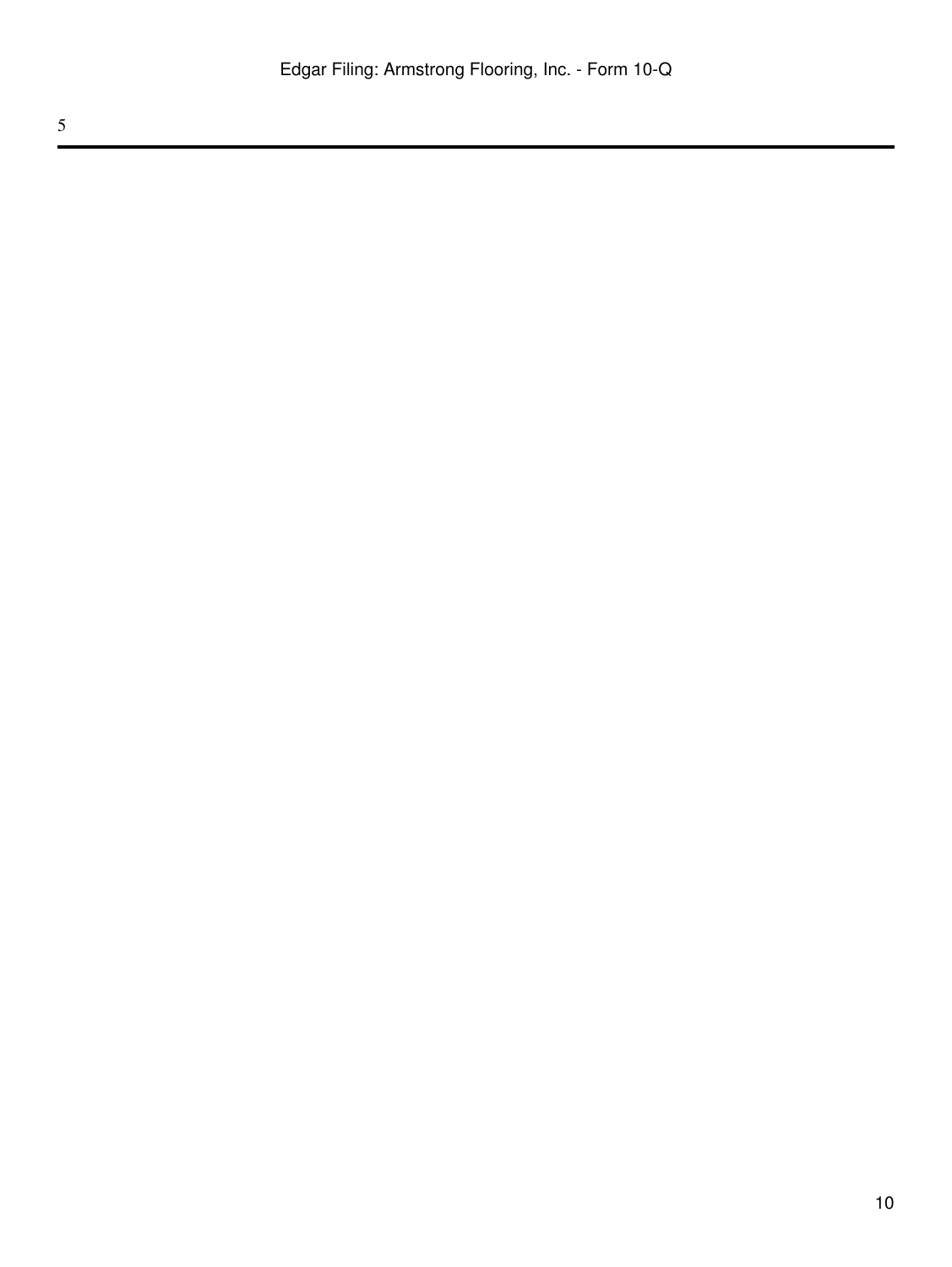### <span id="page-10-1"></span><span id="page-10-0"></span>NOTE 1. BUSINESS AND BASIS OF PRESENTATION

Background

Armstrong Flooring, Inc. ("AFI") is a leading global producer of flooring products for use primarily in the construction and renovation of residential, commercial and institutional buildings. AFI designs, manufactures, sources and sells resilient and wood flooring products in North America and the Pacific Rim. When we refer to "AFI," "the Company," "we," "our," and "us" in this report, we are referring to Armstrong Flooring, Inc., a Delaware corporation, and its consolidated subsidiaries.

On April 1, 2016, we became an independent company as a result of the separation by Armstrong World Industries, Inc. ("AWI"), a Pennsylvania corporation, of its Resilient Flooring and Wood Flooring segments from its Building Products segment (the "Separation"). The Separation was effected by allocating the assets and liabilities related primarily to the Resilient Flooring and Wood Flooring segments to AFI and then distributing the common stock of AFI to AWI's shareholders (the "Distribution"). The Separation and Distribution (together, the "Spin-off") resulted in AFI and AWI becoming two independent, publicly traded companies, with AFI owning and operating the Resilient Flooring and Wood Flooring segments and AWI continuing to own and operate a ceilings business. Basis of Presentation

Prior to April 1, 2016, AFI operated as a part of AWI. The financial information for periods prior to April 1, 2016 was prepared on a combined basis from AWI's historical accounting records and is presented herein on a stand-alone basis as if the operations had been conducted independently of AWI. Beginning April 1, 2016, the financial information was prepared on a consolidated basis. The Condensed Consolidated Financial Statements of AFI presented are not indicative of our future performance, and, for periods prior to April 1, 2016, do not necessarily reflect what our historical results of operations, financial position and cash flows would have been if we had operated as a separate, stand-alone entity during those periods.

For periods prior to April 1, 2016, AFI was comprised of certain stand-alone legal entities for which discrete financial information was available, as well as portions of legal entities for which discrete financial information was not available ("Shared Entities"). For the Shared Entities for which discrete financial information was not available, such as shared utilities, taxes, and other shared costs, allocation methodologies were applied to allocate amounts to AFI. The Condensed Consolidated Statements of Operations and Comprehensive Income (Loss) for these periods include all revenues and costs attributable to AFI, including costs for facilities, functions and services used by AFI. The results of operations for those periods also include allocations of costs for administrative functions and services performed on behalf of AFI by centralized staff groups within AWI, AWI's general corporate expenses, and certain pension and other retirement benefit costs for those periods. All of the allocations and estimates in the Condensed Consolidated Financial Statements are based on assumptions that AFI management believes are reasonable. All charges and allocations of cost for facilities, functions and services performed by AWI prior to the Spin-off were deemed paid by AFI to AWI in cash, in the period in which the cost was recorded in the Condensed Consolidated Statements of Operations and Comprehensive Income (Loss). Prior to the Spin-off, transactions between AWI and AFI were accounted for through Net AWI investment.

Prior to the Spin-off, AFI's portion of current income taxes payable was deemed to have been remitted to AWI in the period the related tax expense was recorded. AFI's portion of current income taxes receivable was deemed to have been remitted to AFI by AWI in the period to which the receivable applies only to the extent that a refund of such taxes could have been recognized by AFI on a stand-alone basis under the law of the relevant taxing jurisdiction. These Condensed Consolidated Financial Statements are prepared in accordance with generally accepted accounting principles in the United States of America ("U.S. GAAP"). The statements include management estimates and judgments, where appropriate. Management uses estimates to record many items including certain asset values,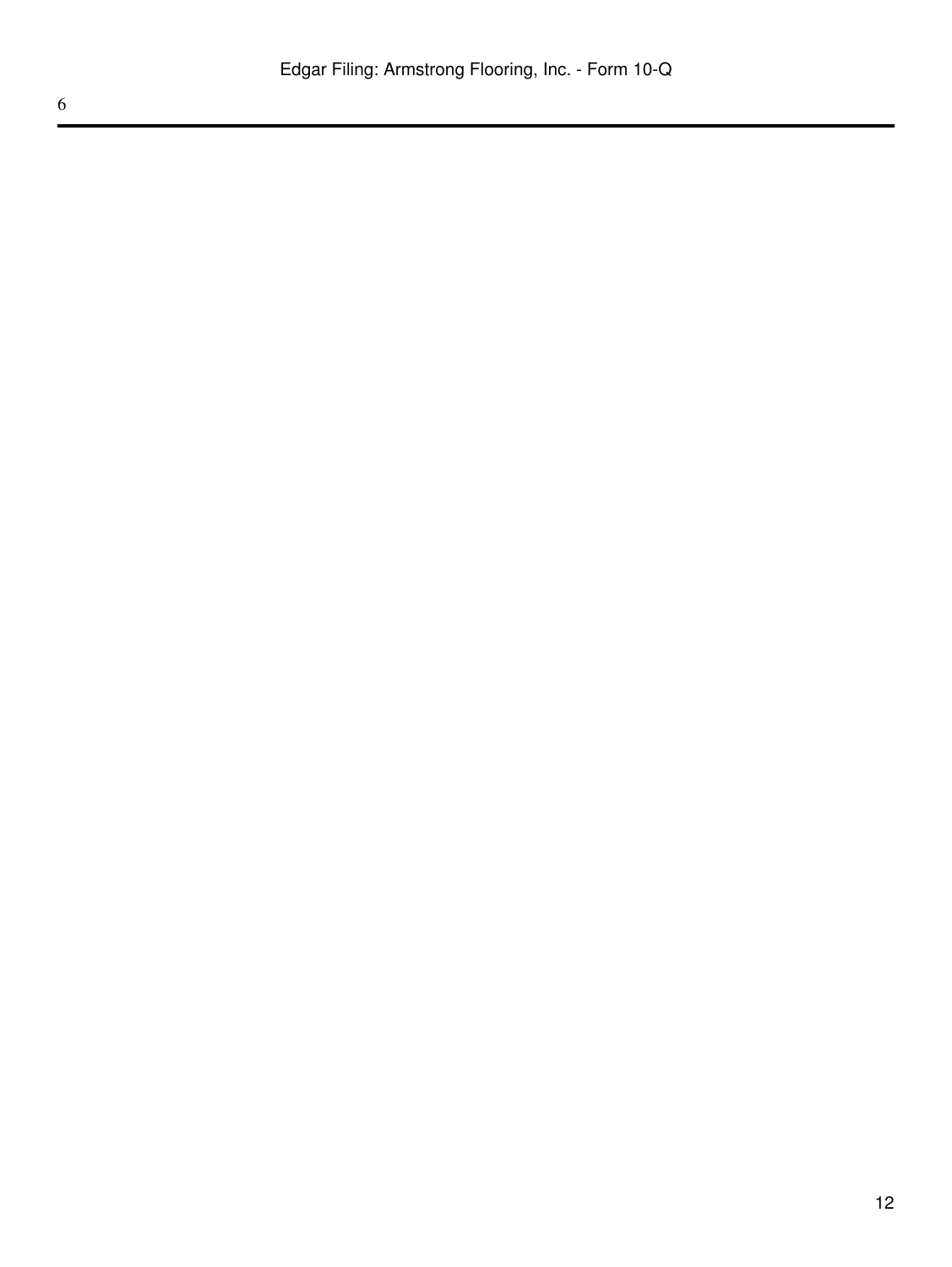allowances for bad debts, inventory obsolescence, lower of cost or market or net realizable value charges, warranty reserves, workers compensation, general liability and environmental claims and income taxes. When preparing an estimate, management determines the amount based upon the consideration of relevant information. Management may confer with outside parties, including outside counsel. Actual results may differ from these estimates. In the opinion of management, all adjustments of a normal, recurring nature have been included to provide a fair statement of the results for the reporting periods presented. Operating results for the three and nine months ended September 30, 2017 and 2016 included in this report are unaudited. Quarterly results are not necessarily indicative of annual earnings, primarily due to the different level of sales in each quarter of the year and the possibility of changes in economic conditions between periods.

Certain amounts in the prior year's Condensed Consolidated Financial Statements and related notes thereto have been recast to conform to the 2017 presentation. Otherwise, the accounting policies used in preparing the Condensed Consolidated Financial Statements in this Form 10-Q are the same as those used in preparing the Consolidated Financial Statements for the year ended December 31, 2016. These statements should therefore be read in conjunction with the Consolidated Financial Statements and notes that are included in the Annual Report on Form 10-K for the fiscal year ended December 31, 2016.

During the fourth quarter of 2016, we changed the method of accounting for our Wood Flooring inventories from the last-in, first-out ("LIFO") method to the first-in, first-out ("FIFO") method. As a result of this accounting change, comparative financial statements of prior periods have been adjusted to apply the new method retrospectively. See additional disclosure regarding this change within the notes to the Consolidated Financial Statements included in the Annual Report on Form 10-K for the fiscal year ended December 31, 2016. The change from LIFO to FIFO decreased Cost of goods sold for the three months ended September 30, 2016 by \$2.1 million and increased Income tax expense by \$1.1 million, resulting in an increase in Net income of \$1.0 million from \$8.3 million to \$9.3 million. Cost of goods sold for the nine months ended September 30, 2016 decreased by \$6.8 million and income tax expense increased by \$2.7 million, resulting in an increase in Net income of \$4.1 million from \$11.4 million to \$15.5 million. This accounting change also increased Additional paid-in capital at September 30, 2016 by \$7.9 million from \$669.5 million to \$677.4 million. Retained earnings at September 30, 2016 increased by \$2.3 million from \$14.0 million to \$16.3 million.

All significant intercompany transactions within AFI have been eliminated from the Condensed Consolidated Financial Statements.

Recently Adopted Accounting Standards

In January 2017, we adopted Accounting Standards Update ("ASU") 2015-11, "Simplifying the Measurement of Inventory." The guidance requires that inventory that is measured on a FIFO or average cost basis to be measured at lower of cost and net realizable value, as opposed to the lower of cost or market. For inventory that is measured under the LIFO basis or the retail recovery method, there is no change to current measurement requirements. We applied this guidance prospectively and there was no material impact on our financial condition, results of operations or cash flows as a result of the adoption of this guidance.

In April 2017, we adopted ASU 2017-01, "Clarifying the Definition of a Business," which amends the guidance in ASC Topic 805: Business Combinations. This guidance provides a new framework for determining whether transactions should be accounted for as acquisitions (or disposals) of assets or businesses. Adoption of this standard did not impact our financial condition, results of operations or cash flows.

Recently Issued Accounting Standards

In May 2014, the Financial Accounting Standards Board ("FASB") issued ASU 2014-09, "Revenue from Contracts with Customers." The guidance requires an entity to recognize the amount of revenue to which it expects to be entitled for the transfer of promised goods or services to a customer. The ASU will replace most existing revenue recognition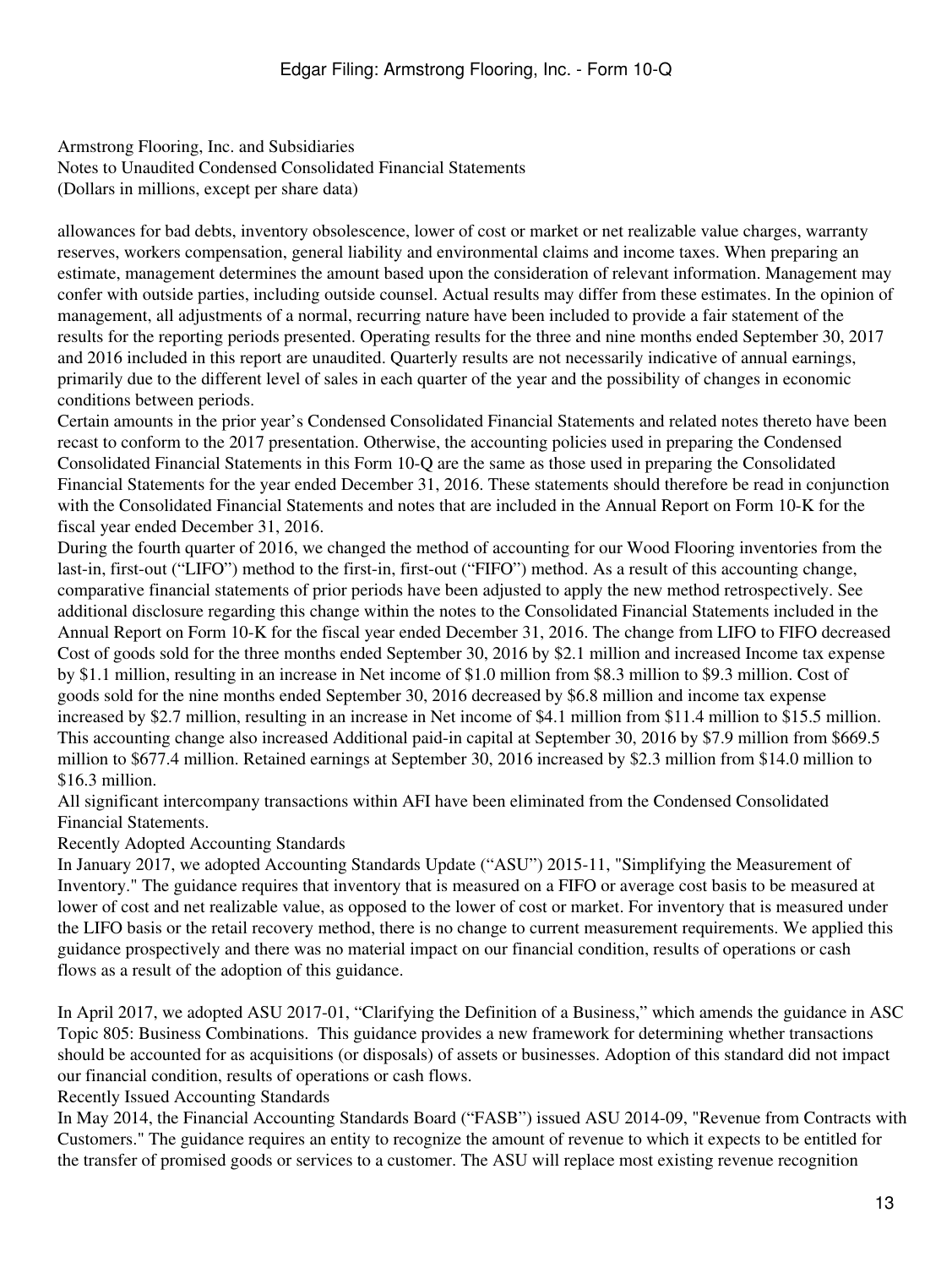guidance in U.S. GAAP when it becomes effective. In August 2015, the FASB issued ASU 2015-14, "Revenue from Contracts with Customers: Deferral of the Effective Date" which defers the effective date for ASU 2014-09 by one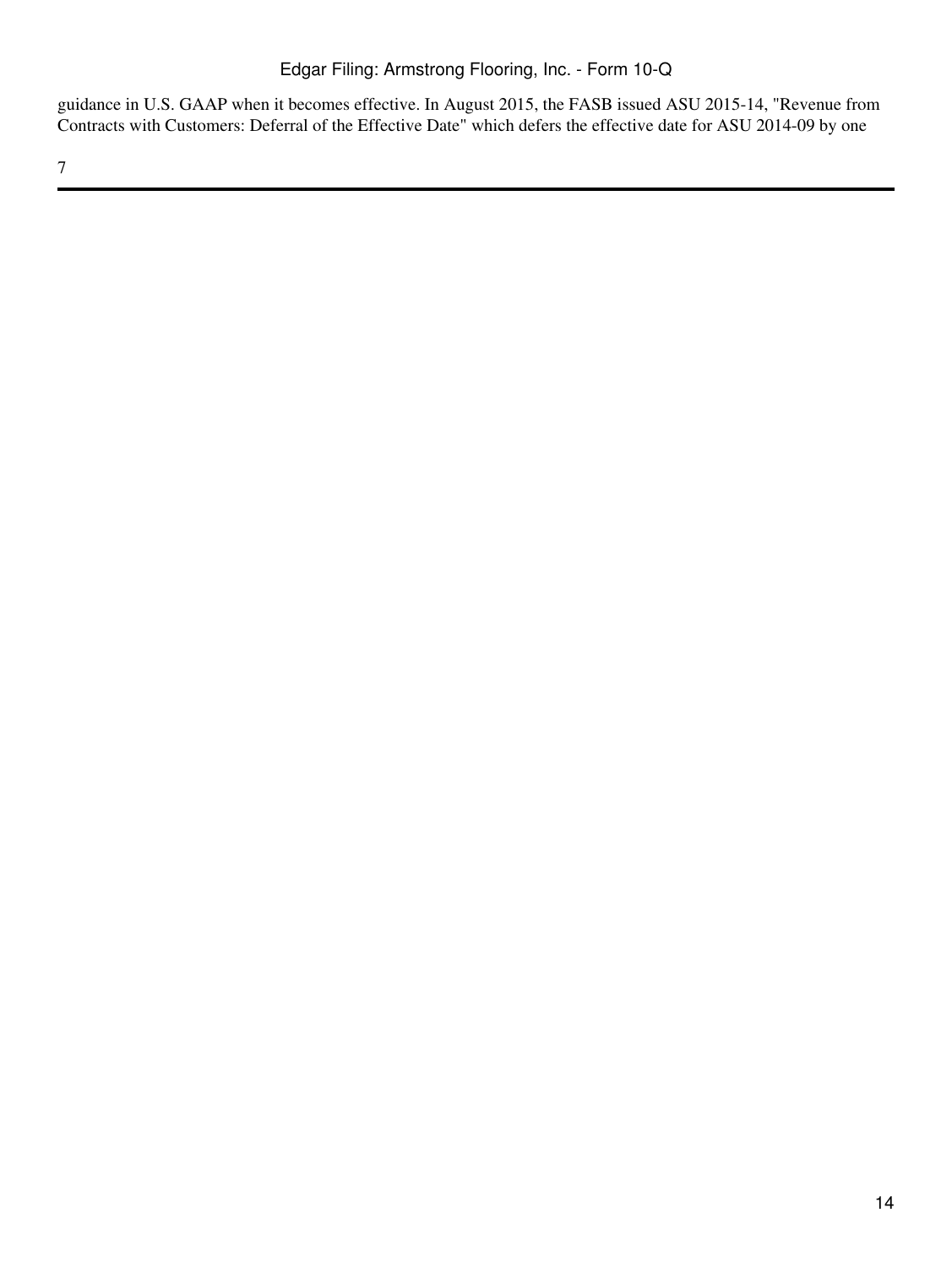year. In March 2016, the FASB issued ASU 2016-08, "Principal versus Agent Considerations (Reporting Gross versus Net)," which clarifies the implementation guidance in ASU 2014-09 relating to principal versus agent considerations. In April 2016, the FASB issued ASU 2016-10, "Identifying Performance Obligations and Licensing," which clarifies guidance related to the impact of goods and services on a performance obligation and timing and pattern of recognition issues related to intellectual property contracts. In May 2016, the FASB issued ASU 2016-12, "Narrow-Scope Improvements and Practical Expedients," which clarifies certain narrow provisions of ASU 2014-09. These ASUs are effective for annual reporting periods beginning after December 15, 2017, but early adoption is permitted. During the third quarter of 2017, we continued our implementation efforts for adopting the new standard. Upon adoption, we expect that the impact of the new revenue recognition model prescribed by the standard will be limited to our accounting for performance obligations associated with service warranties and variable consideration elements of the transaction prices in certain customer arrangements. We are continuing to evaluate the impact that adoption of the standard will have on our financial condition, results of operations and cash flows.

In March 2017, the FASB issued ASU 2017-07, "Improving the Presentation of Net Periodic Pension Cost and Net Periodic Postretirement Benefit Cost." The guidance requires the service cost component of net benefit cost to be presented in the income statement line items with compensation cost and all other components of net benefit cost to be presented outside operating income. This new guidance is effective for annual and interim periods in fiscal years beginning after December 15, 2017 and must be adopted retrospectively. Early adoption is permitted but only at the beginning of an annual period. We are currently evaluating the impact the adoption of this standard will have on our financial condition, results of operations and cash flows.

In August 2017, the FASB issued ASU 2017-12, "Targeted Improvements to Accounting for Hedging Activities." The guidance eliminates the requirement to separately measure and report hedge ineffectiveness and it requires the presentation of all items that affect earnings in the same income statement line as the hedged item. This new guidance is effective for annual and interim periods in fiscal years beginning after December 15, 2018. Early adoption is permitted in annual and interim periods. We are currently evaluating the impact the adoption of this standard will have on our financial condition, results of operations and cash flows.

#### NOTE 2. DISCONTINUED OPERATIONS

European Resilient Flooring

On December 4, 2014, AWI's board of directors approved the cessation of funding to its DLW subsidiary, which at the time was our European flooring business. As a result, DLW management filed for insolvency in Germany on December 11, 2014.

The DLW insolvency filing in 2014 resulted in presenting DLW for all historical periods prior to the Spin-off as a discontinued operation. However, the insolvency filing did not meet the U.S. tax criteria to be considered disposed of until the first quarter of 2015. In determining the U.S. tax impact of the disposition, the liabilities, including an unfunded pension liability of approximately \$115.0 million, were considered proceeds. However, pension deductions for tax purposes result only when the benefit payments are made. Accordingly, a deferred tax asset and non-cash income tax benefit of \$43.4 million was recorded in the first quarter of 2015 within discontinued operations for the tax benefit of the future pension deductions. AWI is solely responsible for any shortfall, and the beneficiary of any excess, at the closure of the DLW insolvency proceedings. Therefore, DLW is excluded from our balance sheets, results of operations and cash flows after the Spin-off. Pursuant to the separation agreements between us and AWI, future claims related to DLW will remain the financial responsibility of AWI.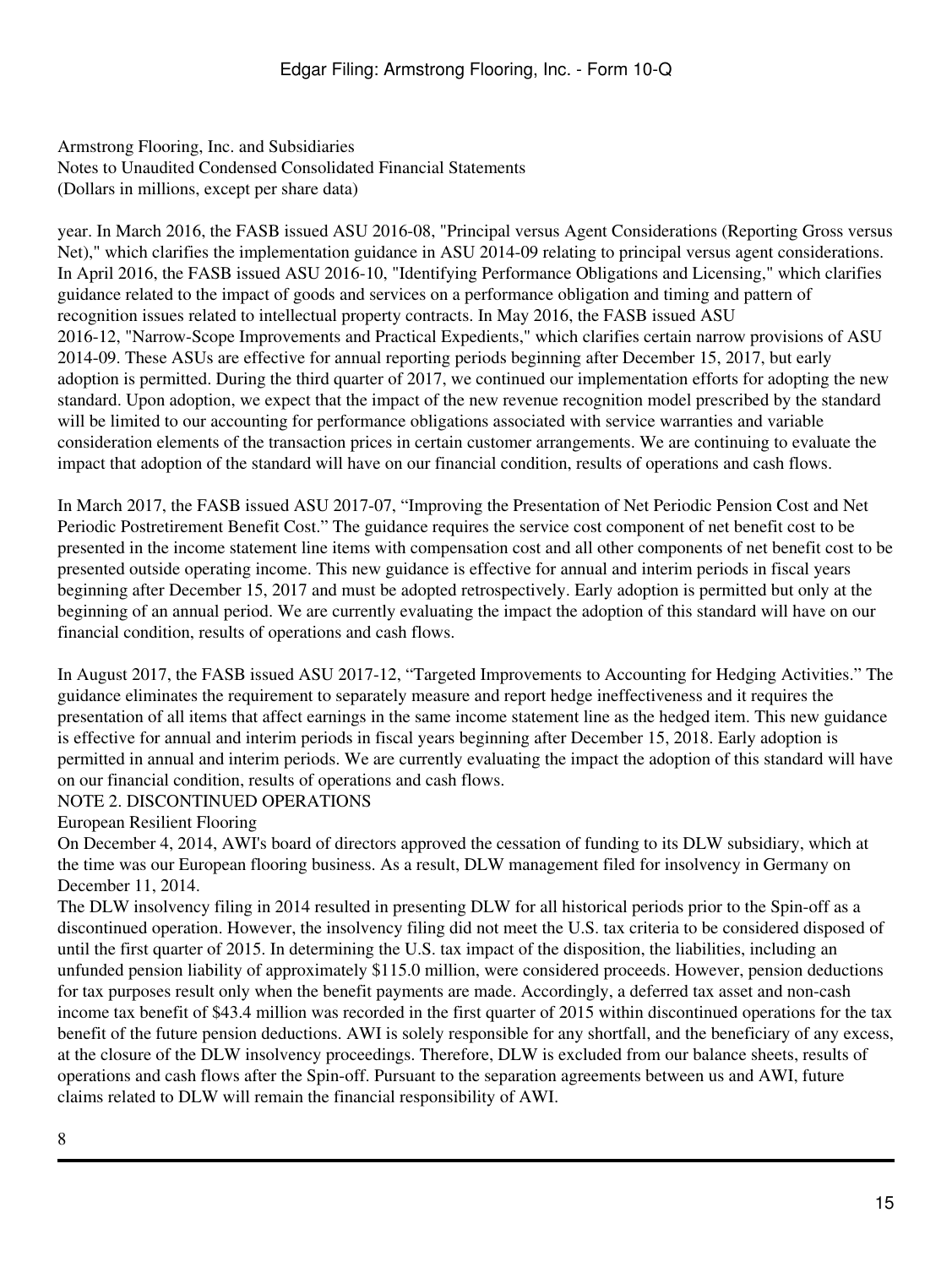The following is a summary of the operating results of DLW, which are reflected in these Condensed Consolidated Financial Statements for periods prior to the Spin-off. Nine

|                                                               | Three  | Nine                |
|---------------------------------------------------------------|--------|---------------------|
|                                                               | Months | Months              |
|                                                               | Ended  | Ended               |
|                                                               |        | September September |
|                                                               | 30.    | 30.                 |
|                                                               | 2016   | 2016                |
| Loss on disposal of discontinued operations before income tax | - S    | $-$ \$ (0.1)        |
| Income tax benefit                                            |        | 1.8                 |
| Gain on disposal of discontinued operations, net of tax       | S      | $-$ \$ 1.7          |

#### NOTE 3. RELATIONSHIP WITH AWI

Allocation of general corporate and other expenses

For periods prior to the Spin-off, these Condensed Consolidated Financial Statements include expense allocations for certain functions provided by AWI, including, but not limited to finance, legal, information technology, and human resources, as well as pension expenses. Beginning in the first quarter of 2016, such expenses were incurred directly by our segments. No expenses were allocated to us after the Spin-off.

The presentation of these costs allocated to us by AWI in our Condensed Consolidated Statements of Operations and Comprehensive Income (Loss) is as follows:

|                                                 | Three  | Nine                |
|-------------------------------------------------|--------|---------------------|
|                                                 | Months | Months              |
|                                                 | Ended  | Ended               |
|                                                 |        | September September |
|                                                 | 30.    | 30,                 |
|                                                 | 2016   | 2016                |
| Selling, general and administrative expenses \$ |        | $\$$ 0.5            |
| Other expense, net                              |        | 0.3                 |
| Total                                           | S      | 0.8                 |

We recorded adjustments to the tax attributes assumed upon separation in the amount of \$0.7 million for the nine months ended September 30, 2017.

### NOTE 4. INCOME TAXES

The following table presents details related to our income taxes:

|                                                                                   | Three Months  |      | Nine Months                        |        |
|-----------------------------------------------------------------------------------|---------------|------|------------------------------------|--------|
|                                                                                   | Ended         |      | Ended                              |        |
|                                                                                   | September 30, |      | September 30,                      |        |
|                                                                                   | 2017          | 2016 | 2017                               | 2016   |
| (Loss) income from continuing operations before income taxes $\$(31.0)$ \ \\$15.3 |               |      | \$(31.9)                           | \$24.7 |
| Income tax (benefit) expense                                                      | (12.3)        | 6.0  | (10.8)                             | 10.9   |
| Effective tax rate                                                                | 39.7          |      | $\%$ 39.2 $\%$ 33.9 $\%$ 44.1 $\%$ |        |

We recorded tax benefit on pretax losses for the three and nine months ending September 30, 2017 versus tax expense on pretax income in the same periods of 2016. Geographic distribution of earnings, including unbenefited losses in foreign jurisdictions, reduced the benefit and increased the expense in the first nine months of 2017 and 2016,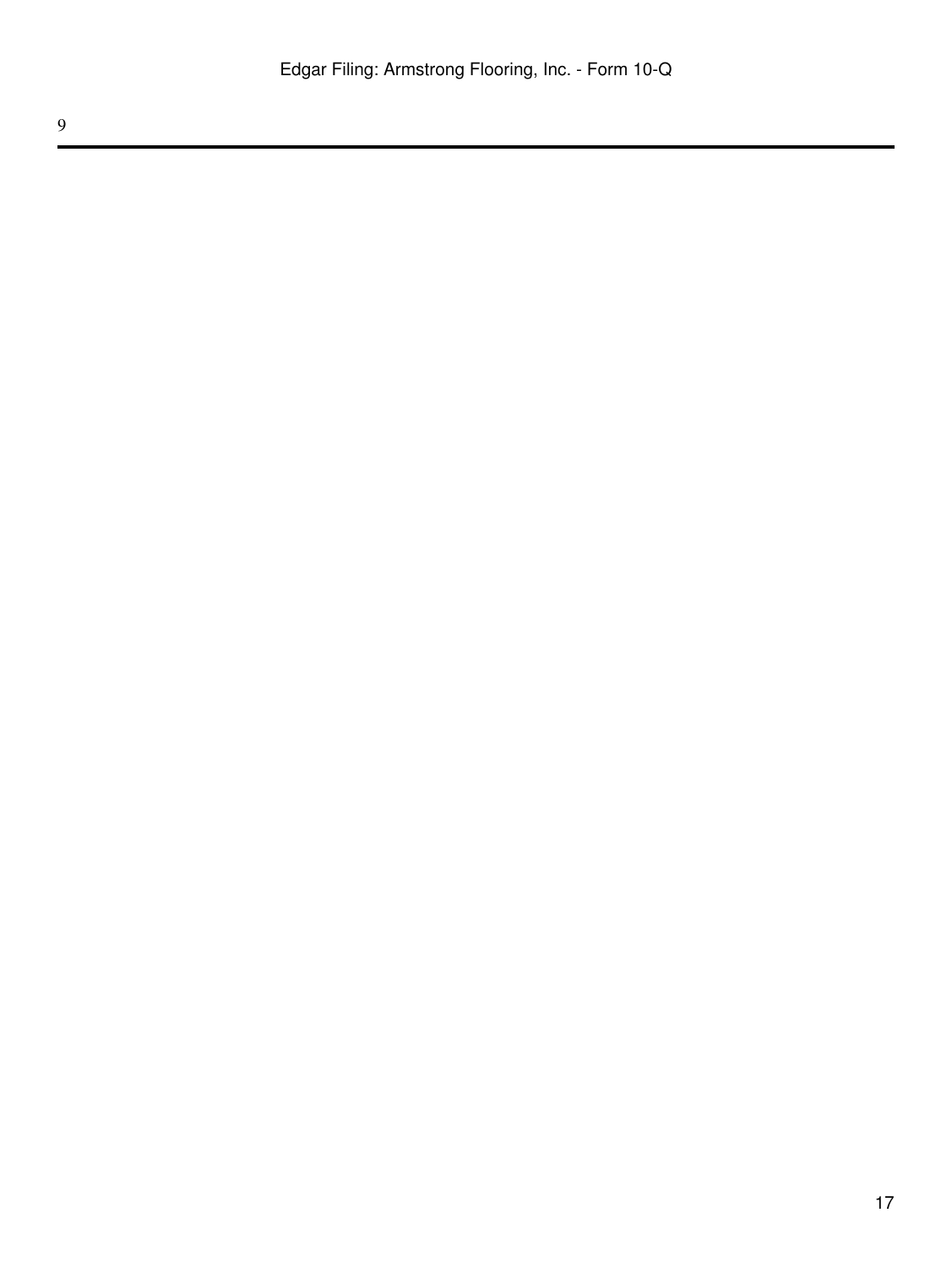Armstrong Flooring, Inc. and Subsidiaries

Notes to Unaudited Condensed Consolidated Financial Statements

(Dollars in millions, except per share data)

respectively. We also recognized less benefit for research and development credits in the first nine months of 2017 compared to the same period in 2016 due to the completion of our investment in luxury vinyl tile ("LVT") production capabilities at our Lancaster facility.

Upon audit, taxing authorities may challenge all or part of an uncertain income tax position. While AFI has no history of tax audits on a stand-alone basis, AWI was routinely audited by U.S. federal, state and local, and non-U.S. taxing authorities. Accordingly, AFI regularly assesses the outcome of potential examinations in each of the taxing jurisdictions when determining the adequacy of the amount of unrecognized tax benefit recorded. We do not expect to record any material changes during 2017 to AFI's unrecognized tax benefits as of December 31, 2016.

As of September 30, 2017, we consider foreign unremitted earnings to be permanently reinvested.

### NOTE 5. (LOSS) EARNINGS PER SHARE OF COMMON STOCK

The table below shows a reconciliation of the numerator and denominator for basic and diluted (loss) earnings per share calculations for the periods indicated.

|                                                                | Three Months<br>Ended<br>September 30, | Nine Months Ended<br>September 30,    |
|----------------------------------------------------------------|----------------------------------------|---------------------------------------|
|                                                                | 2017<br>2016                           | 2016<br>2017                          |
| Numerator                                                      |                                        |                                       |
| (Loss) income from continuing operations                       | $$(18.7)$ \$ 9.3                       | \$(21.1) \$13.8                       |
| Gain on disposal of discontinued operations, net of tax        |                                        | 1.7                                   |
| Net (loss) income                                              | $$(18.7)$ \$ 9.3                       | \$(21.1) \$ 15.5                      |
| Denominator                                                    |                                        |                                       |
| Weighted average number of common shares outstanding           |                                        | 26,648,623,792,041 27,398,623,755,439 |
| Weighted average number of vested shares not yet issued        | 162,153 116,120                        | 128,778 79,171                        |
| Weighted average number of common shares outstanding - Basic   |                                        | 26,810,826,908,161 27,527,427,834,610 |
| Dilutive stock-based compensation awards outstanding           | 441,655                                | 282,862                               |
| Weighted average number of common shares outstanding - Diluted |                                        | 26,810,826,349,816 27,527,428,117,472 |

For the three and nine months ended September 30, 2017, the diluted loss per share was calculated using basic common shares outstanding, as inclusion of potentially dilutive common shares would be anti-dilutive. For the three and nine months ended September 30, 2016, diluted earnings per share was calculated using the diluted weighted average number of common shares outstanding during the period, determined using the treasury stock method.

Performance-based employee compensation awards are considered potentially dilutive in the initial period in which the performance conditions are met.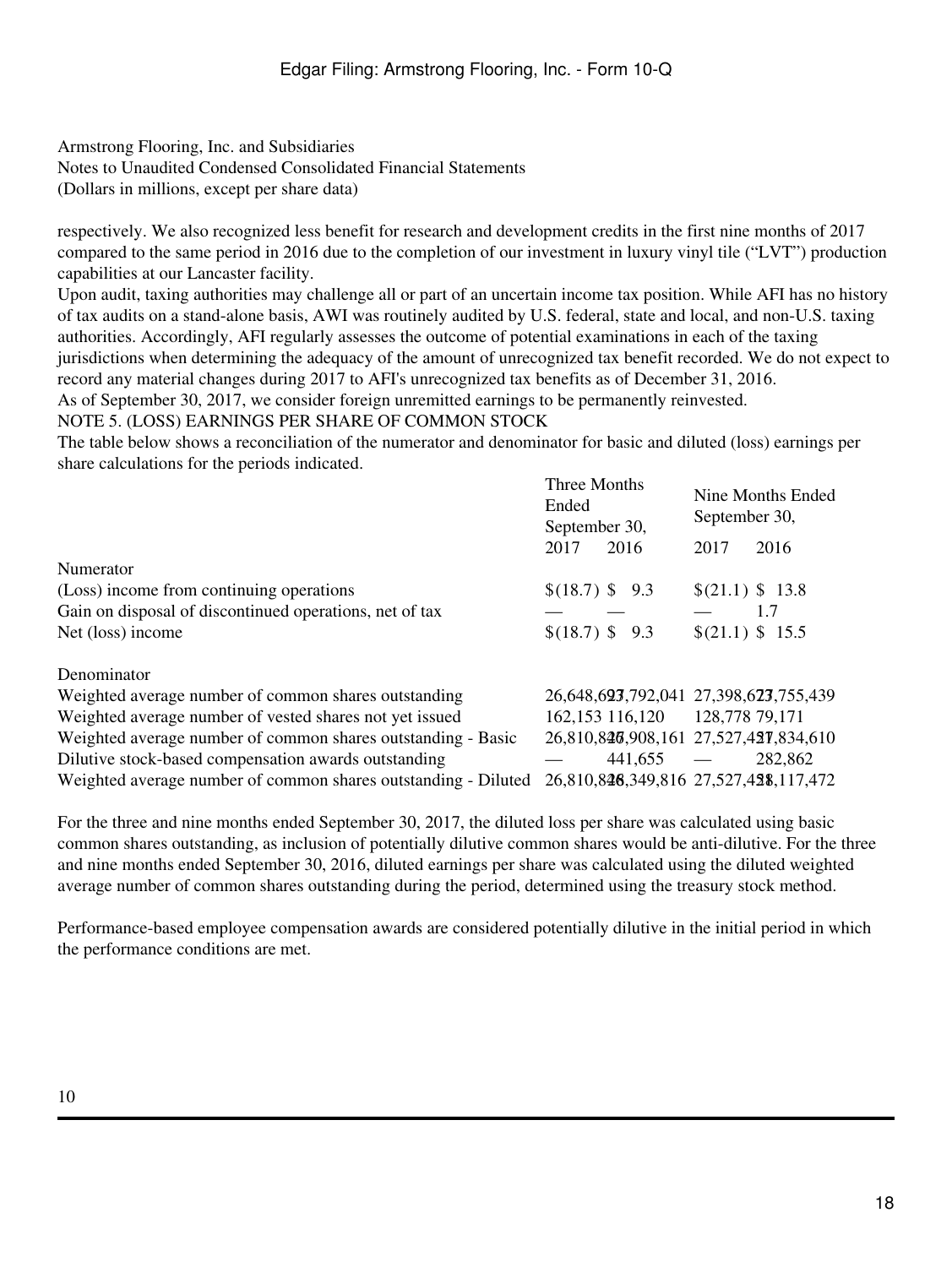The following awards were excluded from the computation of diluted (loss) earnings per share:

|                                                                                                              | Three Months  |      | Nine Months                     |      |
|--------------------------------------------------------------------------------------------------------------|---------------|------|---------------------------------|------|
|                                                                                                              | Ended         |      | Ended                           |      |
|                                                                                                              | September 30, |      | September 30,                   |      |
|                                                                                                              | 2017          | 2016 | 2017                            | 2016 |
| Potentially dilutive common shares excluded from diluted computation, as<br>inclusion would be anti-dilutive | $624.305 -$   |      | 665,842 130,451                 |      |
| Performance awards excluded from diluted computation, as performance<br>conditions not met                   |               |      | 853,974 913,172 842,428 612,584 |      |

### NOTE 6. ACCOUNTS AND NOTES RECEIVABLE

The following table presents accounts and note receivables, net of allowances:

|                                                                      |        | September 30, December 31, |
|----------------------------------------------------------------------|--------|----------------------------|
|                                                                      | 2017   | 2016                       |
| Customer receivables                                                 | \$97.6 | \$84.3                     |
| Miscellaneous receivables                                            | 45     | 5.5                        |
| Less: allowance for product warranties, discounts, and losses (17.0) |        | (13.8)                     |
| Total                                                                | \$85.1 | \$ 76.0                    |

Generally, we sell our products to select, pre-approved customers whose businesses are affected by changes in economic and market conditions. We consider these factors and the financial condition of each customer when establishing our allowance for losses from doubtful accounts.

Allowance for product warranties represents expected reimbursements for cost associated with warranty repairs, the majority of which is provided to our independent distributors through a credit against accounts receivable from the distributor to AFI.

The following table summarizes the activity for the allowance for product warranties:

|                                                                       |      | Nine Months     |                            |
|-----------------------------------------------------------------------|------|-----------------|----------------------------|
|                                                                       |      | Ended           |                            |
|                                                                       |      | September       |                            |
|                                                                       |      | 30.             |                            |
|                                                                       |      | 2017 2016       |                            |
| Balance as of January 1,                                              |      | \$(7.5) \$(7.3) |                            |
| Reductions for payments                                               |      | 9.2 8.0         |                            |
| Current year warranty accruals $(9.9 \t) (8.2)$                       |      |                 |                            |
| Balance as of September 30,                                           |      | \$(8.2) \$(7.5) |                            |
| <b>NOTE 7. INVENTORIES</b>                                            |      |                 |                            |
| The following table presents details related to our inventories, net: |      |                 |                            |
|                                                                       |      |                 | September 30, December 31, |
|                                                                       | 2017 |                 | 2016                       |
| Finished goods                                                        |      | \$156.7         | \$159.9                    |
| Goods in process                                                      |      | 16.7            | 18.1                       |
| Raw materials and supplies 91.1                                       |      |                 | 94.1                       |
| Total                                                                 |      | 264.5           | \$272.1                    |
|                                                                       |      |                 |                            |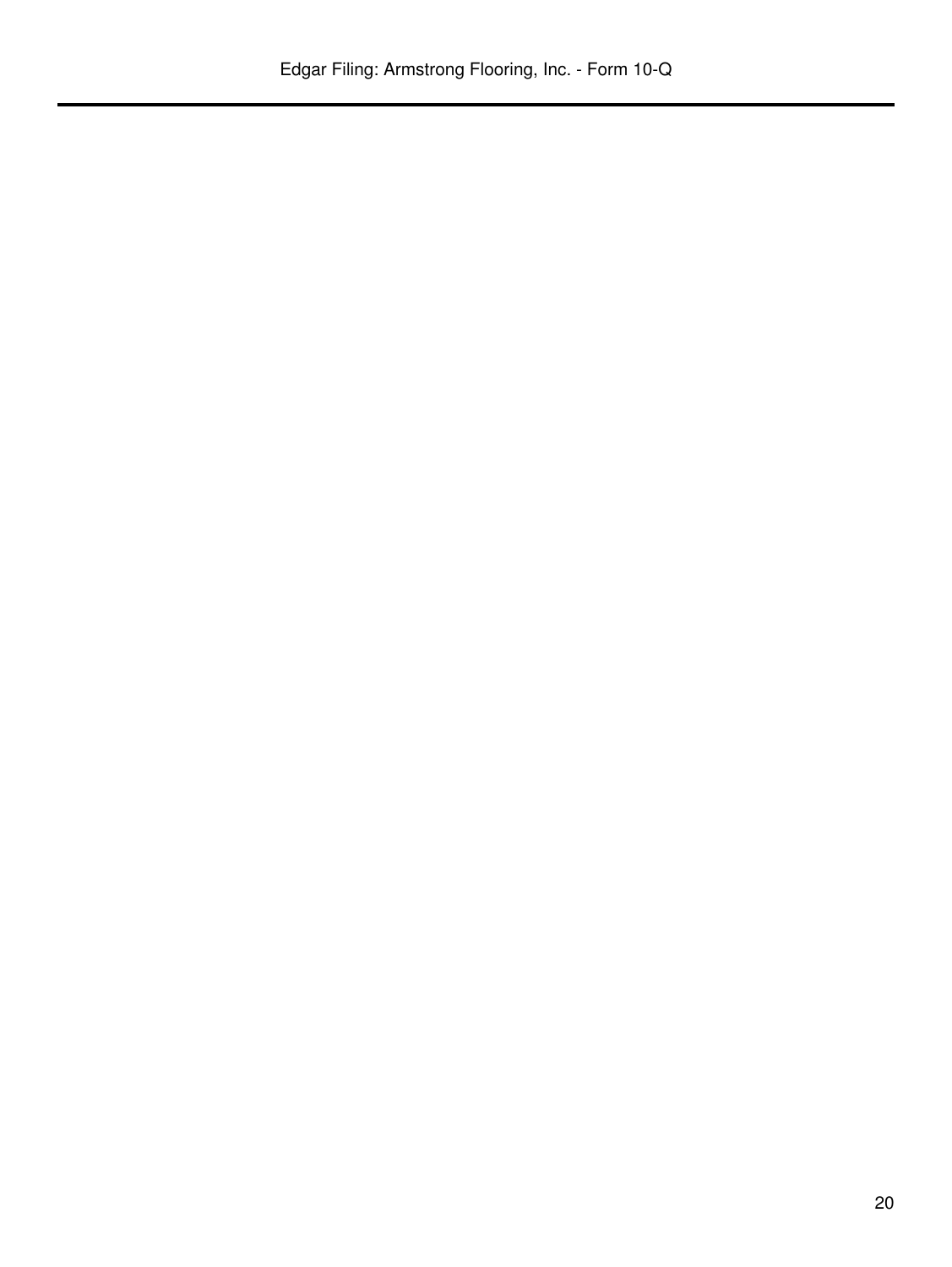#### NOTE 8. INTANGIBLE ASSETS

The following table presents details related to our intangible assets:

|                                       |                                |                 |     | September 30, 2017           | December 31, 2016 |     |                                         |  |
|---------------------------------------|--------------------------------|-----------------|-----|------------------------------|-------------------|-----|-----------------------------------------|--|
|                                       | Estimated Useful Life Carrying | Gross<br>Amount |     | Accumulated<br>'Amortization | Gross<br>Amount   |     | Accumulated<br>Carrying<br>Amortization |  |
| Long-lived intangible assets          |                                |                 |     |                              |                   |     |                                         |  |
| Contractual arrangements              | Various                        | \$38.7          |     | $\frac{1}{2}$ 2.9            | \$5.1             | S.  | 0.7                                     |  |
| Intellectual property                 | Various                        | 6.4             | 1.7 |                              | 5.8               | 1.6 |                                         |  |
| Subtotal                              |                                | 45.1            | \$  | 4.6                          | 10.9              | \$  | 2.3                                     |  |
| Indefinite-lived intangible assets    |                                |                 |     |                              |                   |     |                                         |  |
| Trademarks and brand names Indefinite |                                | 21.6            |     |                              | 34.0              |     |                                         |  |
| Total                                 |                                | \$66.7          |     |                              | \$44.9            |     |                                         |  |
| Three                                 | Nine                           |                 |     |                              |                   |     |                                         |  |
| Monthe                                | Monthe                         |                 |     |                              |                   |     |                                         |  |

|                                              | Months Months       |       |
|----------------------------------------------|---------------------|-------|
|                                              | Ended               | Ended |
|                                              | September September |       |
|                                              | 30.                 | 30.   |
|                                              | 2017 2016 2017 2016 |       |
| Amortization expense \$1.9 \$0.1 \$2.5 \$0.3 |                     |       |

During the second quarter of 2017, we acquired vinyl composition tile ("VCT") assets for \$36.1 million, consisting of equipment and trademarks of Mannington Mills, Inc. ("Mannington Mills") under an agreement that included non-compete provisions. We allocated \$33.4 million of the purchase price to intangible assets and the remainder to inventories and equipment. The assigned intangible asset classes were contractual arrangements, \$33.1 million, with an estimated useful life of five years, and intellectual property, \$0.3 million, with an estimated useful life of two years. Amortization expense on the acquired intangibles was \$1.7 million and \$2.1 million for the three and nine months ended September 30, 2017, respectively.

In addition, Mannington Mills is eligible for contingent consideration of up to \$9.0 million based on sales of our VCT flooring products for the twelve month periods ending June 30, 2019 and June 30, 2020 ("measurement periods") compared to a base period of combined AFI and Mannington Mills sales for the 12 month period ended June 30, 2017. The contingent consideration is tiered for each of the separate twelve month measurement periods ranging from consideration of zero to a maximum of \$4.5 million in each measurement period. No contingent liability has been recognized as we concluded that such liability is not probable and estimable; this conclusion will be reevaluated at each subsequent reporting period. Any contingent liability recognized will be recorded as an adjustment to the value of the acquired assets.

Our indefinite-lived intangible assets are primarily trademarks and brand names, with Bruce representing the largest asset, all of which are integral to our corporate identity and expected to contribute indefinitely to our corporate cash flows, which is why they have been assigned an indefinite life. We conduct our annual impairment test for indefinite-lived intangible assets during the fourth quarter. However, during the third quarter of 2017, we conducted an interim impairment test for indefinite-lived intangible assets within our Wood Flooring segment due to our decision to cease operations at two Wood Flooring manufacturing plants in response to a decline in sales. As a result of this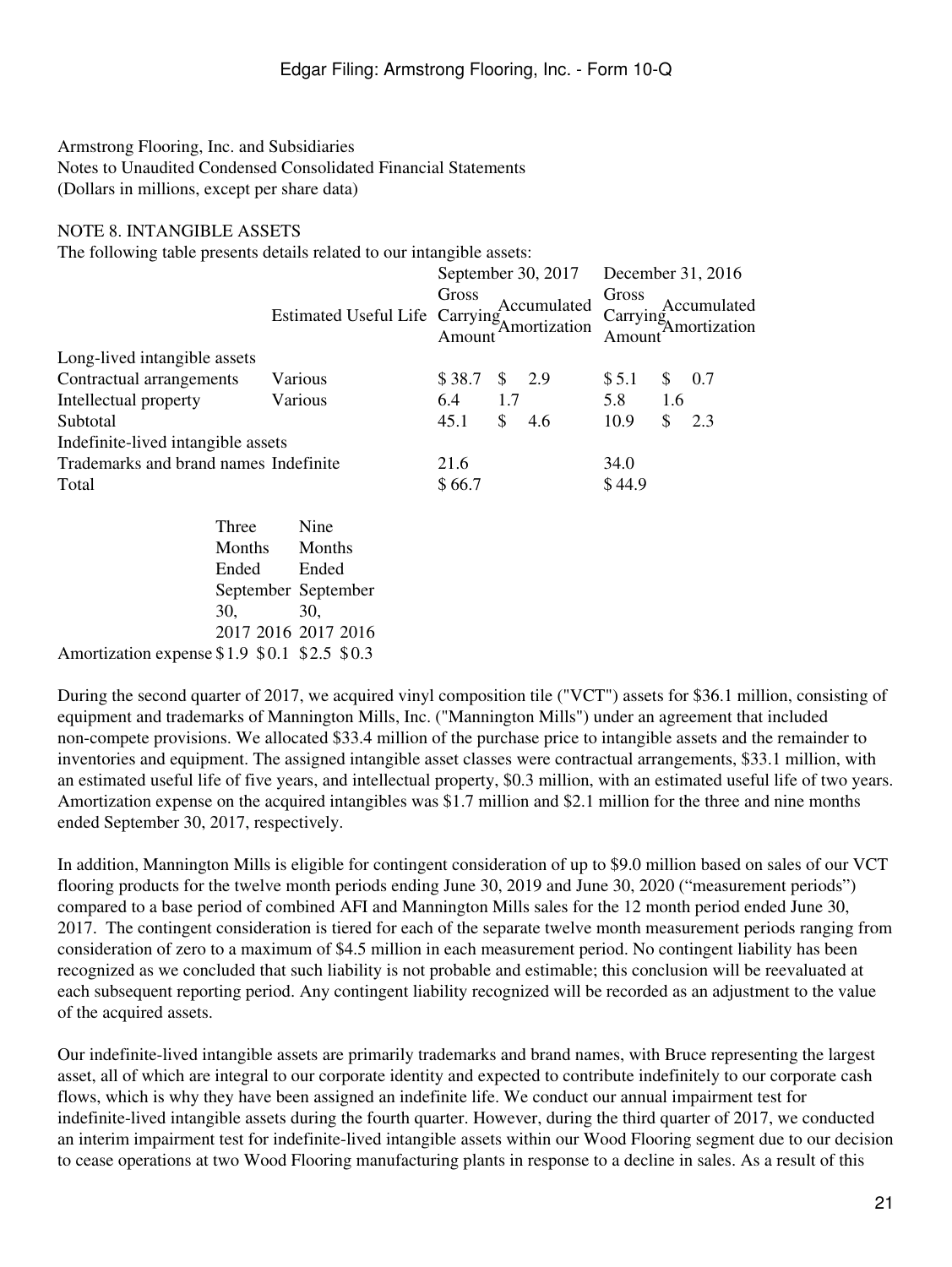testing, we recorded an impairment charge of \$12.5 million for our Bruce trademark during the third quarter.

The method used to determine the fair value of our indefinite-lived intangible assets is the relief-from-royalty method. The principal assumptions used in our impairment tests for indefinite-lived intangible assets include revenue growth rate, discount rate and royalty rate. Revenue growth rates are derived from those used in our operating plan and strategic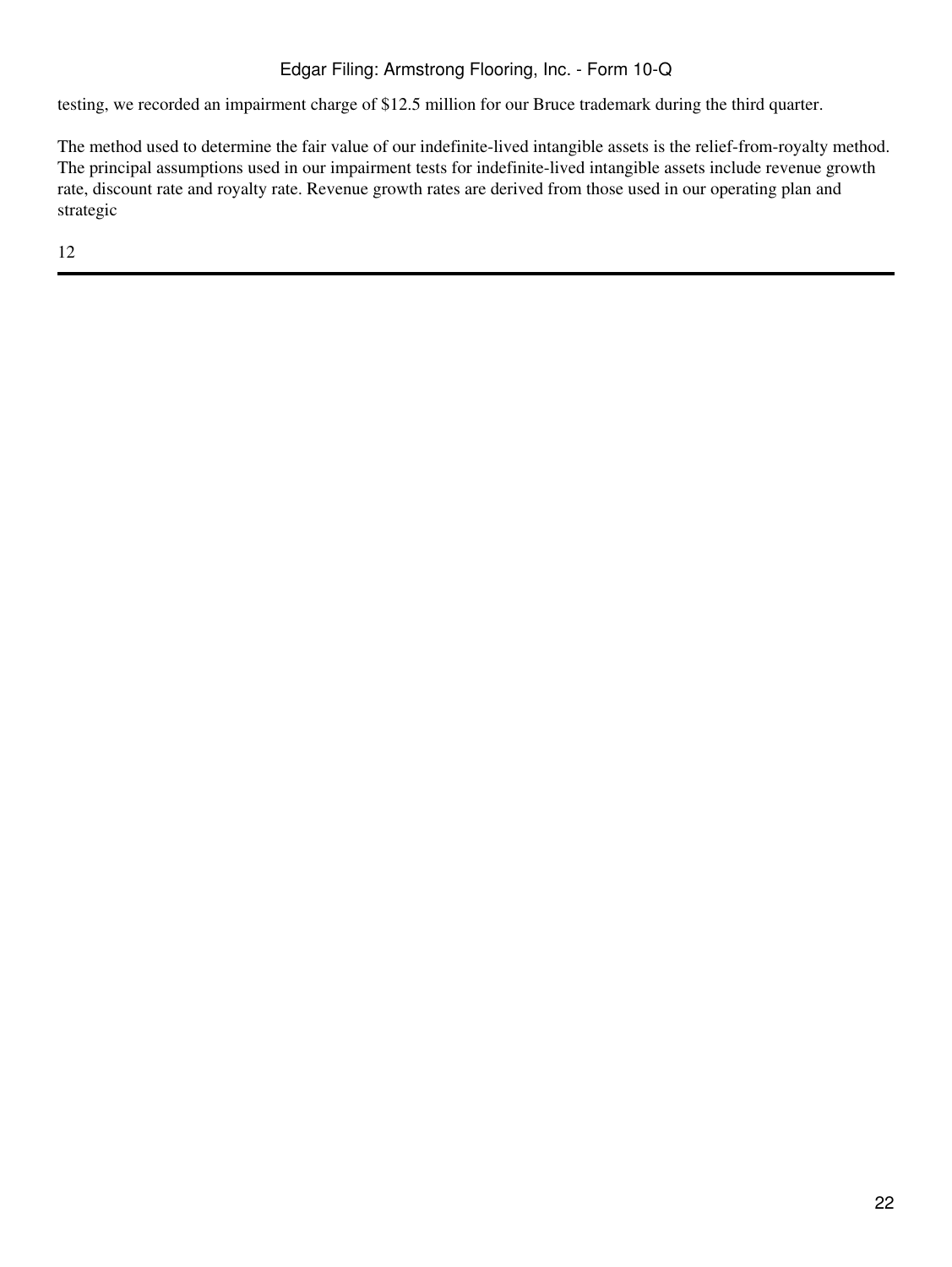planning processes. The discount rate assumption is calculated based upon an estimated weighted average cost of capital which reflects the overall level of inherent risk and the rate of return a market participant would expect to achieve. The royalty rate assumption represents the estimated contribution of the intangible asset to the overall profits of the reporting unit. The method used for valuing our indefinite-lived intangible assets did not change from prior periods.

 $31$ .

### NOTE 9. ACCOUNTS PAYABLE AND ACCRUED EXPENSES

The following table details amounts related to our accounts payable and accrued expenses:

|                                        | September 30, December |         |
|----------------------------------------|------------------------|---------|
|                                        | 2017                   | 2016    |
| Payables, trade and other \$121.9      |                        | \$123.4 |
| <b>Employment</b> costs                | 18.5                   | 23.3    |
| Other accrued expenses                 | -16.1                  | 16.3    |
| Total                                  | \$156.5                | \$163.0 |
| <b>NOTE 10. PLANT CLOSURE EXPENSES</b> |                        |         |

In the third quarter of 2017, our board of directors approved the closure of two Wood Flooring segment manufacturing facilities, including a solid wood plant in Jackson, Tennessee and an engineered wood plant in Vicksburg, Mississippi (the "Closures"), in response to a decline in sales. The Closures are expected to be completed in the fourth quarter of 2017 and will result in the separation of approximately 300 employees.

As part of these activities, we incurred expenses consisting of employee separations and other direct exit costs, accelerated depreciation and other incremental costs. We currently expect the Closures will result in approximately \$29 million to \$31 million of pre-tax costs during the second half of 2017, reflected in Cost of goods sold.

The following table details expenses related to the Closures:

|                                                 | Three         | Nine      |
|-------------------------------------------------|---------------|-----------|
|                                                 | Months        | Months    |
|                                                 | Ended         | Ended     |
|                                                 | September     | September |
|                                                 | 30,           | 30,       |
|                                                 | 2017          | 2017      |
| Cash expenses                                   |               |           |
| Severance and employee benefit costs            | \$1.1         | \$ 1.1    |
| Decommissioning costs                           | 1.0           | 1.0       |
| Contract termination costs                      | $0.6^{\circ}$ | 0.6       |
| Total cash expenses                             | 2.7           | 2.7       |
| Non-cash expenses                               |               |           |
| Accelerated depreciation                        | 18.7          | 18.7      |
| Asset write-downs and other non-cash exit costs | 2.3           | 2.3       |
| Total non-cash expenses                         | 21.0          | 21.0      |
| Total                                           | \$23.7        | \$23.7    |

As of September 30, 2017, the total liability related to the Closures was \$1.7 million. We expect a substantial portion of this liability to be paid in the fourth quarter of 2017.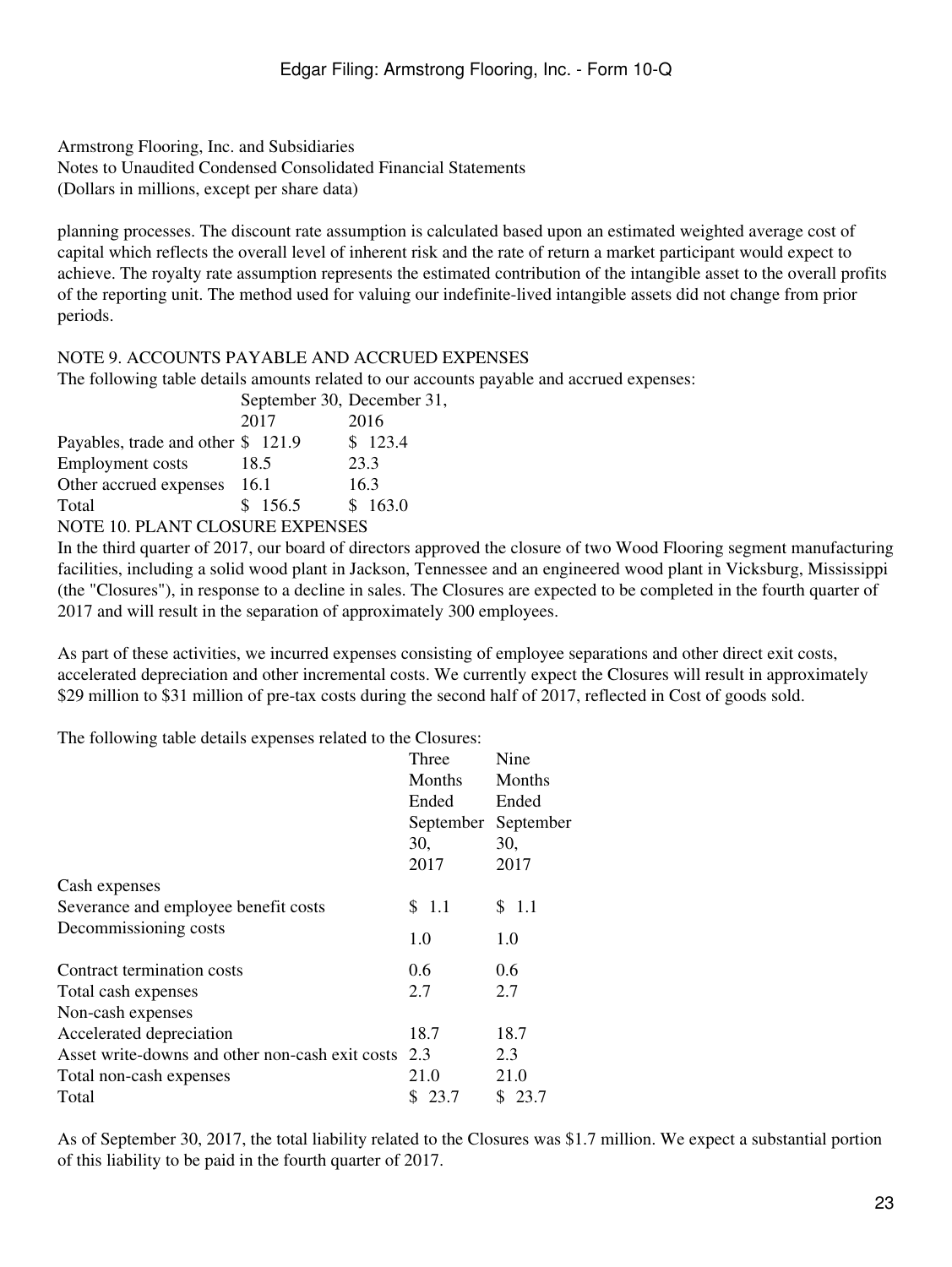As a result of the Closures, we tested the long-lived assets within our Wood Flooring segment for recoverability and determined the carrying value to be recoverable, as the related undiscounted cash flows exceeded the carrying value of the assets.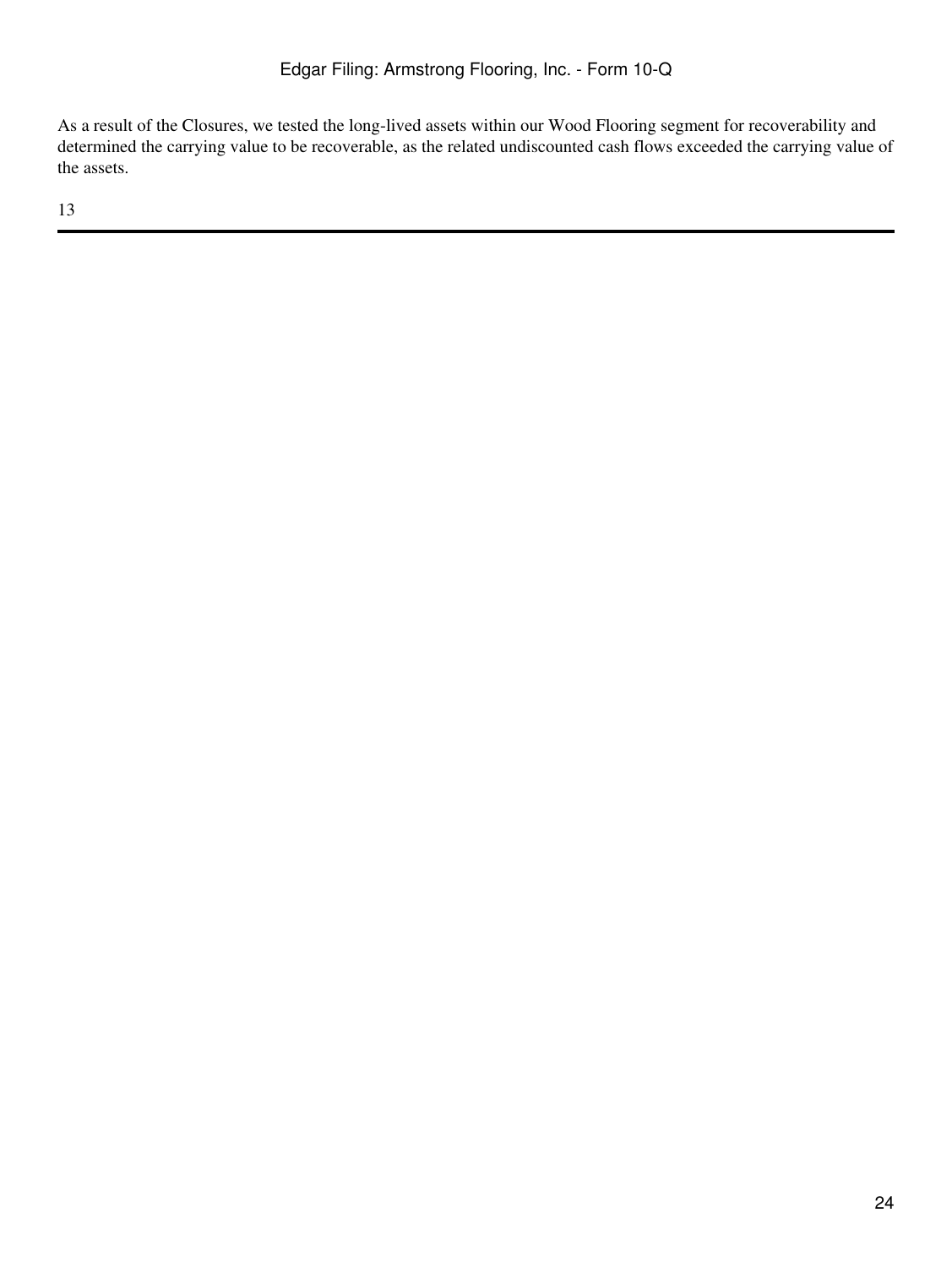# NOTE 11. OTHER SEVERANCE EXPENSE

In the first quarter of 2017, we announced the combination of our commercial and residential go-to-market structures and related organization. The new structure was designed to provide enhanced support and responsiveness to retailers and contractors and to foster greater alignment with distributors, which cover both commercial and residential markets. As a result of this reorganization, approximately 40 positions were eliminated, and the impacted employees received severance benefits. We recognized charges of \$4.6 million in selling, general and administrative ("SG&A") expense as a result of this reorganization, of which \$2.7 million and \$1.9 million was recognized in the Resilient Flooring segment and Wood Flooring segment, respectively.

In the third quarter of 2016, we recorded \$1.7 million of severance expense in SG&A expenses related to the reorganization of certain administrative functions. This expense includes amounts related to the elimination of six positions, including the Chief Operating Officer position. Severance expense of \$1.0 million and \$0.7 million was recorded in our Resilient Flooring and Wood Flooring segments, respectively.

## NOTE 12. PENSION AND OTHER POSTRETIREMENT BENEFIT PROGRAMS

For periods prior to April 1, 2016, certain of our North American employees participated in defined-benefit pension and postretirement plans (the "Shared Plans") sponsored by AWI. In addition, prior to April 1, 2016, certain of our U.S. employees participated in a postretirement medical benefit plan sponsored by us (the "AFI Postretirement Plan"). Our Condensed Consolidated Statements of Operations and Comprehensive Income (Loss) include Shared Plans expenses for our active and retired employees as well as an allocation of Shared Plan expenses associated with corporate personnel. The Shared Plan expenses presented in our Condensed Consolidated Financial Statements represent the allocation of plan costs to AFI and do not represent cash payments to AWI or to the Shared Plans. Effective April 1, 2016, upon separation from AWI, AFI created defined benefit-pension and postretirement plans which provide North American employees and retirees who previously participated in the Shared Plans the same defined-benefit pension and postretirement benefits previously provided by AWI. AFI also retained the AFI Postretirement Plan described above.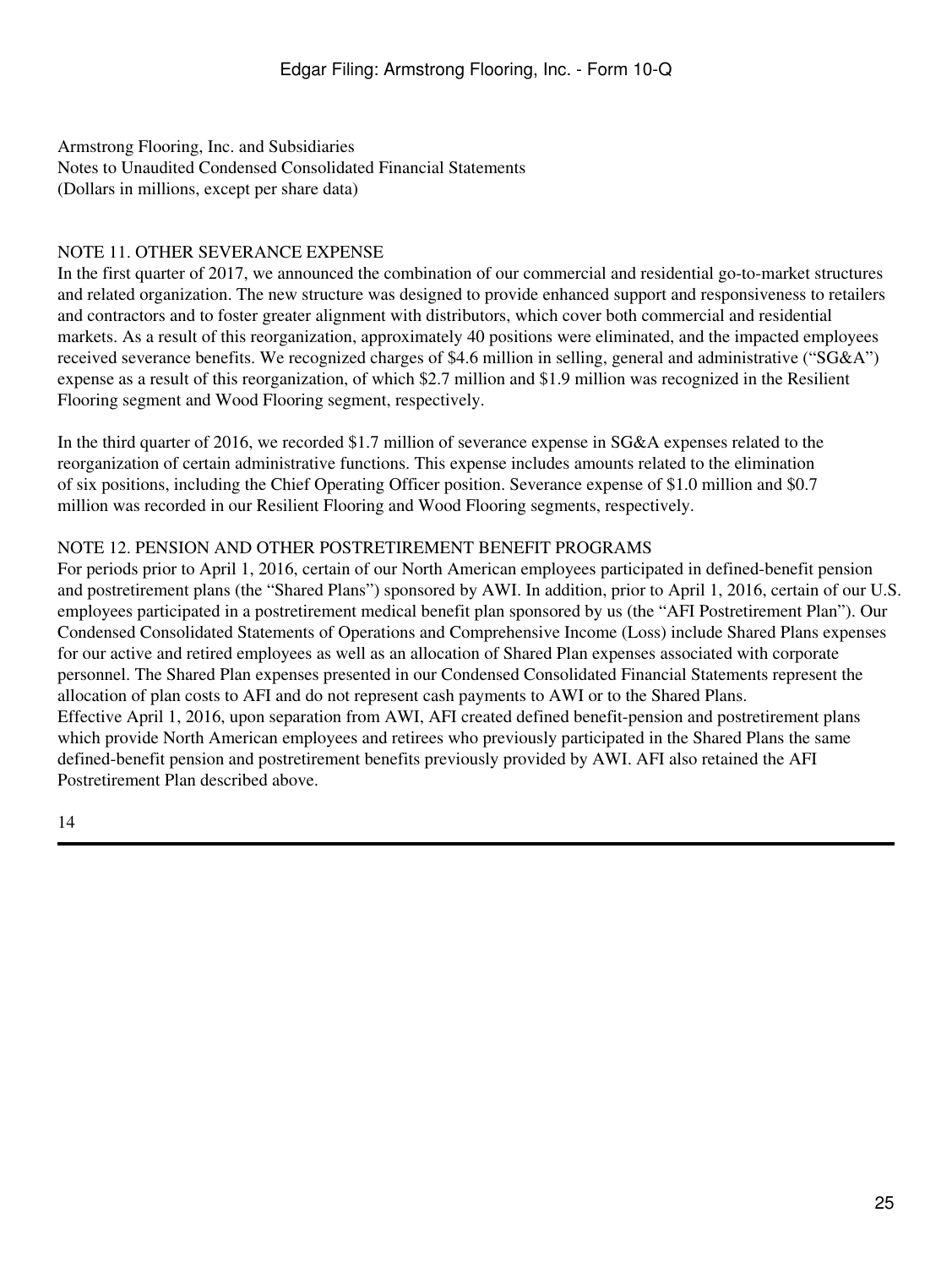The following table summarizes our pension and postretirement expense (income):

| Ended |                                                  | Ended         |                                                                                                                                                                                 |  |
|-------|--------------------------------------------------|---------------|---------------------------------------------------------------------------------------------------------------------------------------------------------------------------------|--|
|       |                                                  | September     |                                                                                                                                                                                 |  |
| 30,   |                                                  | 30,           |                                                                                                                                                                                 |  |
| 2017  | 2016                                             | 2017          | 2016                                                                                                                                                                            |  |
|       |                                                  |               |                                                                                                                                                                                 |  |
|       |                                                  |               |                                                                                                                                                                                 |  |
| \$1.4 | \$1.4                                            | \$4.1         | \$2.9                                                                                                                                                                           |  |
| 3.8   | 3.9                                              | 11.6          | 7.8                                                                                                                                                                             |  |
| (5.7) |                                                  |               |                                                                                                                                                                                 |  |
| 0.1   | 0.1                                              | 0.3           | 0.2                                                                                                                                                                             |  |
| 2.6   | 2.6                                              | 7.7           | 5.1                                                                                                                                                                             |  |
| \$2.2 | \$2.2                                            | \$6.8         | \$4.4                                                                                                                                                                           |  |
|       |                                                  |               |                                                                                                                                                                                 |  |
| \$0.2 | \$0.1                                            | \$0.5         | \$0.3\$                                                                                                                                                                         |  |
|       |                                                  |               | (0.5)                                                                                                                                                                           |  |
|       |                                                  | 0.1           | 0.1                                                                                                                                                                             |  |
|       |                                                  |               |                                                                                                                                                                                 |  |
|       |                                                  |               |                                                                                                                                                                                 |  |
| \$0.1 | $s-$                                             | \$0.3         | \$0.1                                                                                                                                                                           |  |
| 0.8   | 0.9                                              | 2.5           | 1.8                                                                                                                                                                             |  |
|       |                                                  |               | (0.1)<br>$\rightarrow$                                                                                                                                                          |  |
|       |                                                  |               | $\rightarrow$                                                                                                                                                                   |  |
|       |                                                  |               | \$(0.3)                                                                                                                                                                         |  |
|       |                                                  |               |                                                                                                                                                                                 |  |
| \$-   | $_{s-}$                                          | $\frac{1}{2}$ | \$2.2                                                                                                                                                                           |  |
|       |                                                  |               | 0.1                                                                                                                                                                             |  |
|       |                                                  |               | (0.3)                                                                                                                                                                           |  |
|       | Total defined-benefit postretirement, U.S. \$0.3 | September     | Three Months Nine Months<br>$(5.8)$ $(16.9)$ $(11.6)$<br>$(0.3)$ $(0.2)$ $(0.7)$<br>\$(0.1) \$(0.1) \$(0.1) \$(0.1) \$(0.1)<br>$(0.6)$ $(1.0)$ $(1.8)$ $(2.1)$<br>\$(0.1) \$1.0 |  |

### NOTE 13. COMMON STOCK REPURCHASE PLAN

On March 6, 2017, we announced that our board of directors had approved a share repurchase program pursuant to which we are authorized to repurchase up to \$50.0 million of our outstanding shares of common stock (the "Program"). Repurchases under the Program may be made through open market and block transactions, including Rule 10b5-1 plans, at such times and in such amounts as management deems appropriate, subject to market and business conditions, regulatory requirements and other factors. The Program does not obligate us to repurchase any particular amount of common stock and may be suspended or discontinued at any time without notice. During the nine months ended September 30, 2017 and since inception of the Program, we repurchased approximately 2.5 million shares under the Program for a total cost of \$40.0 million, or an average price of \$16.29 per share.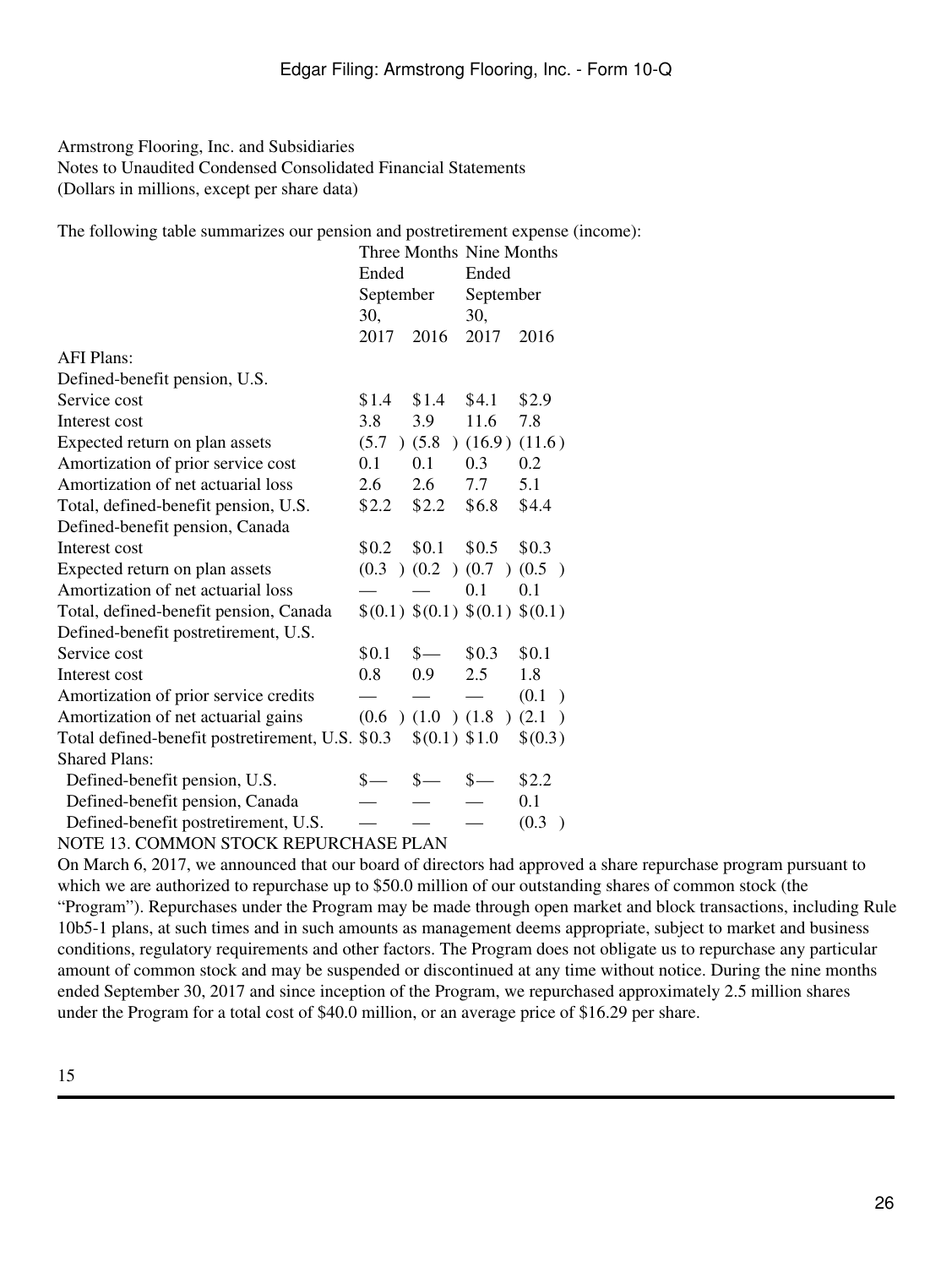# NOTE 14. ACCUMULATED OTHER COMPREHENSIVE (LOSS) INCOME

The balance of each component of accumulated other comprehensive (loss) income ("AOCI"), net of tax, is presented in the table below.

|                                                  | September 30, December 31, |           |
|--------------------------------------------------|----------------------------|-----------|
|                                                  | 2017                       | 2016      |
| Foreign currency translation adjustments $$6.2$  |                            | \$0.5     |
| Derivative (loss) gain, net                      | (1.0)                      | 0.5       |
| Pension and postretirement adjustments (61.0)    |                            | (60.8)    |
| Accumulated other comprehensive (loss) \$ (55.8) |                            | \$~(59.8) |
|                                                  |                            |           |

The following table summarizes the activity, by component, related to the change in AOCI.

|                                                                                                                        | Foreign<br>Currency<br>Translation<br>Adjustments <sup>(Loss)</sup> | Gain              | DerivativePension and<br>Adjustments | Total<br>Accumulated<br>Other<br>Postretirement Comprehensive<br>(Loss) |  |
|------------------------------------------------------------------------------------------------------------------------|---------------------------------------------------------------------|-------------------|--------------------------------------|-------------------------------------------------------------------------|--|
| Balance, December 31, 2016                                                                                             | \$0.5                                                               | \$0.5             | \$ (60.8)                            | Income<br>\$ (59.8)                                                     |  |
| Other comprehensive income (loss) before reclassifications, net of<br>tax impact of $\$$ — , \$1.1, (\$0.4), and \$0.7 | 5.7                                                                 | (1.7)             | (4.3)                                | (0.3)                                                                   |  |
| Amounts reclassified from accumulated other comprehensive<br>income                                                    |                                                                     | 0.2               | 4.1                                  | 4.3                                                                     |  |
| Net current period other comprehensive income (loss)<br>Balance, September 30, 2017                                    | 5.7<br>\$6.2                                                        | (1.5)             | (0.2)<br>$(1.0)$ \$ $(61.0)$         | 4.0<br>\$ (55.8)                                                        |  |
| Balance, December 31, 2015<br>Net transfer from (to) AWI                                                               | \$0.1<br>8.6                                                        | \$2.3<br>(0.2)    | \$ (0.4)<br>(62.6)                   | \$2.0<br>(54.2)                                                         |  |
| Other comprehensive (loss) before reclassifications, net of tax<br>impact of $\ell =$ , \$0.2, (\$0.1), and \$0.1      | (6.6)                                                               | (1.3)             | $)$ (0.1)                            | (8.0)                                                                   |  |
| Amounts reclassified from accumulated other comprehensive<br>income                                                    |                                                                     | (0.9)             | ) 2.1                                | 1.2                                                                     |  |
| Net current period other comprehensive (loss) income<br>Balance, September 30, 2016                                    | (6.6)<br>2.1<br>\$                                                  | (2.2)<br>\$ (0.1) | 2.0<br>$)$ \$ (61.0)                 | (6.8)<br>\$ (59.0)                                                      |  |
| 16                                                                                                                     |                                                                     |                   |                                      |                                                                         |  |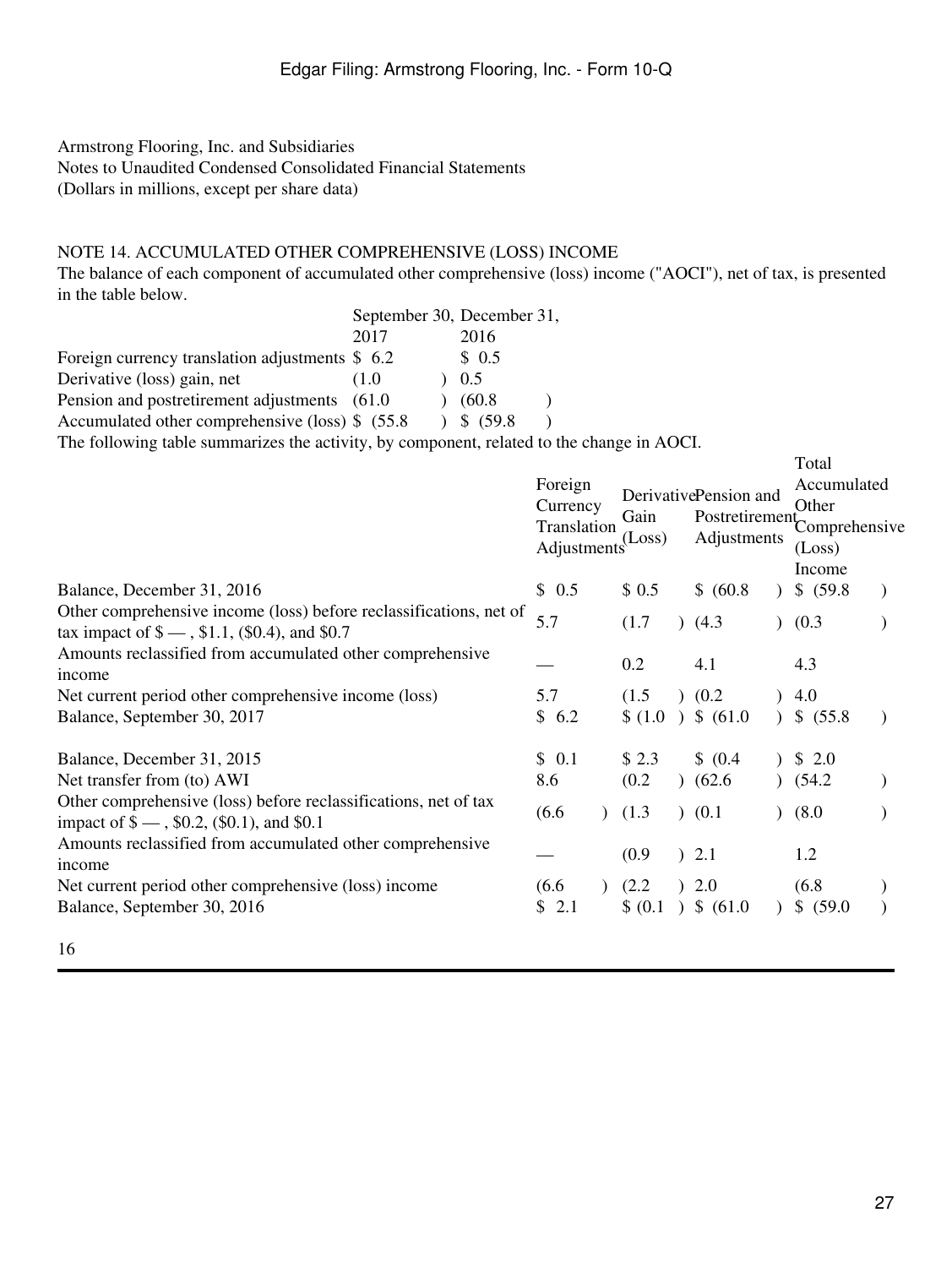The amounts reclassified from AOCI and the affected line item of the Condensed Consolidated Statements of Operations and Comprehensive Income (Loss) are presented in the table below.

|                                         | Three  |                     | Nine      |                          |                                                                                                                                                                                                                                                                                                                     |
|-----------------------------------------|--------|---------------------|-----------|--------------------------|---------------------------------------------------------------------------------------------------------------------------------------------------------------------------------------------------------------------------------------------------------------------------------------------------------------------|
|                                         | Months |                     | Months    |                          |                                                                                                                                                                                                                                                                                                                     |
|                                         | Ended  |                     | Ended     |                          |                                                                                                                                                                                                                                                                                                                     |
|                                         |        | September           | September |                          |                                                                                                                                                                                                                                                                                                                     |
|                                         | 30,    |                     | 30,       |                          |                                                                                                                                                                                                                                                                                                                     |
|                                         |        |                     |           |                          | 2017 2016 2017 2016 Affected Line Item                                                                                                                                                                                                                                                                              |
| Derivative Adjustments:                 |        |                     |           |                          |                                                                                                                                                                                                                                                                                                                     |
| Foreign exchange contracts - purchases  |        |                     |           |                          | $\frac{1}{2}$ $\frac{1}{2}$ $\frac{1}{2}$ $\frac{1}{2}$ $\frac{1}{2}$ $\frac{1}{2}$ $\frac{1}{2}$ $\frac{1}{2}$ $\frac{1}{2}$ $\frac{1}{2}$ $\frac{1}{2}$ $\frac{1}{2}$ $\frac{1}{2}$ $\frac{1}{2}$ $\frac{1}{2}$ $\frac{1}{2}$ $\frac{1}{2}$ $\frac{1}{2}$ $\frac{1}{2}$ $\frac{1}{2}$ $\frac{1}{2}$ $\frac{1}{2}$ |
| Foreign exchange contracts - sales      | 0.3    |                     |           |                          | $(0.2)$ 0.3 $(1.6)$ Net sales                                                                                                                                                                                                                                                                                       |
| Total expense (income) before tax       | 0.3    | $(0.2)$ 0.3 $(1.4)$ |           |                          |                                                                                                                                                                                                                                                                                                                     |
| Tax impact                              |        |                     |           |                          | $(0.1)$ 0.1 $(0.1)$ 0.5 Income tax (benefit) expense                                                                                                                                                                                                                                                                |
| Total expense (income), net of tax      | 0.2    | (0.1) 0.2           |           | (0.9)                    |                                                                                                                                                                                                                                                                                                                     |
| Pension and Postretirement Adjustments: |        |                     |           |                          |                                                                                                                                                                                                                                                                                                                     |
| Prior service cost amortization         | 0.1    |                     | 0.2       | $\overline{\phantom{m}}$ | Cost of goods sold                                                                                                                                                                                                                                                                                                  |
| Prior service cost amortization         |        | 0.1                 | 0.1       | 0.1                      | Selling, general and administrative expenses                                                                                                                                                                                                                                                                        |
| Amortization of net actuarial loss      | 1.1    | 0.7                 | 3.3       | 1.3                      | Cost of goods sold                                                                                                                                                                                                                                                                                                  |
| Amortization of net actuarial loss      | 0.9    | 0.9                 | 2.7       | 1.8                      | Selling, general and administrative expenses                                                                                                                                                                                                                                                                        |
| Total expense before tax                | 2.1    | 1.7                 | 6.3       | 3.2                      |                                                                                                                                                                                                                                                                                                                     |
| Tax impact                              |        |                     |           |                          | $(0.7)$ $(0.6)$ $(2.2)$ $(1.1)$ Income tax (benefit) expense                                                                                                                                                                                                                                                        |
| Total expense, net of tax               | 1.4    | 1.1                 | 4.1       | 2.1                      |                                                                                                                                                                                                                                                                                                                     |
| Total reclassifications for the period  | \$1.6  | \$1.0               | \$4.3     | \$1.2                    |                                                                                                                                                                                                                                                                                                                     |
| MOTE 15 SECULEMENT DIFORMATION          |        |                     |           |                          |                                                                                                                                                                                                                                                                                                                     |

NOTE 15. SEGMENT INFORMATION

Resilient Flooring — Our Resilient Flooring segment designs, manufactures, sources and sells a broad range of floor coverings primarily for homes and commercial buildings under various brands, including the Armstrong brand. Manufactured products in this segment include vinyl sheet, vinyl tile, and LVT flooring. In addition, our Resilient Flooring segment sources and sells laminate flooring products, vinyl tile products, vinyl sheet products, LVT products, linoleum products, as well as installation and maintenance materials and accessories. Resilient Flooring products are offered in a wide variety of designs, colors and installation options. We sell these products to independent wholesale flooring distributors, large home centers, retailers, flooring contractors and to the manufactured homes industry, and through secured specifications for these products through architects, designers and end users. When market conditions and available capacity warrant, we also provide products on an original equipment manufacturer ("OEM") basis to other flooring companies.

Wood Flooring — Our Wood Flooring segment designs, manufactures, sources and sells branded hardwood flooring products, including the Armstrong and Bruce brands, for use in residential construction and renovation, with some commercial applications in stores, restaurants and high-end offices. The product offering includes pre-finished solid and engineered wood floors in various wood species and dimensions, as well as related accessories. Our Wood Flooring products are generally sold to independent wholesale flooring distributors, large home centers, retailers and flooring contractors, and through secured specifications with regional and national builders. When market conditions and available capacity warrant, we also provide products on an OEM basis to other flooring companies.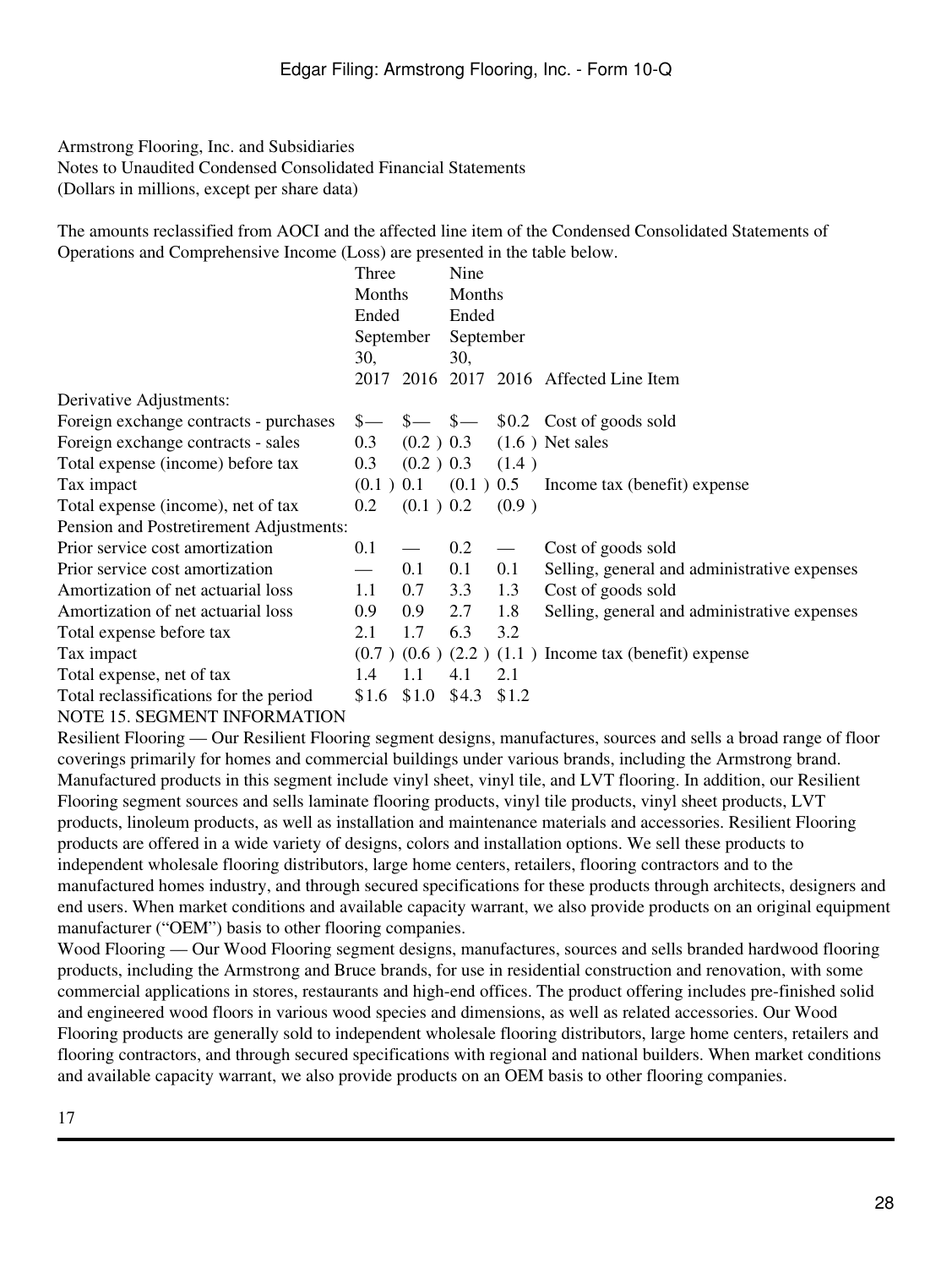Segment operating income is the measure of segment profit reviewed by our Chief Executive Officer who is our Chief Operating Decision Maker. The sum of the segments' operating income equals the total combined operating income as reported on our Condensed Consolidated Statements of Operations and Comprehensive Income (Loss). The following tables summarize segment performance:

|                                 |       |                                                                                    | Nine Months                                                    |                                                                                                                                                                                                                                                                                                                                                                                                         |  |
|---------------------------------|-------|------------------------------------------------------------------------------------|----------------------------------------------------------------|---------------------------------------------------------------------------------------------------------------------------------------------------------------------------------------------------------------------------------------------------------------------------------------------------------------------------------------------------------------------------------------------------------|--|
|                                 | Ended |                                                                                    | Ended                                                          |                                                                                                                                                                                                                                                                                                                                                                                                         |  |
|                                 |       |                                                                                    |                                                                |                                                                                                                                                                                                                                                                                                                                                                                                         |  |
|                                 | 2017  |                                                                                    |                                                                | 2016                                                                                                                                                                                                                                                                                                                                                                                                    |  |
| Net sales to external customers |       |                                                                                    |                                                                |                                                                                                                                                                                                                                                                                                                                                                                                         |  |
|                                 |       |                                                                                    |                                                                |                                                                                                                                                                                                                                                                                                                                                                                                         |  |
|                                 |       |                                                                                    |                                                                |                                                                                                                                                                                                                                                                                                                                                                                                         |  |
|                                 |       |                                                                                    |                                                                |                                                                                                                                                                                                                                                                                                                                                                                                         |  |
|                                 |       |                                                                                    |                                                                |                                                                                                                                                                                                                                                                                                                                                                                                         |  |
|                                 |       |                                                                                    |                                                                |                                                                                                                                                                                                                                                                                                                                                                                                         |  |
|                                 |       |                                                                                    |                                                                |                                                                                                                                                                                                                                                                                                                                                                                                         |  |
|                                 |       |                                                                                    |                                                                |                                                                                                                                                                                                                                                                                                                                                                                                         |  |
|                                 |       |                                                                                    |                                                                |                                                                                                                                                                                                                                                                                                                                                                                                         |  |
|                                 |       |                                                                                    |                                                                |                                                                                                                                                                                                                                                                                                                                                                                                         |  |
|                                 |       |                                                                                    |                                                                |                                                                                                                                                                                                                                                                                                                                                                                                         |  |
|                                 |       |                                                                                    |                                                                |                                                                                                                                                                                                                                                                                                                                                                                                         |  |
|                                 |       |                                                                                    |                                                                |                                                                                                                                                                                                                                                                                                                                                                                                         |  |
| Wood Flooring 305.5 354.7       |       |                                                                                    |                                                                |                                                                                                                                                                                                                                                                                                                                                                                                         |  |
| 51.9 35.4                       |       |                                                                                    |                                                                |                                                                                                                                                                                                                                                                                                                                                                                                         |  |
|                                 |       |                                                                                    |                                                                |                                                                                                                                                                                                                                                                                                                                                                                                         |  |
|                                 |       |                                                                                    |                                                                |                                                                                                                                                                                                                                                                                                                                                                                                         |  |
|                                 |       |                                                                                    |                                                                |                                                                                                                                                                                                                                                                                                                                                                                                         |  |
|                                 |       |                                                                                    |                                                                |                                                                                                                                                                                                                                                                                                                                                                                                         |  |
|                                 |       | September December<br>30, 2017 31, 2016<br>\$514.3<br>Total assets \$915.0 \$904.4 | Three Months<br>The following table summarizes segment assets: | September 30, September 30,<br>2016<br>2017<br>$$194.4$ \$190.2 \$542.7 \$548.8<br>114.1 123.2 328.3 372.7<br>Total net sales to external customers \$308.5 \$313.4 \$871.0 \$921.5<br>\$8.5 \$11.9 \$16.0 \$19.9<br>$(38.6)$ 4.3 $(45.8)$ 8.2<br>\$(30.1) \$16.2 \$(29.8) \$28.1<br>Unallocated assets primarily consist of cash and deferred income taxes.<br>NOTE 16. LITIGATION AND RELATED MATTERS |  |

Environmental Compliance

Our manufacturing and research facilities are affected by various federal, state and local requirements relating to the discharge of materials and the protection of the environment. We make expenditures necessary for compliance with applicable environmental requirements at each of our operating facilities. These regulatory requirements continually change, therefore we cannot predict with certainty future expenditures associated with compliance with environmental requirements.

Environmental Sites

In connection with our current or legacy manufacturing operations, or those of former owners, we may from time to time become involved in the investigation, closure and/or remediation of existing or potential environmental contamination under the Comprehensive Environmental Response, Compensation and Liability Act, and state or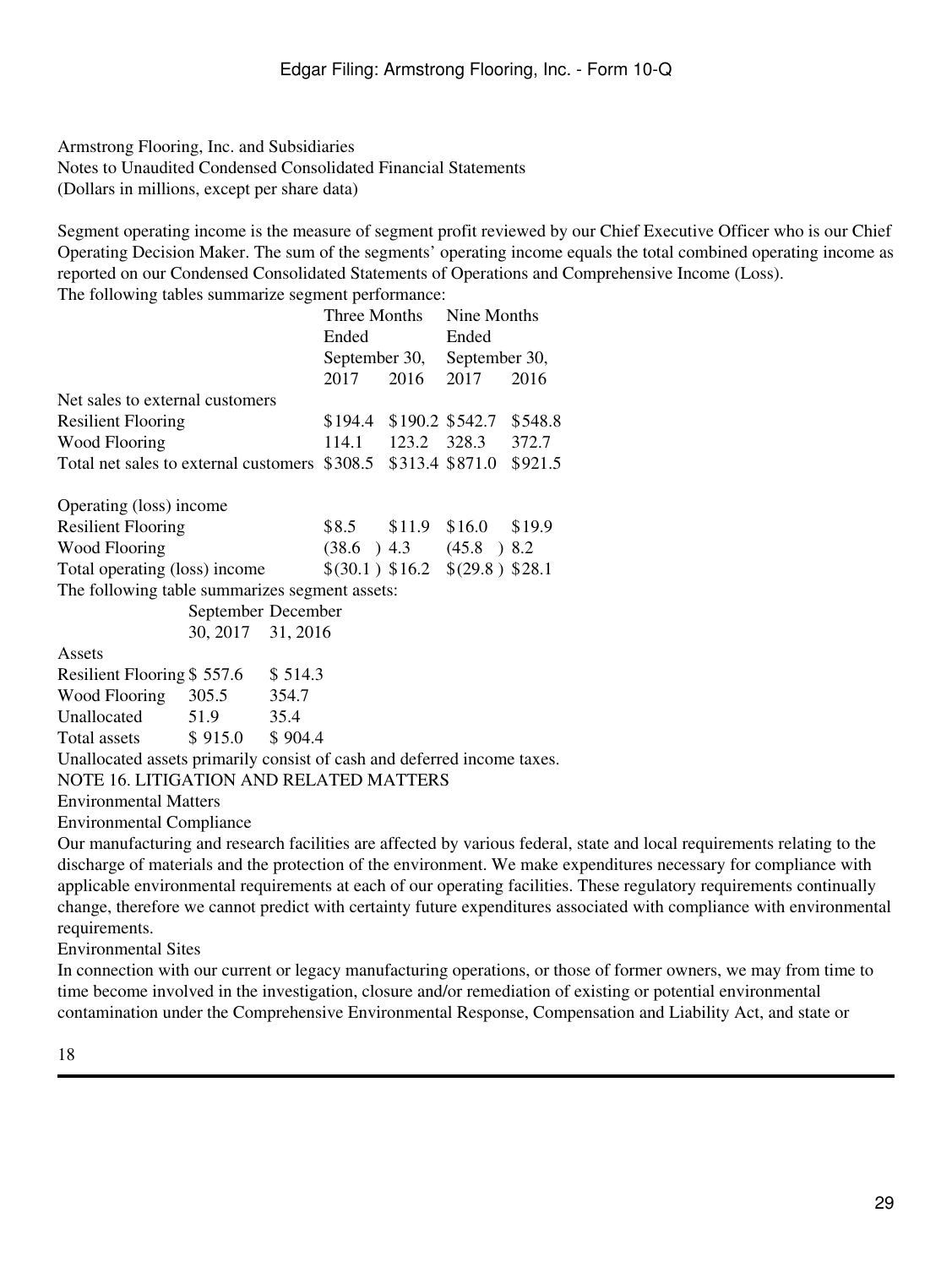Armstrong Flooring, Inc. and Subsidiaries

Notes to Unaudited Condensed Consolidated Financial Statements (Dollars in millions, except per share data)

international Superfund and similar type environmental laws. For those matters, we may have rights of contribution or reimbursement from other parties or coverage under applicable insurance policies; however, we cannot predict with certainty the future identification of or expenditure for any investigation, closure or remediation of any environmental site.

Summary of Financial Position

There were no material liabilities recorded as of September 30, 2017 and December 31, 2016 for potential environmental liabilities that we consider probable and for which a reasonable estimate of the probable liability could be made.

### Antidumping and Countervailing Duty Cases

In October 2010, a coalition of U.S. producers of multilayered wood flooring (not including AWI and its subsidiaries) filed petitions seeking antidumping duties ("AD") and countervailing duties ("CVD") with the United States Department of Commerce ("DOC") and the United States International Trade Commission against imports of multilayered wood flooring from China. The AD and CVD petitions ultimately resulted in DOC issuing AD and CVD orders (the "Orders") against multilayered wood flooring imported into the U.S. from China. These Orders and the associated additional duties they have imposed have been the subject of extensive litigation, both at DOC and in the U.S. courts. We produce multilayered wood flooring domestically and import multilayered wood flooring from third party suppliers in China. Until October 2014, AWI also operated a plant in Kunshan, China ("Armstrong Kunshan") that manufactured multilayered wood flooring for export to the U.S. As a result, we have been directly involved in the multilayered wood flooring-related litigation at DOC and in the U.S. courts. Our consistent view through the course of this matter has been, and remains, that our imports are neither dumped nor subsidized. In 2013, in the sole DOC investigation of AWI and its subsidiaries (as a mandatory respondent in connection with the first annual administrative review), Armstrong Kunshan received a final CVD rate of 0.98% and a final AD rate of 0.00%. Litigation regarding this matter has continued in the U.S. courts. Armstrong Kunshan as well as other respondents have appealed the DOC's original decision to apply an AD rate to AWI and its subsidiaries and other "separate rate" respondents in the original investigation (for which we received a final initial AD rate of 3.31%) to the Court of Appeals for the Federal Circuit ("CAFC"). The CAFC, on February 15, 2017, found that DOC did not make the requisite factual findings necessary to support its original investigation determination. The CAFC vacated and remanded the Court of International Trade decision for further proceedings. Success in the subsequent remand proceedings (and any further appeals) could result in a revocation of the AD order with respect to us and other separate rate respondents.

DOC also continues to conduct annual administrative reviews of the AD and CVD final duty rates under the Orders. Armstrong Kunshan was not selected as a mandatory respondent for the second and third reviews and, therefore, was not subject to individual review, but we are subject to the rates applicable to importers that were not individually reviewed (the "separate rate" or "all other" respondents).

The second administrative review period covered imports of multilayered wood flooring made between December 1, 2012 and November 30, 2013 (AD) and between January 1, 2012 and December 31, 2012 (CVD). In July 2015, the DOC issued a final "all others" CVD rate of 0.99% and a 13.74% AD rate. The AD rate was determined solely on the basis of the AD duty rate assigned to the only mandatory respondent that did not receive a de minimis rate. DOC assigned these rates to all separate rate respondents that were not individually investigated, including Armstrong Kunshan. We, along with other respondents, have filed complaints against DOC challenging the rate in the U.S. Court of International Trade. If such rates are ultimately upheld after any court appeals are exhausted, the estimated additional liability to us for the relevant period is approximately \$4.6 million, which is recorded in accounts payable and accrued expenses. The court granted the preliminary injunction requested by plaintiffs on August 13, 2015, and enjoined the U.S. Government agencies from causing or permitting liquidation of unliquidated entries of multilayered wood flooring from China, pending final decision on the case.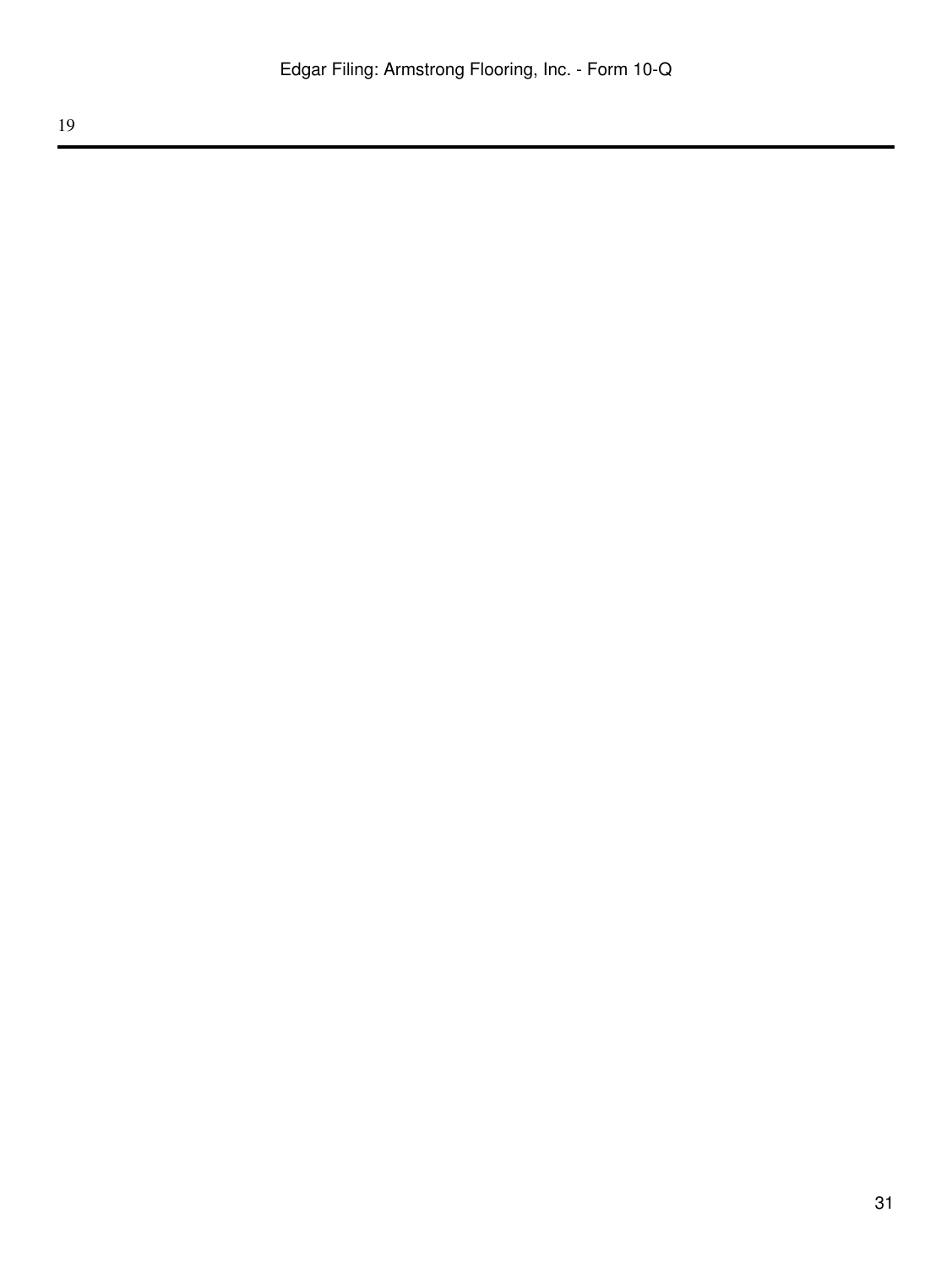The third administrative review period covered all multilayered wood flooring imports made between December 1, 2013 and November 30, 2014 (AD) and between January 1, 2013 and December 31, 2013 (CVD). On May 16, 2016, the DOC issued a final "all others" CVD rate of 1.38% and on July 13, 2016, DOC imposed a 17.37% "all others" AD rate. The AD rate was determined again solely on the basis of the AD duty rate assigned to the only mandatory respondent that did not receive a de minimis rate. DOC assigned these rates to all separate rate respondents that were not individually investigated, including Armstrong Kunshan. We continue to defend our import practices by pursuing our available legal rights and remedies, including litigation at DOC and in the U.S. courts. If such rates are ultimately upheld after any potential court appeals are exhausted, the estimated additional liability to us for the relevant period is approximately \$5.9 million, which is recorded in accounts payable and accrued expenses. We successfully filed an injunction request. The court granted the preliminary injunction on January 4, 2017 and enjoined the U.S. Government agencies from causing or permitting liquidation of unliquidated entries of multilayered wood flooring from China, pending final decision on the case. The preliminary injunction also ensures that our entries made during the 2013-14 review period will ultimately be liquidated in accordance with the final decision by the courts. AWI and Armstrong Kunshan were not subject to review during the fourth administrative review period; however, we are liable for other manufacturers' applicable rates to the extent we were importer of record of products covered by the AD/CVD orders during this period. The fourth administrative review period covered all multilayered wood flooring imports made between December 1, 2014 and November 30, 2015 (AD) and between January 1, 2014 and December 31, 2014 (CVD). On May 15, 2017, the DOC published a final "all others" CVD rate of 1.06% and on June 5, 2017, DOC imposed a de minimus "all others" AD rate which will apply to our multilayered wood flooring imports during this period. We have begun receiving refunds for our multilayered wood flooring imports during this time period as our deposit rate exceeded this de minimus rate. The petitioners initially appealed this decision, but withdrew their appeal on October 17, 2017. We will accrue and make cash deposits for duties when we are the importer of record at the rates established by the DOC based on the fourth administrative review process. Administrative reviews for the fifth review period (December 1, 2015-November 30, 2016 for AD and January 1, 2015-December 31, 2015 for CVD) have been initiated and are currently pending. We are not subject to review for this period; however, we will be liable for other manufacturers' applicable rates to the extent we were importer of record of products covered by the AD/CVD orders during this period.

The U.S. International Trade Commission has scheduled a sunset review of the original Orders which could result in the removal of the Orders. The review is scheduled to be concluded in the fourth quarter of 2017. Other Claims

We are involved in various lawsuits, claims, investigations and other legal matters from time to time that arise in the ordinary course of conducting business, including matters involving our products, intellectual property, relationships with suppliers, relationships with distributors, relationships with competitors, employees and other matters. For example, we are currently a party to various litigation matters that involve product liability, tort liability and other claims under a wide range of allegations, including illness due to exposure to certain chemicals used in the workplace, or medical conditions arising from exposure to product ingredients or the presence of trace contaminants. In some cases, these allegations involve multiple defendants and relate to legacy products that we and other defendants purportedly manufactured or sold. We believe these claims and allegations to be without merit and intend to defend them vigorously. For these matters, we also may have rights of contribution or reimbursement from other parties or coverage under applicable insurance policies.

While complete assurance cannot be given to the outcome of these proceedings, we do not believe that any of these matters, individually or in the aggregate, will have a material adverse effect on our financial condition, liquidity or results of operations.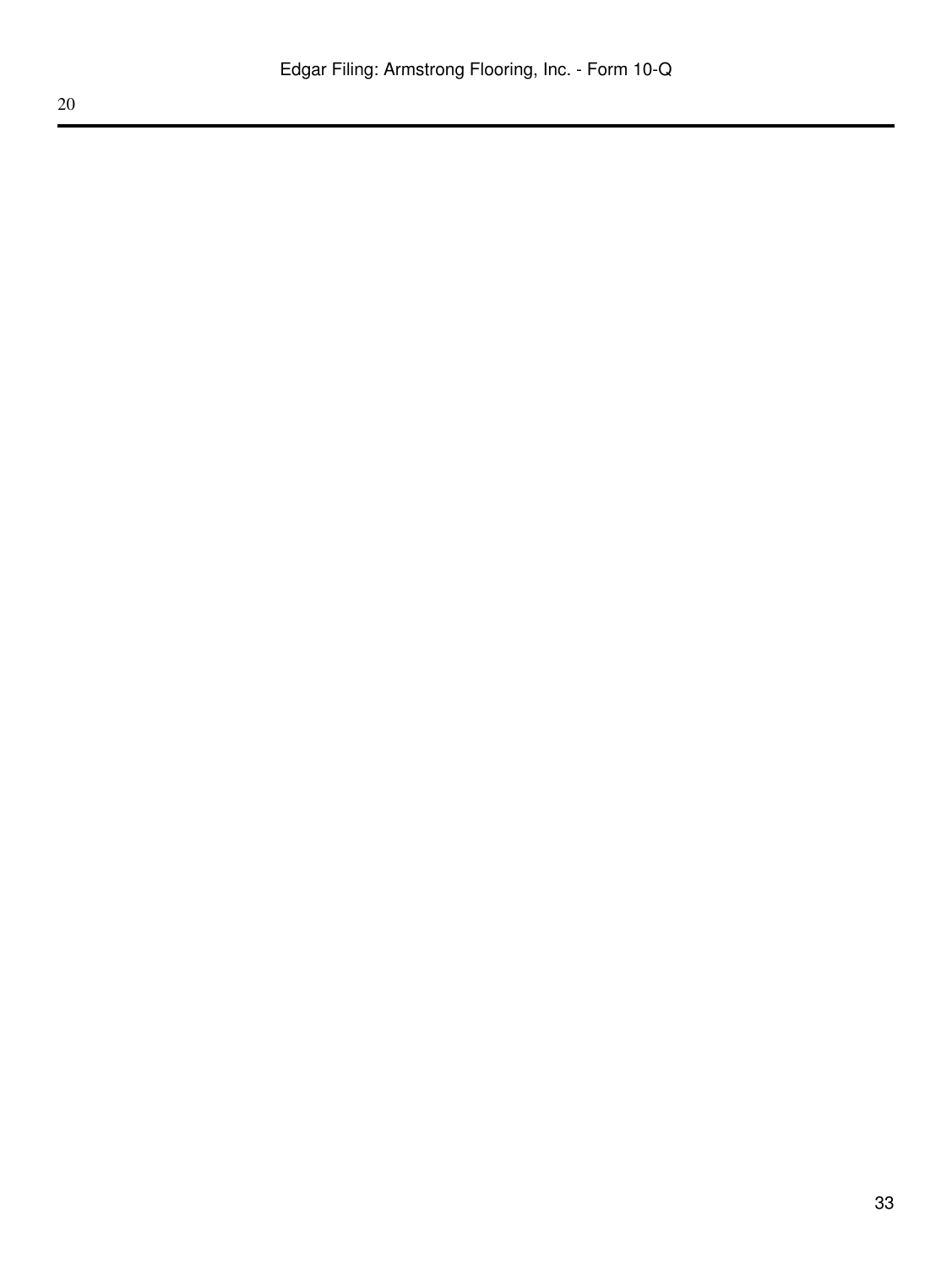<span id="page-33-0"></span>Management's Discussion and Analysis of Financial Condition and Results of Operations

Item 2. Management's Discussion and Analysis of Financial Condition and Results of Operations

Our Management's Discussion and Analysis of Financial Condition and Results of Operations ("MD&A") is provided in addition to the accompanying Condensed Consolidated Financial Statements and notes to assist readers in understanding our results of operations, financial condition, and cash flows. This interim MD&A should be read in conjunction with the MD&A in our Annual Report on Form 10-K for the fiscal year ended December 31, 2016.

### **Overview**

Armstrong Flooring, Inc. ("AFI") is a leading global producer of flooring products for use primarily in the construction and renovation of residential, commercial and institutional buildings. We design, manufacture, source and sell resilient and wood flooring products in North America and the Pacific Rim. As of September 30, 2017, we operated 17 manufacturing plants in three countries, including 14 plants located throughout the U.S. We operate through two segments: Resilient Flooring and Wood Flooring.

### Recent Events

During the second quarter of 2017, we acquired vinyl composition tile ("VCT") assets of Mannington Mills, Inc., a nationally recognized flooring company, for a cash purchase price of \$36.1 million including transaction costs (the "VCT Acquisition"). See Note 8 to the Condensed Consolidated Financial Statements for further information.

During the third quarter of 2017, our board of directors approved the closure of a solid wood plant in Jackson, Tennessee and an engineered wood plant in Vicksburg, Mississippi (the "Closures"), in response to a decline in sales. The Closures are expected to be completed in the fourth quarter of 2017 and will result in the separation of approximately 300 employees. We currently expect the Closures will result in approximately \$29 million to \$31 million of pre-tax costs during the second half of 2017. See Note 10 to the Condensed Consolidated Financial Statements for further information. As a result of this decision, we conducted an interim impairment test for indefinite-lived intangible assets and recorded an impairment charge of \$12.5 million for our Bruce trademark during the third quarter. See "Critical Accounting Estimates" within MD&A for further information.

#### Employees

As of September 30, 2017, we had approximately 3,900 full-time and part-time employees worldwide, compared to approximately 4,000 employees as of December 31, 2016. As of the date of this filing, a collective bargaining agreement covering approximately 170 employees at one of our domestic plants expired. As of the date of this filing, these employees are working under an expired contract and negotiations continue.

Factors Affecting Our Business

Net Sales

**Overview** 

Demand for our product is influenced by economic conditions. We closely monitor publicly available macroeconomic trend data that provides insight to commercial and residential market activity; this includes Gross Domestic Product growth indices, the Architecture Billings Index and the Consumer Confidence Index, as well as housing starts and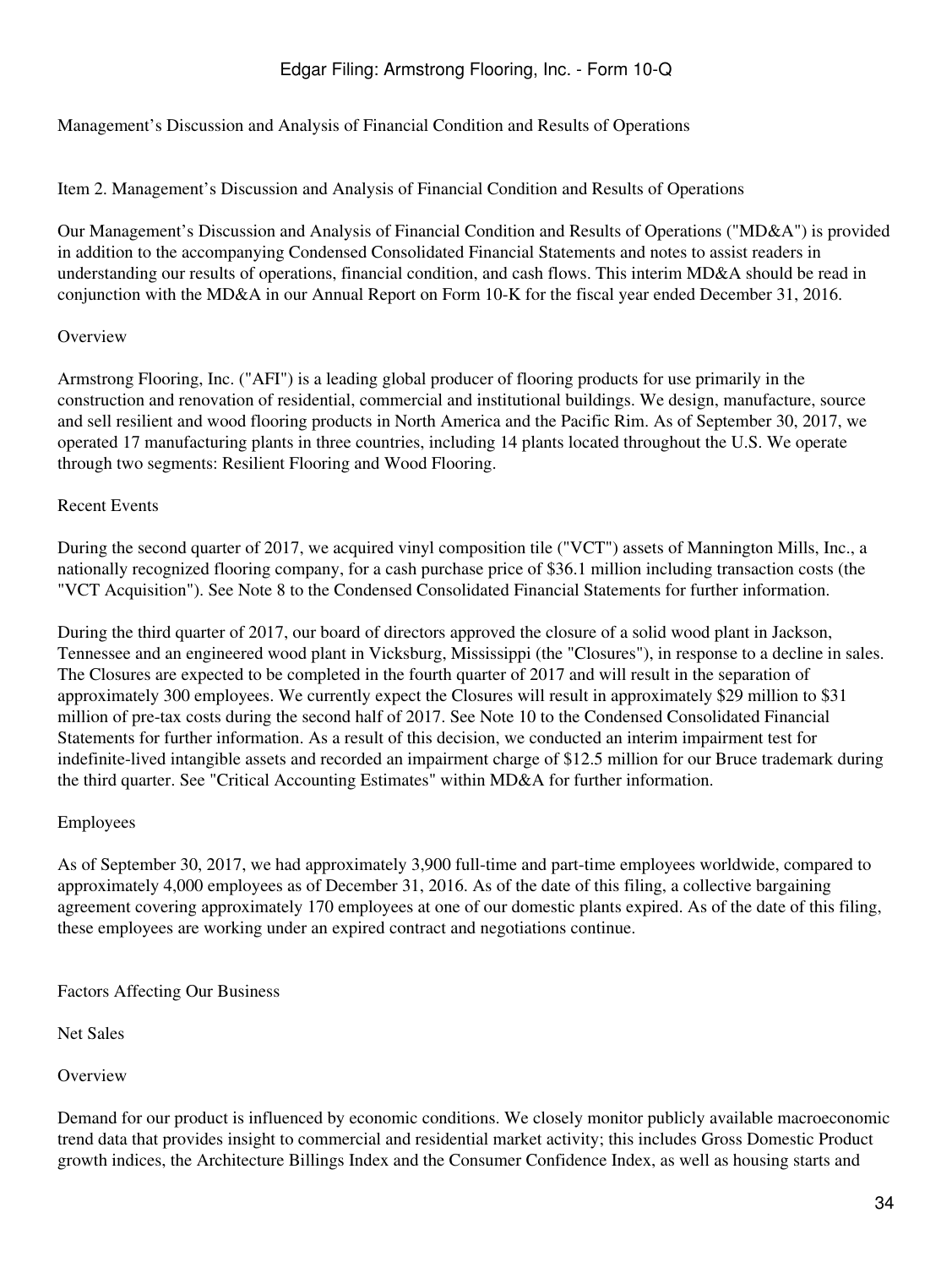existing home sales.

Demand for our products is also influenced by consumer preferences. We continue to experience growth in the demand for luxury vinyl tile ("LVT") in conjunction with accelerated decline in our legacy resilient products, particularly vinyl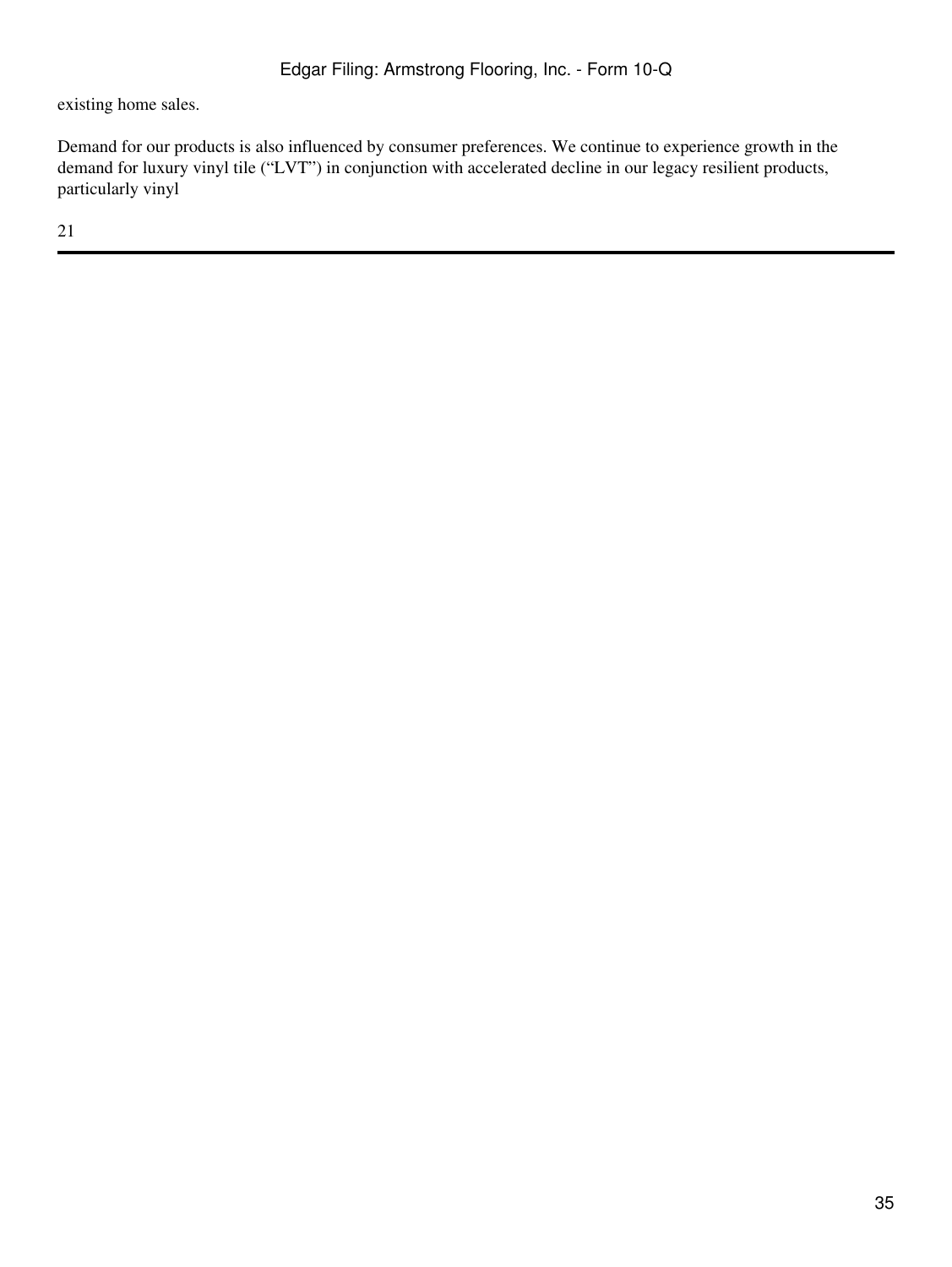Management's Discussion and Analysis of Financial Condition and Results of Operations

sheet, and our wood products. In addition, our channel partners raise or lower their inventory levels according to their expectations of market demand and consumer preferences, which directly affects our sales.

## Segments

Resilient Flooring segment — We compete in both the residential and commercial resilient flooring markets in North America and primarily the commercial market in the Pacific Rim. Our business operates in a competitive environment across all our product categories and excess capacity exists in much of the industry. We continue to see efforts by various competitors to price aggressively as a means to gain market share.

We have experienced a decline in demand for our legacy resilient products, particularly vinyl sheet products, which are primarily used in residential applications. The decline is driven by loss of market share to competitors as well as consumer trends, which have continued to favor alternate products, including LVT products.

The flooring market continues to experience LVT growth. Given its attractive visuals and performance characteristics, LVT growth has exceeded that of the overall flooring market. We believe LVT growth has and will continue to come partially at the expense of other product categories in both the soft and hard surface flooring markets, with the largest impacts on the AFI portfolio within the VCT and vinyl sheet categories.

We are the largest producer of VCT. The market for VCT, which is primarily used in commercial environments, is a mature and well-structured category. We expect future sales growth in this category to result from the VCT Acquisition.

Wood Flooring segment — Our product offerings include both solid and engineered wood flooring products. We have noted a market shift from solid to engineered wood flooring products, a category experiencing continued competitive pressure from lower-priced imports, and an increasing popularity of non-wood flooring with wood-like visuals.

## Operating Expenses

Resilient Flooring segment — We have experienced increased raw material prices and basic energy costs impacting both our manufacturing and sourced finished product costs. We began producing LVT at our Lancaster, PA plant in the fourth quarter of 2015 and incurred continued ramp-up costs in 2016 to achieve expected operating levels. In the first nine months of 2017, manufacturing costs for our LVT operations have improved.

Wood Flooring segment — We purchase a significant amount of green lumber as an input into our hardwood flooring products. The market for lumber has historically been volatile. Due to the required drying time for green lumber within the manufacturing process, there is a lag of 5 to 6 months before such price changes are reflected in our results of operations.

We expect to achieve reduced manufacturing costs in future periods as a result of the Closures.

We may continue to experience expenses related to our involvement in antidumping and countervailing duty cases as an importer of multilayered wood flooring. See Note 16 to the Condensed Consolidated Financial Statements for further information related to multilayered wood flooring duties.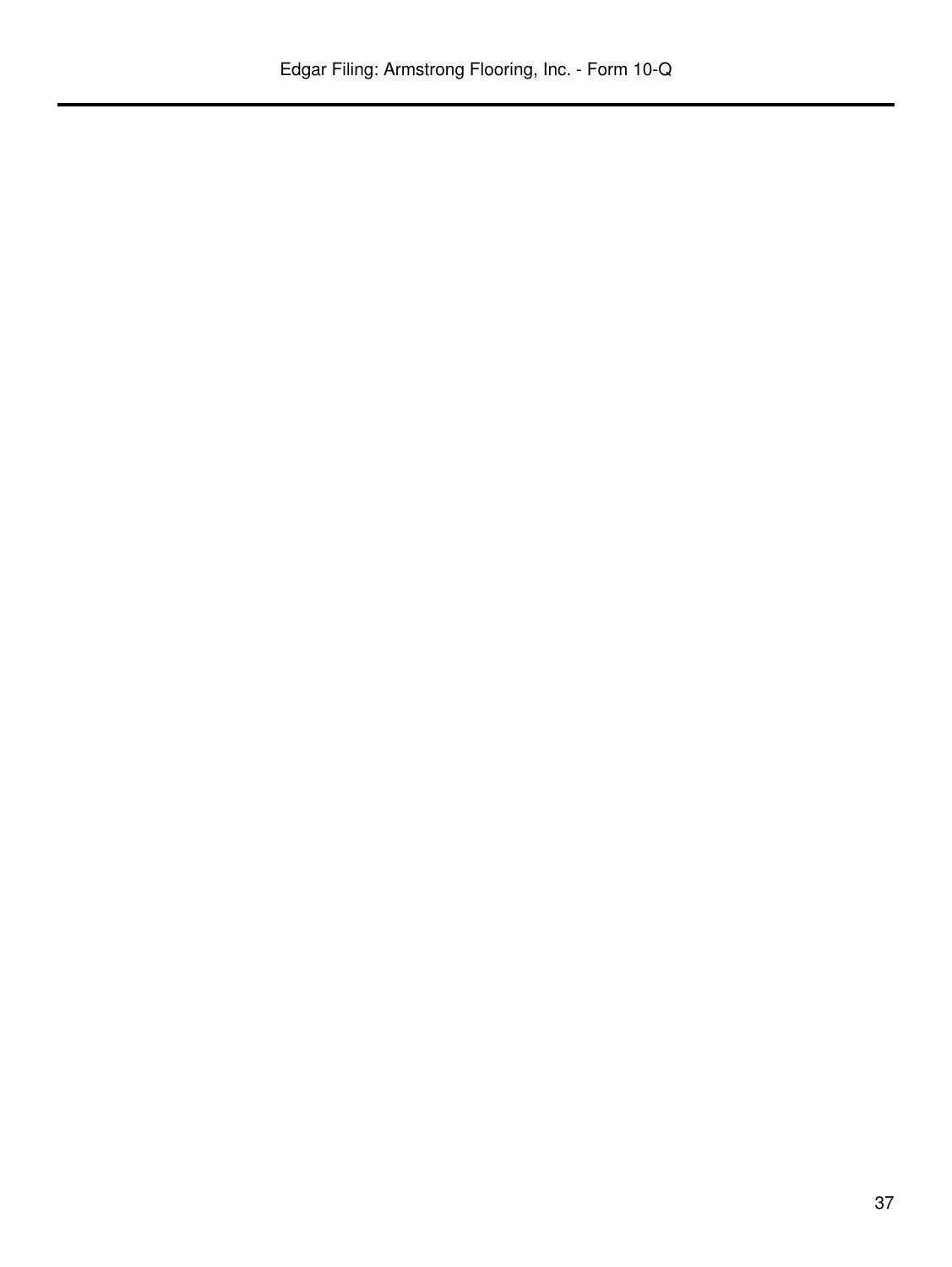Results of Operations

Consolidated Results from Continuing Operations

Below is a summary of comparative results of operations for the three and nine months ended September 30, 2017 and 2016:

|                                                                 |                     |       | Three Months Ended September                                      | Nine Months Ended September      |                                   |  |  |
|-----------------------------------------------------------------|---------------------|-------|-------------------------------------------------------------------|----------------------------------|-----------------------------------|--|--|
|                                                                 | 30,                 |       |                                                                   | 30,                              |                                   |  |  |
|                                                                 |                     |       | Change                                                            |                                  | Change                            |  |  |
| (Dollars in millions)                                           | 2017                | 2016  | \$<br>$\%$                                                        | 2017<br>2016                     | \$<br>$\%$                        |  |  |
| Net sales                                                       | \$308.5             |       | $$313.4 \text{ } $(4.9 \text{)} \text{ } (1.6 \text{)}\% \$871.0$ |                                  | $$921.5 \$(50.5) \$(5.5)$ \%      |  |  |
| Cost of goods sold                                              | 276.8               | 243.4 | 33.4<br>13.7                                                      | % 735.1<br>736.4                 | (1.3)<br>$(0.2) \%$               |  |  |
| Gross profit                                                    | 31.7                | 70.0  | $(54.7)\%$ 135.9<br>(38.3)                                        | 185.1                            | (49.2)<br>$(26.6)\%$              |  |  |
| Selling, general and administrative expenses                    | 49.3                | 53.8  | $(8.4 \, )\%$ 153.2<br>(4.5)                                      | 157.0                            | (3.8)<br>$(2.4)$ %                |  |  |
| Intangible asset impairment                                     | 12.5                |       | <b>NM</b><br>12.5                                                 | 12.5<br>$\overline{\phantom{0}}$ | 12.5<br><b>NM</b>                 |  |  |
| Operating (loss) income                                         | (30.1)              | 16.2  | (46.3)<br>) NM                                                    | (29.8)<br>28.1                   | $(57.9)$ NM                       |  |  |
| Interest expense                                                | 0.8                 | 0.6   | 0.2                                                               | 1.3<br>2.0                       | 0.7                               |  |  |
| Other expense, net                                              | 0.1                 | 0.3   | (0.2)                                                             | 0.1<br>2.1                       | (2.0)<br>$\rightarrow$            |  |  |
| (Loss) income from continuing operations<br>before income taxes | (31.0)              | 15.3  | (46.3)                                                            | ) 24.7<br>(31.9)                 | (56.6)                            |  |  |
| Income tax (benefit) expense                                    | (12.3)<br>$\lambda$ | 6.0   | (18.3)                                                            | (10.8) 10.9                      | (21.7)                            |  |  |
| (Loss) income from continuing operations                        | (18.7)              | ) 9.3 | (28.0)                                                            | ) 13.8<br>(21.1)                 | (34.9)                            |  |  |
| Gain on disposal of discontinued operations,<br>net of tax      |                     |       |                                                                   | 1.7                              | (1.7)<br>$\overline{\phantom{a}}$ |  |  |
| Net (loss) income                                               | \$(18.7) \$9.3      |       | \$(28.0)                                                          | \$(21.1) \$15.5                  | \$(36.6)                          |  |  |

NM: not meaningful

For the three months ended September 30, 2017, net sales decreased by \$4.9 million, or 1.6%, and operating income decreased by \$46.3 million compared to the three months ended September 30, 2016. The decline in net sales reflected results in our Wood Flooring segment, which were partially offset by higher sales in our Resilient Flooring segment. The decline in operating income was primarily due to lower operating income in our Wood Flooring segment; in addition, our Resilient Flooring segment also experienced lower operating income.

For the nine months ended September 30, 2017, net sales decreased by \$50.5 million, or 5.5%, and operating income decreased by \$57.9 million. The decline in net sales and operating income largely reflected results in our Wood Flooring segment; however, our Resilient Flooring segment also experienced lower net sales and operating income. During the third quarter of 2017, we incurred expenses of \$23.7 million in connection with the Closures and recorded an impairment charge of \$12.5 million on intangible assets. These expenses were partially offset by the lower impact of new duty rates related to prior years' imports of multilayered wood flooring from China of \$7.0 million. See Notes 8, 10 and 16 to the Condensed Consolidated Financial Statements for additional information regarding the impairment charge, the Closures, and multilayered wood flooring duties, respectively.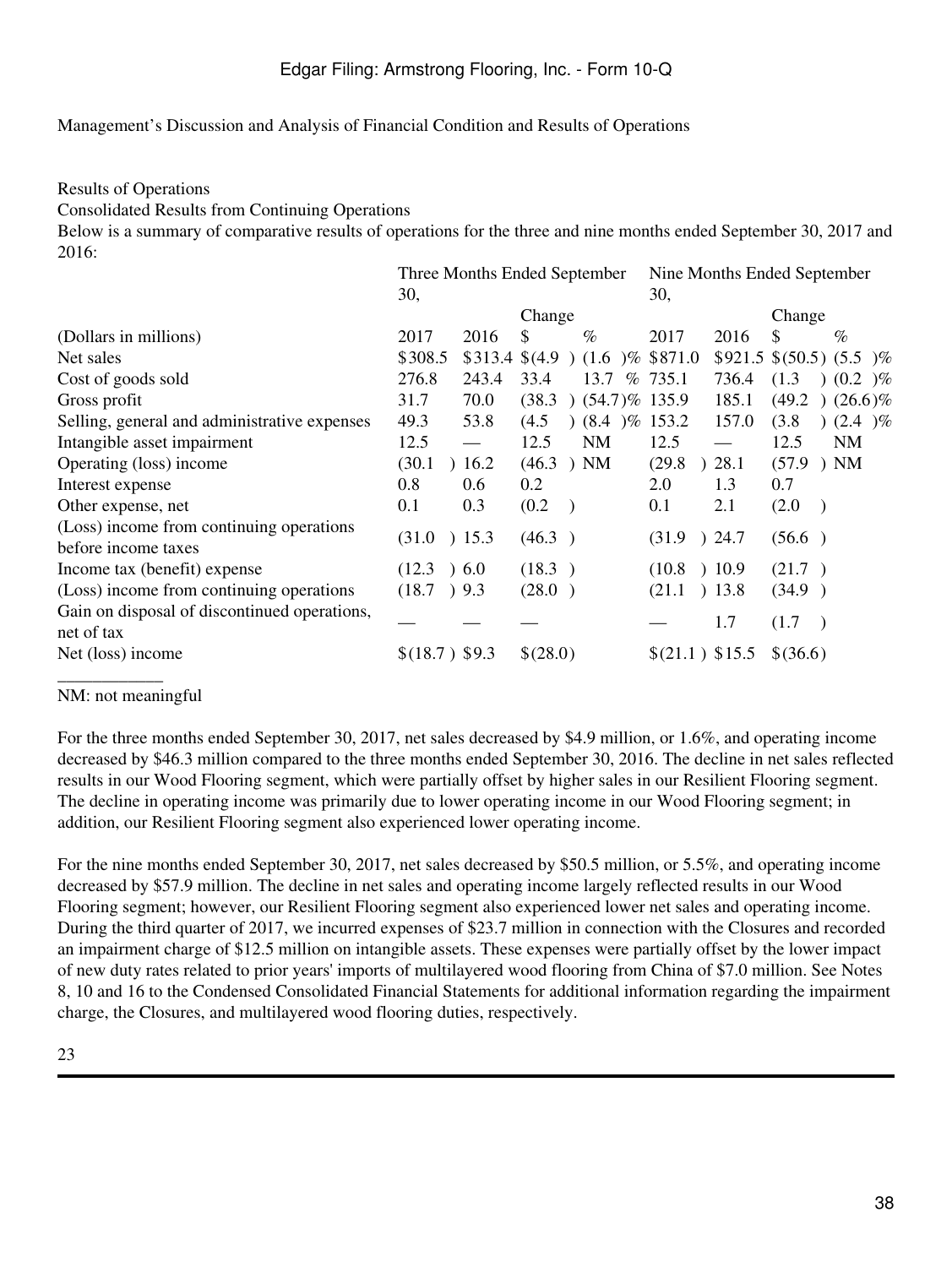Segment Results Three months ended September 30, 2017 compared to September 30, 2016 Net Sales Net sales by segment are shown in the table below: Three Months Ended September 30, Change Percentage Point Change Due to (Dollars in millions) 2017 2016 \$ % Price Volume Mix Currency Resilient Flooring \$194.4 \$190.2 4.2 2.2 % (1.8) 0.7 2.9 0.4 Wood Flooring 114.1 123.2 (9.1) (7.4)% (0.7) (7.5 ) 0.6 0.2 Total \$308.5 \$313.4 (4.9) (1.6)%

In our Resilient Flooring segment, net sales for the three months ended September 30, 2017 increased compared to the three months ended September 30, 2016 primarily due to favorable mix, higher volume, and favorable foreign currency movements, partially offset by lower price. Favorable mix reflected growth from our LVT products relative to lower-priced products such as vinyl sheet. Higher volume reflected increased sales of VCT and LVT, partially offset by lower sales of vinyl sheet and laminate. For VCT, the effect of the VCT Acquisition was reflected in both demand and distributor inventory levels. The decline in price reflected continued competitive pressure across our product categories.

In our Wood Flooring segment, net sales for the three months ended September 30, 2017 decreased compared to the three months ended September 30, 2016 primarily due to lower volume. Volume declined within both our engineered and solid product categories across most of our customer channels, reflecting continued competitive pressures.

Operating (Loss) Income

Operating (loss) income by segment is shown in the table below:

|                            | Three Months                   |  |             |  |  |  |
|----------------------------|--------------------------------|--|-------------|--|--|--|
|                            | Ended                          |  |             |  |  |  |
|                            | September 30,                  |  |             |  |  |  |
| (Dollars in millions) 2017 |                                |  | 2016 Change |  |  |  |
| <b>Resilient Flooring</b>  | $$8.5$ $$11.9 \text{ $(3.4)$}$ |  |             |  |  |  |
| <b>Wood Flooring</b>       | $(38.6)$ 4.3 $(42.9)$          |  |             |  |  |  |
| Total                      | \$(30.1) \$16.2 \$(46.3)       |  |             |  |  |  |

In our Resilient Flooring segment, operating results for the three months ended September 30, 2017 declined compared to the three months ended September 30, 2016. The decline reflected the unfavorable gross margin flow-through from pricing as well as higher input costs, partially offset by lower manufacturing costs and lower Selling, general and administrative ("SG&A") expenses. Lower manufacturing costs primarily reflected lower costs related to our Lancaster LVT operations compared to the prior-year period, which included ramp-up costs. Lower SG&A expenses included \$2.8 million of savings from lower incentive-based compensation, partially offset by \$1.7 million of amortization related to the VCT Acquisition.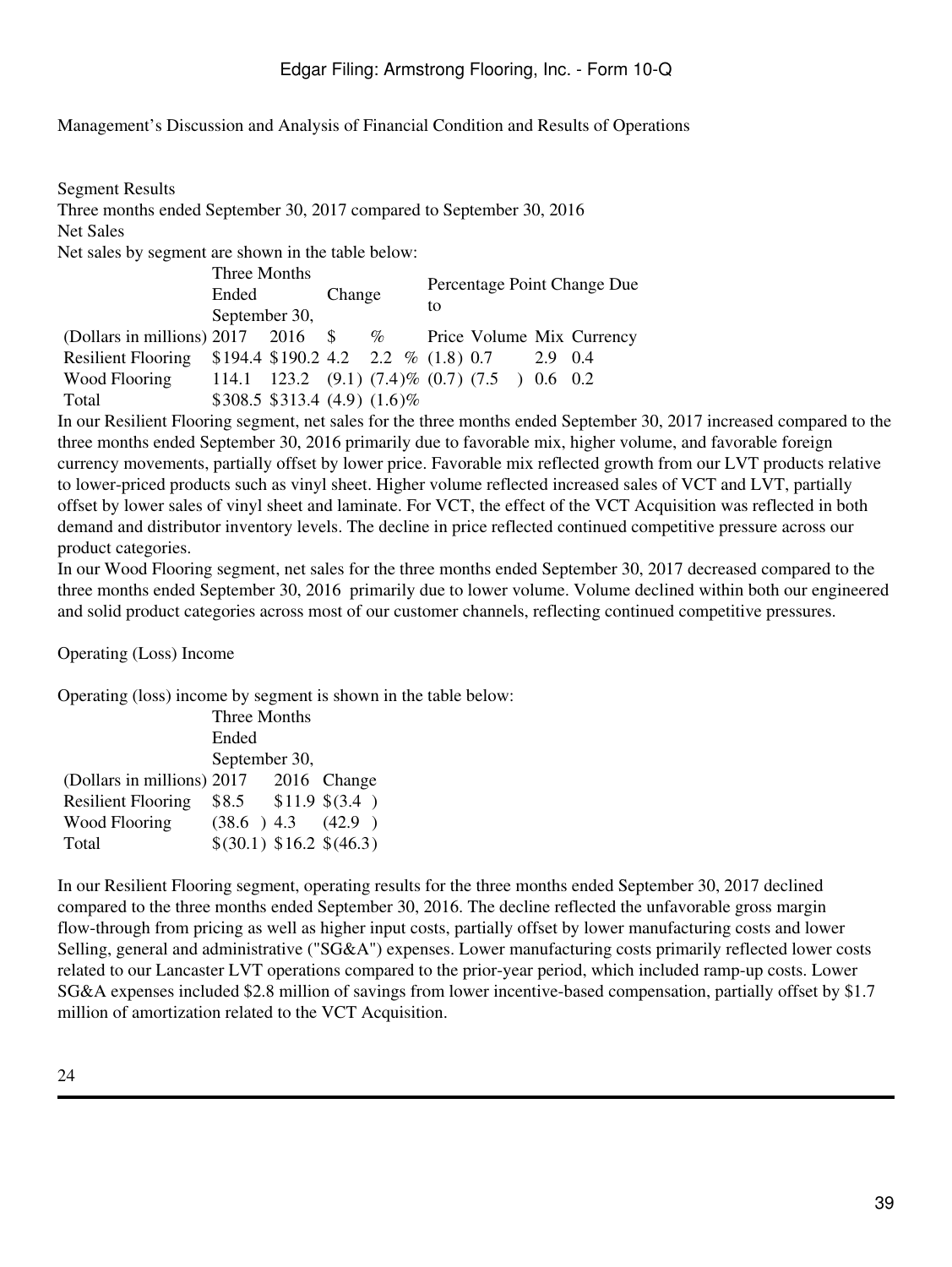In our Wood Flooring segment, operating results for the three months ended September 30, 2017 declined compared to the three months ended September 30, 2016. The decline primarily reflected expenses related to the Closures of \$23.7 million, an impairment charge of \$12.5 million on intangible assets, the impact of lower sales, and higher input costs, partially offset by \$1.5 million of savings from lower incentive-based compensation. See Notes 8 and 10 to the Condensed Consolidated Financial Statements for additional information regarding the impairment charge and the Closures, respectively.

Income tax expense: We recorded an income tax benefit of \$12.3 million for the three months ended September 30, 2017 versus income tax expense of \$6.0 million in the same period of 2016. The effective tax rate for the third quarter of 2017 of 39.7% was virtually flat compared to the rate of 39.2% for the same period of 2016. Nine months ended September 30, 2017 compared to September 30, 2016

Net Sales

Net sales by segment are shown in the table below:

|                                      | Nine Months   |  |        | Percentage Point Change Due                                  |    |  |  |  |                           |
|--------------------------------------|---------------|--|--------|--------------------------------------------------------------|----|--|--|--|---------------------------|
|                                      | Ended         |  | Change |                                                              |    |  |  |  |                           |
|                                      | September 30, |  |        |                                                              | to |  |  |  |                           |
| (Dollars in millions) $2017$ 2016 \$ |               |  |        | $\%$                                                         |    |  |  |  | Price Volume Mix Currency |
| <b>Resilient Flooring</b>            |               |  |        | $$542.7$548.8(6.1)(1.1)%(1.7)(2.5)3.1$ -                     |    |  |  |  |                           |
| Wood Flooring                        |               |  |        | $328.3$ $372.7$ $(44.4)$ $(11.9)\%$ $(0.8)$ $(11.9)$ $0.8$ - |    |  |  |  |                           |
| Total                                |               |  |        | $$871.0 $921.5 (50.5) (5.5) \%$                              |    |  |  |  |                           |

In our Resilient Flooring segment, net sales for the nine months ended September 30, 2017 decreased compared to the nine months ended September 30, 2016 primarily due to lower volume and price, partially offset by favorable mix. Lower volume reflected a decline in sales of vinyl sheet and laminate products, partially offset by higher sales of LVT, which continued to achieve double-digit growth, and VCT. The decline in price reflected continued competitive pressure across our product categories. Favorable mix was driven by growth from our LVT products relative to declines in legacy categories.

In our Wood Flooring segment, net sales for the nine months ended September 30, 2017 decreased compared to the nine months ended September 30, 2016 primarily due to lower volume. Volume declined within both our solid and engineered product categories and across all of our customer channels. The decline was most pronounced on sales to key strategic accounts.

Operating (Loss) Income

Operating (loss) income by segment is shown in the table below:

|                            | Nine Months              |  |             |  |
|----------------------------|--------------------------|--|-------------|--|
|                            | Ended                    |  |             |  |
|                            | September 30,            |  |             |  |
| (Dollars in millions) 2017 |                          |  | 2016 Change |  |
| <b>Resilient Flooring</b>  | $$16.0$ \$19.9 \$(3.9)   |  |             |  |
| <b>Wood Flooring</b>       | $(45.8)$ 8.2 $(54.0)$    |  |             |  |
| Total                      | \$(29.8) \$28.1 \$(57.9) |  |             |  |

In our Resilient Flooring segment, operating results for the nine months ended September 30, 2017 declined compared to the nine months ended September 30, 2016. The decline reflected the impact of lower sales and higher input costs,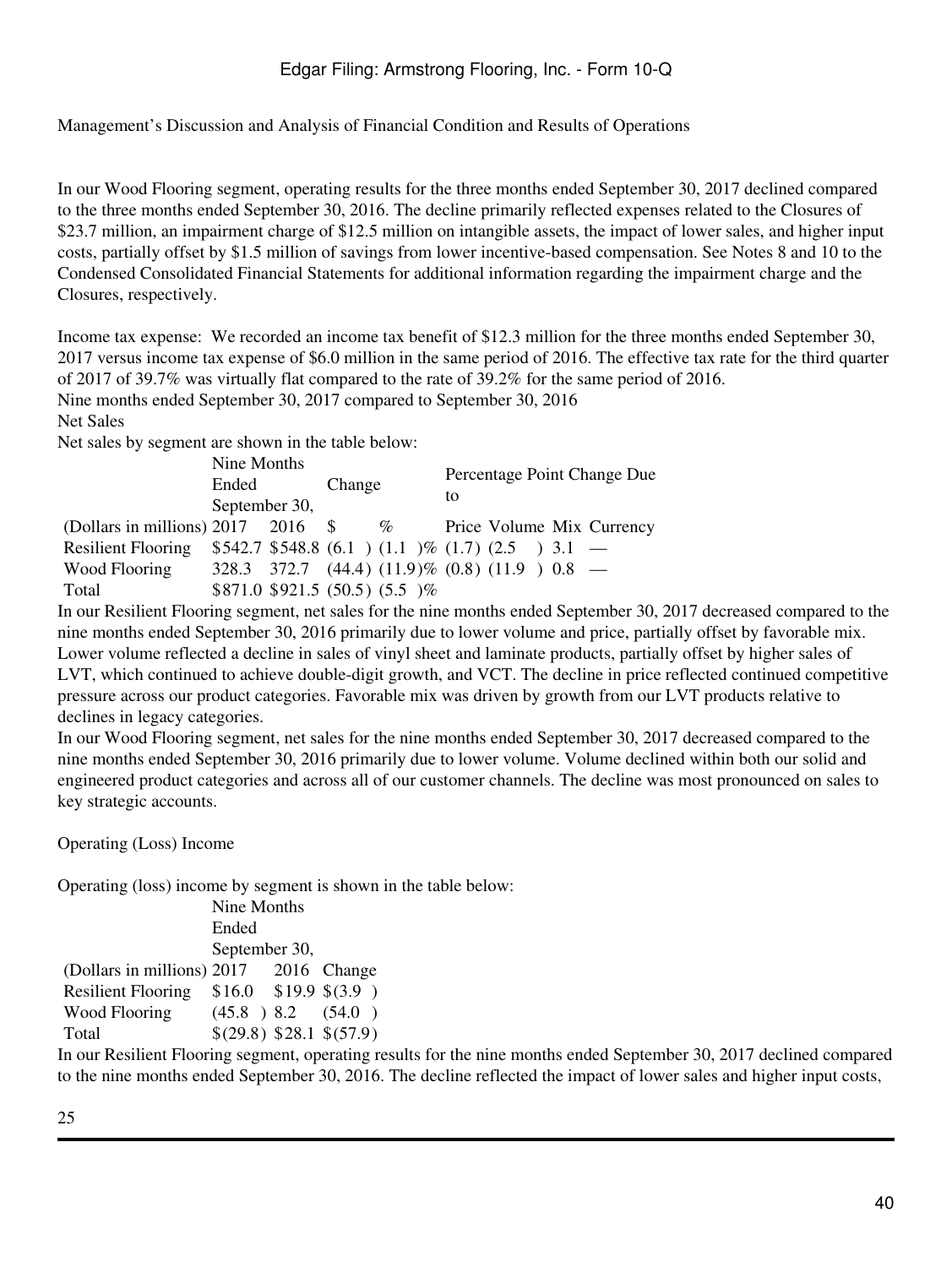Management's Discussion and Analysis of Financial Condition and Results of Operations

partially offset by lower manufacturing costs, including lower costs related to our Lancaster LVT operations compared to the prior-year period, which included ramp-up costs, and lower SG&A expenses.

In our Wood Flooring segment, operating results for the nine months ended September 30, 2017 declined compared to the nine months ended September 30, 2016. The decline primarily reflected the impact of lower sales, expenses related to the Closures of \$23.7 million, and an impairment charge of \$12.5 million on intangible assets, partially offset by the lower impact of new duty rates related to prior years' imports of multilayered wood flooring from China of \$7.0 million. See Notes 8, 10, and 16 to the Condensed Consolidated Financial Statements for additional information regarding the impairment charge, the Closures, and multilayered wood flooring duties, respectively.

Other expense, net: Other expense, net of \$0.1 million and \$2.1 million for the nine months ended September 30, 2017 and 2016, respectively, primarily reflected the translation of unhedged cross-currency intercompany loans.

Income tax expense: We recorded an income tax benefit of \$10.8 million for the nine months ended September 30, 2017 versus income tax expense of \$10.9 million in the same period of 2016. The effective tax rate was 33.9% and 44.1% for the nine months ended September 30, 2017 and 2016, respectively, reflecting the geographic distribution of earnings.

Discontinued operations: For the nine months ended September 30, 2016, discontinued operations of \$1.7 million reflected non-cash tax benefits for our former European resilient flooring business related to pension expense deductions. See Note 2 to the Condensed Consolidated Financial Statements.

## Liquidity and Capital Resources

In March 2017, our board of directors authorized a share repurchase program of \$50.0 million. The authorization of the repurchase program is aligned with our goal to increase the efficiency of our capital structure over time while preserving sufficient liquidity to invest in growth projects and other value-accretive opportunities. We purchased \$40.0 million of treasury stock in the first nine months of 2017.

Our primary sources of liquidity are, and we anticipate that they will continue to be, cash generated from operations and borrowings under our asset-based revolving credit facility ("ABL Facility"), described below. We believe these sources are sufficient to provide operating liquidity, fund planned capital expenditures, and allow further purchases under our share repurchase authorization. Our liquidity needs for operations vary throughout the year with the majority of our operating cash flows generated in the second and third quarters.

Prior to the Spin-off, deemed transfers of cash to and from AWI's cash management system were reflected in Net AWI investment in the historical combined financial statements.

AFI does not presently have a plan to pay cash dividends on its common stock. Payment of cash dividends, if any, on our common stock will rest solely within the discretion of our board of directors and will depend upon, among other things, AFI's earnings, capital requirements, financial condition, legal requirements, regulatory constraints, covenants associated with certain of AFI's debt service obligations, industry practice, and other relevant factors as determined by our board of directors.

Cash and cash equivalents totaled \$43.6 million as of September 30, 2017 of which \$10.4 million was held in the U.S.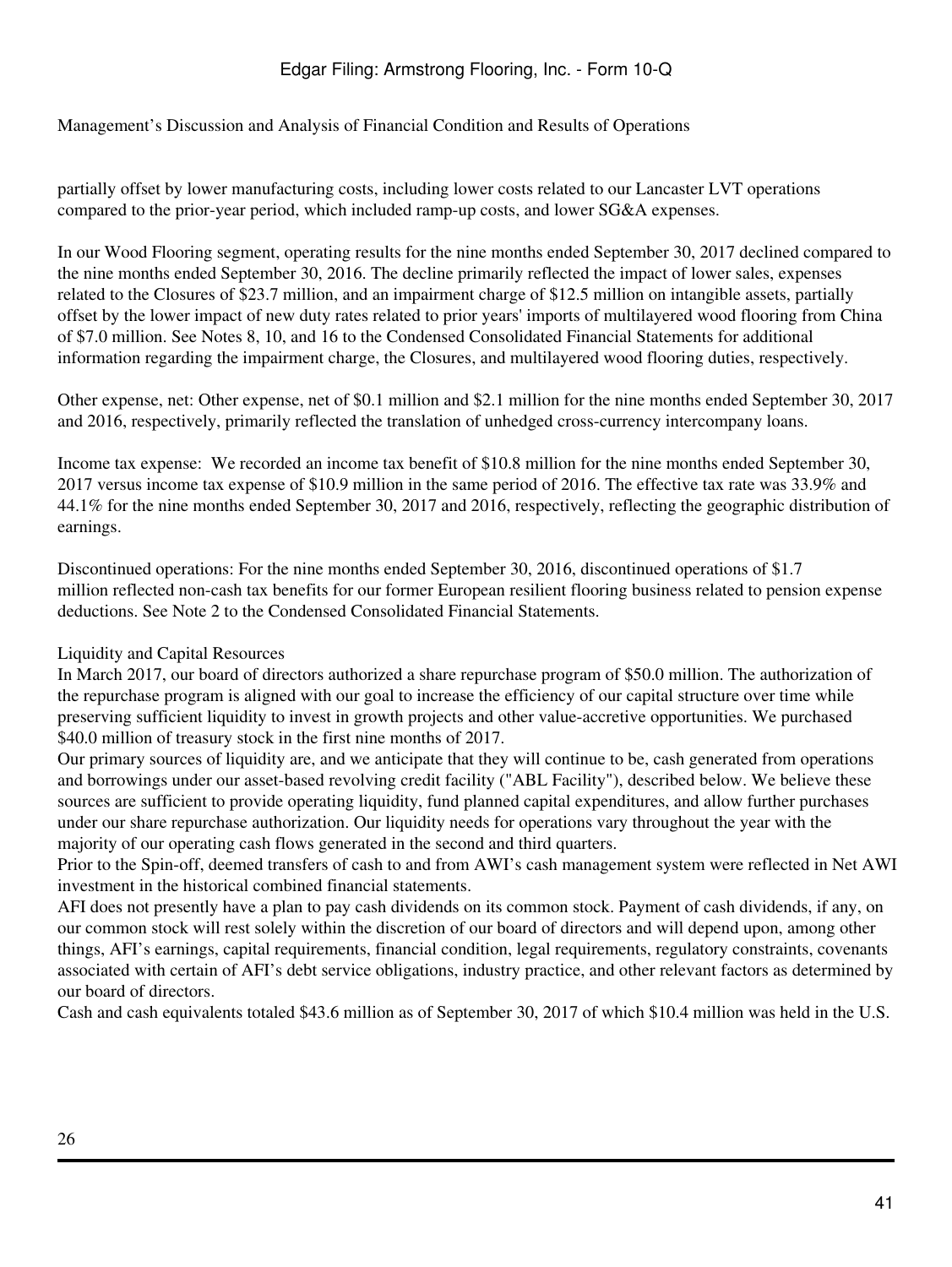Cash Flows

The table below shows our cash provided (used) by operating, investing and financing activities:

|                                                      | Nine Months   |     |  |  |
|------------------------------------------------------|---------------|-----|--|--|
| (Dollars in millions)                                | Ended         |     |  |  |
|                                                      | September 30, |     |  |  |
|                                                      | 2017 2016     |     |  |  |
| Cash provided by operating activities \$46.2 \$55.2  |               |     |  |  |
| Cash used for investing activities $(69.3)$ $(27.5)$ |               |     |  |  |
| Cash provided by financing activities 34.5           |               | 4.4 |  |  |

Operating activities

Operating activities for the nine months ended September 30, 2017 and 2016 provided \$46.2 million and \$55.2 million of cash, respectively. For the nine months ended September 30, 2017, cash was generated from earnings exclusive of net non-cash expenses, primarily depreciation and amortization, impairment, pension and stock-based compensation, partially offset by changes in changes in working capital. For the nine months ended September 30, 2016, cash was generated from earnings exclusive of net non-cash expenses, primarily depreciation and amortization, pension, stock-based compensation and deferred income taxes, partially offset by changes in working capital.

Investing activities

Net cash used for investing activities was \$69.3 million and \$27.5 million for the nine months ended September 30, 2017 and 2016, respectively. Included in the 2017 outflow was the cash paid for the acquisition of the VCT assets of Mannington Mills, Inc. for \$36.1 million including transaction costs. Purchases of property, plant, and equipment totaled \$33.5 million and \$28.1 million for the respective periods.

Financing activities

Net cash provided by financing activities was \$34.5 million and \$4.4 million for the nine months ended September 30, 2017 and 2016, respectively. Cash provided in the first nine months of 2017 primarily reflected net proceeds from debt, partially offset by purchases of treasury stock. Cash provided in the first nine months of 2016 primarily reflected net transfers from AWI, partially offset by a distribution paid to AWI at Separation.

Debt

On April 1, 2016, AFI entered into a \$225.0 million ABL Facility with a five-year maturity. As of September 30, 2017, the debt outstanding under the ABL Facility was \$95.0 million and outstanding letters of credit were \$3.0 million.

Due to its stated five-year maturity, this obligation is presented as a long-term obligation in our Condensed Consolidated Balance Sheets. However, AFI may repay this obligation at any time, without penalty.

Obligations under the ABL Facility are secured by qualifying accounts receivable, inventories, and select machinery and equipment of AFI's wholly-owned domestic subsidiaries. The ABL Facility includes a \$50.0 million sublimit for the issuance of standby letters of credit. Borrowings under the ABL Facility bear interest at a rate equal to an adjusted base rate or the London Interbank Offered Rate ("LIBOR") plus an applicable margin, which varies according to average excess credit availability and was 1.50% as of September 30, 2017. We are required to pay a commitment fee, payable quarterly in arrears, on the average daily unused amount of the ABL Facility, which varies according to utilization and is currently 0.25%. Outstanding letters of credit issued under the ABL Facility are subject to fees which will be due quarterly in arrears based on an adjusted base rate.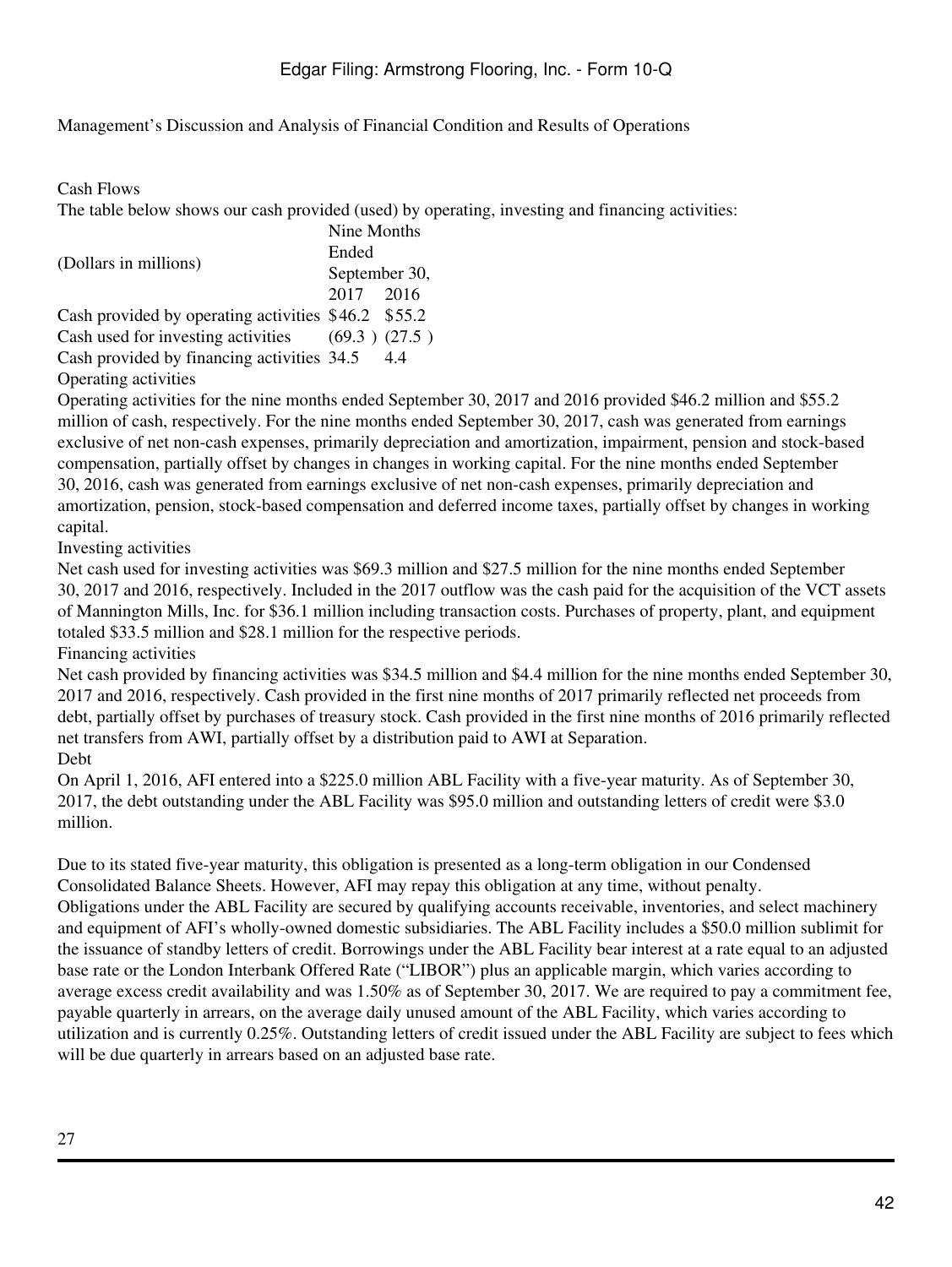#### Management's Discussion and Analysis of Financial Condition and Results of Operations

#### Debt Covenants

The only material financial covenant in the ABL Facility is a fixed charge coverage ratio. As of September 30, 2017, availability under the ABL Facility exceeded the minimum required threshold and, as a result, this covenant did not apply. In addition, the ABL Facility contains customary negative covenants, including those that restrict our ability to allow certain liens to attach to assets, make certain acquisitions and investments, incur certain additional indebtedness, pay dividends on our capital stock or redeem, repurchase or retire our capital stock or indebtedness, make certain fundamental changes to our structure, make certain dispositions, change the nature of our business, and enter into certain other transactions or agreements.

#### Off-Balance Sheet Arrangements

No disclosures are required pursuant to Item 303(a)(4) of Regulation S-K.

#### Contractual Obligations

Our long-term debt obligations increased by \$74.9 million, from \$21.2 million as of December 31, 2016 to \$96.1 million as of September 30, 2017, primarily related to additional borrowings under our ABL Facility, which will come due in 2021.

#### Critical Accounting Estimates

Our indefinite-lived intangible assets are primarily trademarks and brand names, with Bruce representing the largest asset, all of which are integral to our corporate identity and expected to contribute indefinitely to our corporate cash flows, which is why they have been assigned an indefinite life. We conduct our annual impairment test for indefinite-lived intangible assets during the fourth quarter. However, during the third quarter of 2017, we conducted an interim impairment test for indefinite-lived intangible assets within our Wood Flooring segment due to our decision to cease operations at two Wood Flooring manufacturing plants in response to a decline in sales. As a result of this testing, we recorded an impairment charge of \$12.5 million for our Bruce trademark during the third quarter.

The method used to determine the fair value of our indefinite-lived intangible assets is the relief-from-royalty method. The principal assumptions used in our impairment tests for indefinite-lived intangible assets include revenue growth rate, discount rate and royalty rate. Revenue growth rates are derived from those used in our operating plan and strategic planning processes. The discount rate assumption is calculated based upon an estimated weighted average cost of capital which reflects the overall level of inherent risk and the rate of return a market participant would expect to achieve. The royalty rate assumption represents the estimated contribution of the intangible asset to the overall profits of the reporting unit. The method used for valuing our indefinite-lived intangible assets did not change from prior periods.

We review long-lived asset groups, which include long-lived intangible and tangible assets, for impairment when indicators of impairment exist, such as operating losses and/or negative cash flows. If an evaluation of the undiscounted future cash flows generated by the asset indicates impairment, the asset is written down to its estimated fair value, which is based on its discounted future cash flows. During the third quarter of 2017, as a result of the decision to cease operations at two Wood Flooring manufacturing plants, we tested the long-lived assets within our Wood Flooring asset group for recoverability and determined the carrying value to be recoverable, as the related undiscounted cash flows exceeded the carrying value of the assets. The principal assumption used in these impairment tests is future cash flows, which are derived from those used in our operating plan and strategic planning processes.

The revenue and cash flow estimates used in applying our impairment and recoverability tests are based on management's analysis of information available at the time of the impairment test. Actual results lower than the estimate could lead to significant future impairments. If future testing indicates that fair values have declined below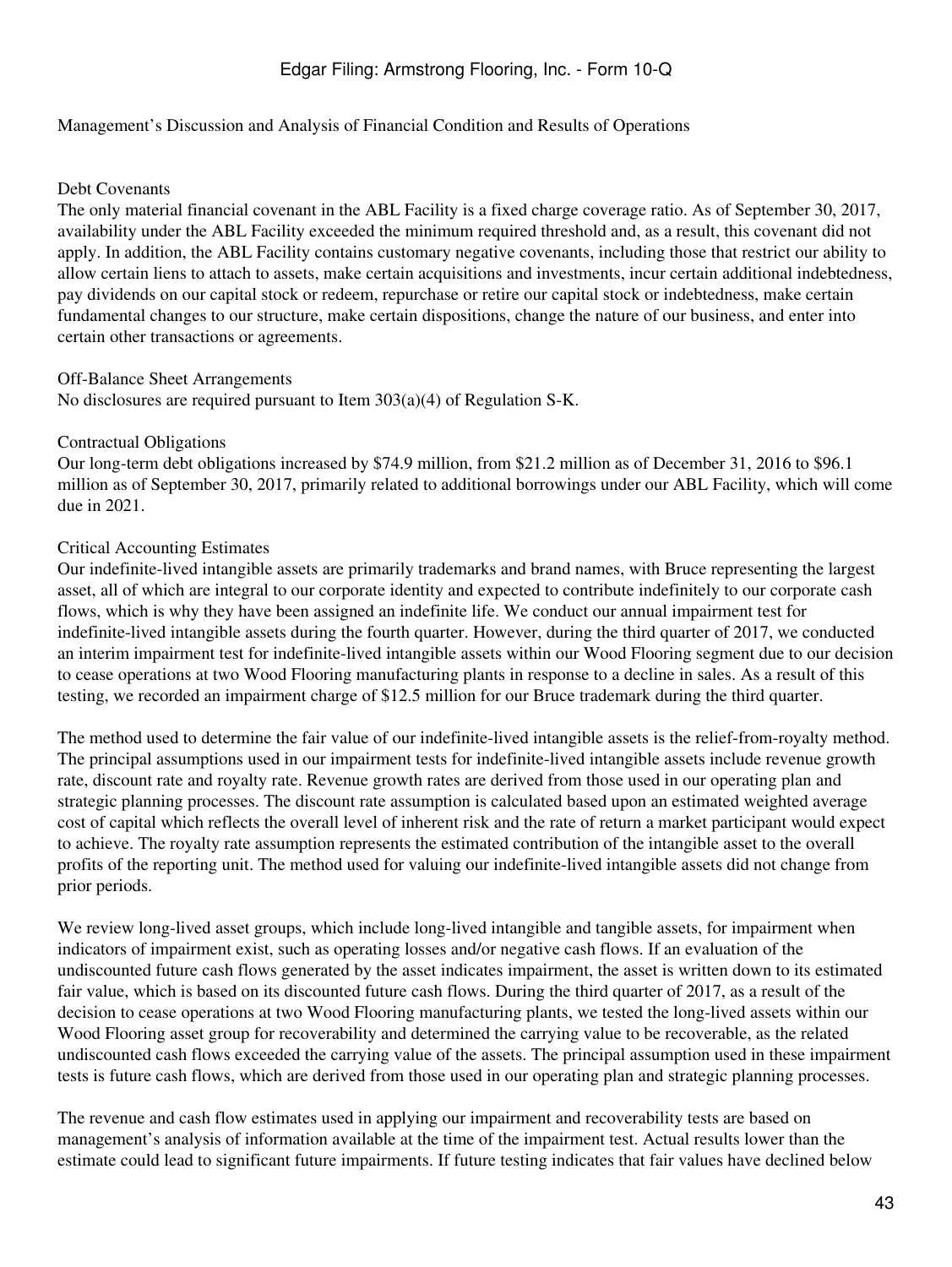carrying value, our financial condition and results of operations would be affected.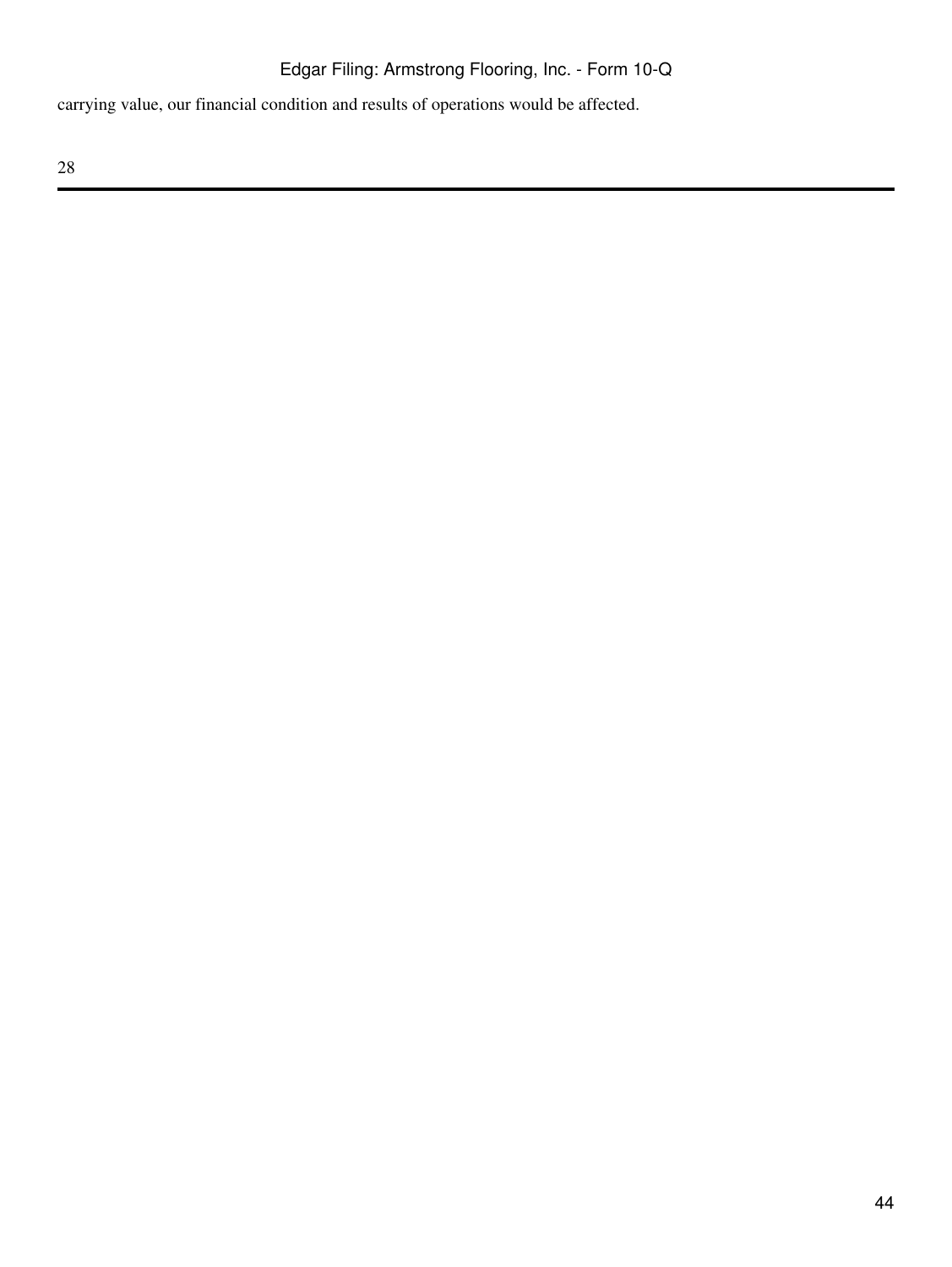Management's Discussion and Analysis of Financial Condition and Results of Operations

We cannot predict the occurrence of certain events that might lead to material impairment charges in the future. Such events may include, but are not limited to, the impact of economic environments, particularly related to the commercial and residential construction industries, material adverse changes in relationships with significant customers, or strategic decisions made in response to economic and competitive conditions.

See Notes 8 and 10 to the Condensed Consolidated Financial Statements for additional information.

### Recent Accounting Pronouncements

See Note 1 to the Condensed Consolidated Financial Statements for a discussion of recent accounting pronouncements, including accounting pronouncements that are effective in future periods.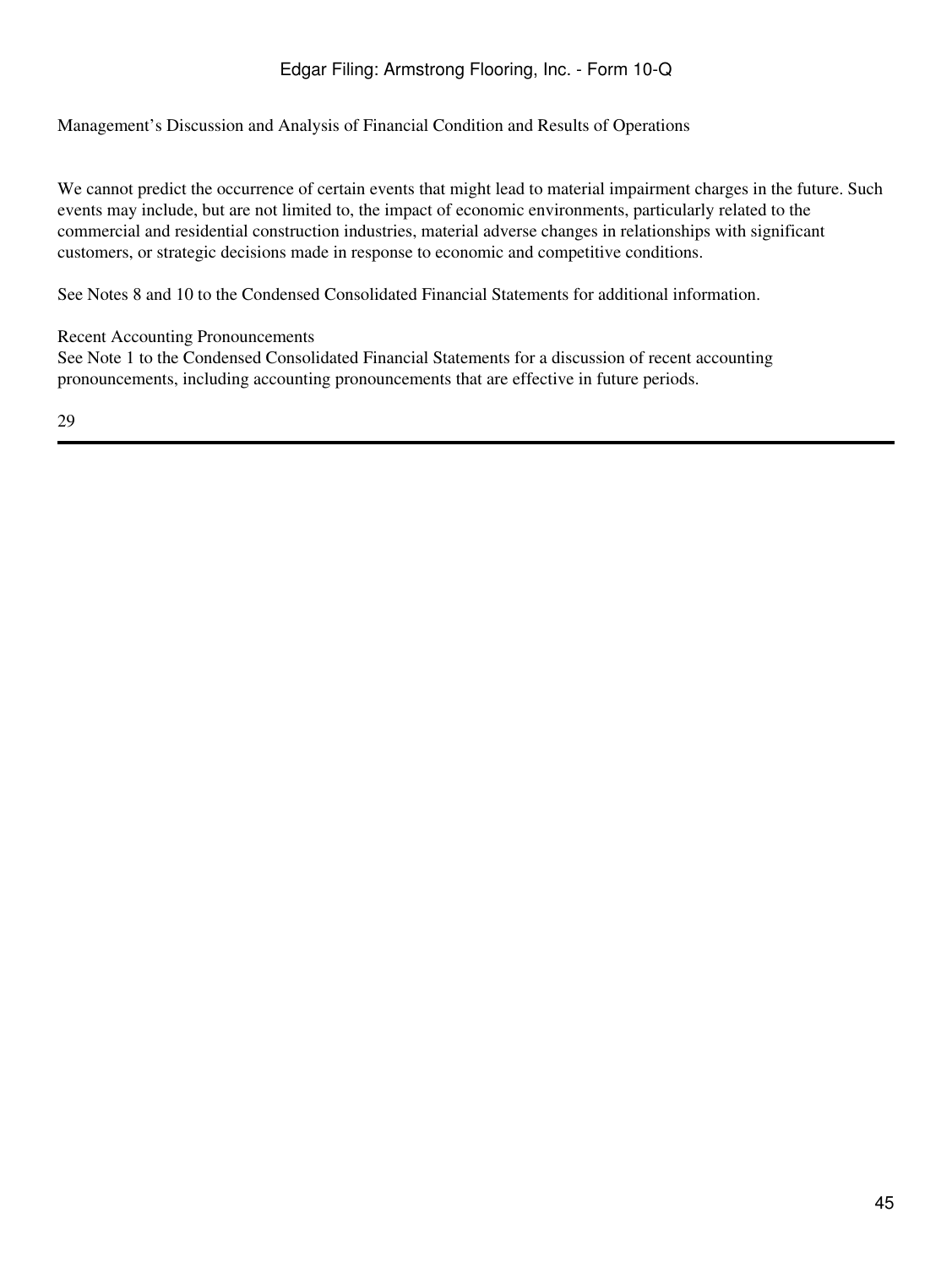## <span id="page-45-0"></span>Item 3. Quantitative and Qualitative Disclosures About Market Risk

For information regarding our exposure to certain market risks, see "Quantitative and Qualitative Disclosures About Market Risk" in the Management's Discussion and Analysis of Financial Condition and Results of Operations section of our 2016 Annual Report on Form 10-K.

<span id="page-45-1"></span>Item 4. Controls and Procedures

Evaluation of Disclosure Controls and Procedures

The Company maintains a system of disclosure controls and procedures to give reasonable assurance that information required to be disclosed in the Company's reports filed or submitted under the Securities Exchange Act of 1934, as amended (the "Exchange Act") is recorded, processed, summarized and reported within the time periods specified in the rules and forms of the SEC. These controls and procedures also give reasonable assurance that information required to be disclosed in such reports is accumulated and communicated to management to allow timely decisions regarding required disclosures.

As of September 30, 2017, the Company's Chief Executive Officer (the "CEO") and Chief Financial Officer (the "CFO"), together with management, conducted an evaluation of the effectiveness of the Company's disclosure controls and procedures pursuant to Rules 13a-15(e) and 15d-15(e) of the Exchange Act. Based on that evaluation, the CEO and CFO concluded that these disclosure controls and procedures are effective at the reasonable assurance level described above.

Change in Internal Controls over Financial Reporting

During the third quarter of 2017, Ronald D. Ford assumed the position of CFO, replacing Kimberly Z. Boscan, the current Vice President and Controller, who served as Interim CFO. No change in our internal control over financial reporting occurred during the fiscal quarter ended September 30, 2017 that has materially affected, or is reasonably likely to materially affect, our internal control over financial reporting.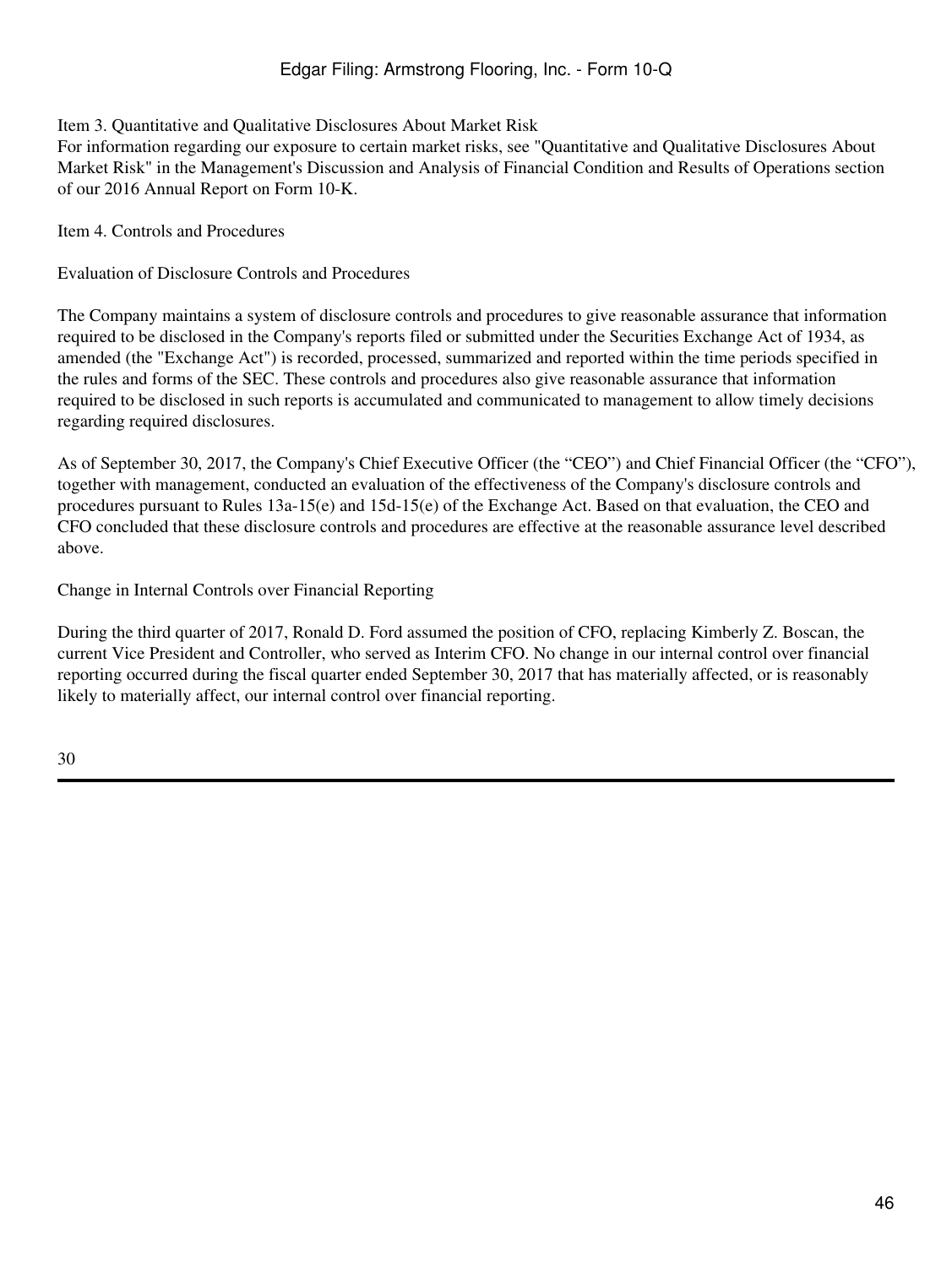### <span id="page-46-1"></span><span id="page-46-0"></span>PART II: OTHER INFORMATION Item 1. Legal Proceedings

See Note 16 to the Condensed Consolidated Financial Statements included elsewhere in this report, which is incorporated herein by reference.

<span id="page-46-2"></span>Item 1A. Risk Factors

There have been no material changes in the Company's risk factors discussed in Part I, Item 1A, Risk Factors in our 2016 Annual Report on Form 10-K.

<span id="page-46-3"></span>Item 2. Unregistered Sales of Equity Securities and Use of Proceeds

(c) Issuer Purchases of Equity Securities

The following table includes information about our stock repurchases from July 1, 2017 to September 30, 2017:

| Period                     | Total<br>Number of<br><b>Shares</b><br>Purchased<br>1,2 | Average Price Paid<br>per Share | Total<br>Number of<br><b>Shares</b><br>Purchased<br>as Part of<br>Publicly<br>Announced<br>Plans or<br>Programs <sup>2</sup> | Approximate Dollar Value of Shares that may yet be<br>Purchased under the Plans or Programs |
|----------------------------|---------------------------------------------------------|---------------------------------|------------------------------------------------------------------------------------------------------------------------------|---------------------------------------------------------------------------------------------|
| July 1 - 31, 2017 303, 165 |                                                         | \$17.83                         | 303,165                                                                                                                      | \$30 million                                                                                |
| August 1 - 31,<br>2017     | 850,965                                                 | \$14.43                         | 850,965                                                                                                                      | \$18 million                                                                                |
| September 1 -<br>30, 2017  | 522,834                                                 | \$15.28                         | 517,856                                                                                                                      | \$10 million                                                                                |
| Total                      | 1,676,964                                               |                                 | 1,671,986                                                                                                                    | \$10 million                                                                                |
|                            |                                                         |                                 |                                                                                                                              |                                                                                             |

<sup>1</sup> Shares reacquired through the withholding of shares to pay employee tax obligations upon the exercise of options or vesting of restricted units granted under our long-term incentive plans and those previously granted under AWI's long-term incentive plans, which were converted to AFI units on April 1, 2016.

<sup>2</sup> Shares reacquired pursuant to a share repurchase program effective March 6, 2017. Any shares not used to fulfill employee stock award obligations are held in Treasury as of September 30, 2017.

<span id="page-46-4"></span>Item 3. Defaults Upon Senior Securities

None.

<span id="page-46-5"></span>Item 4. Mine Safety Disclosures

Not applicable.

<span id="page-46-6"></span>Item 5. Other Information

None.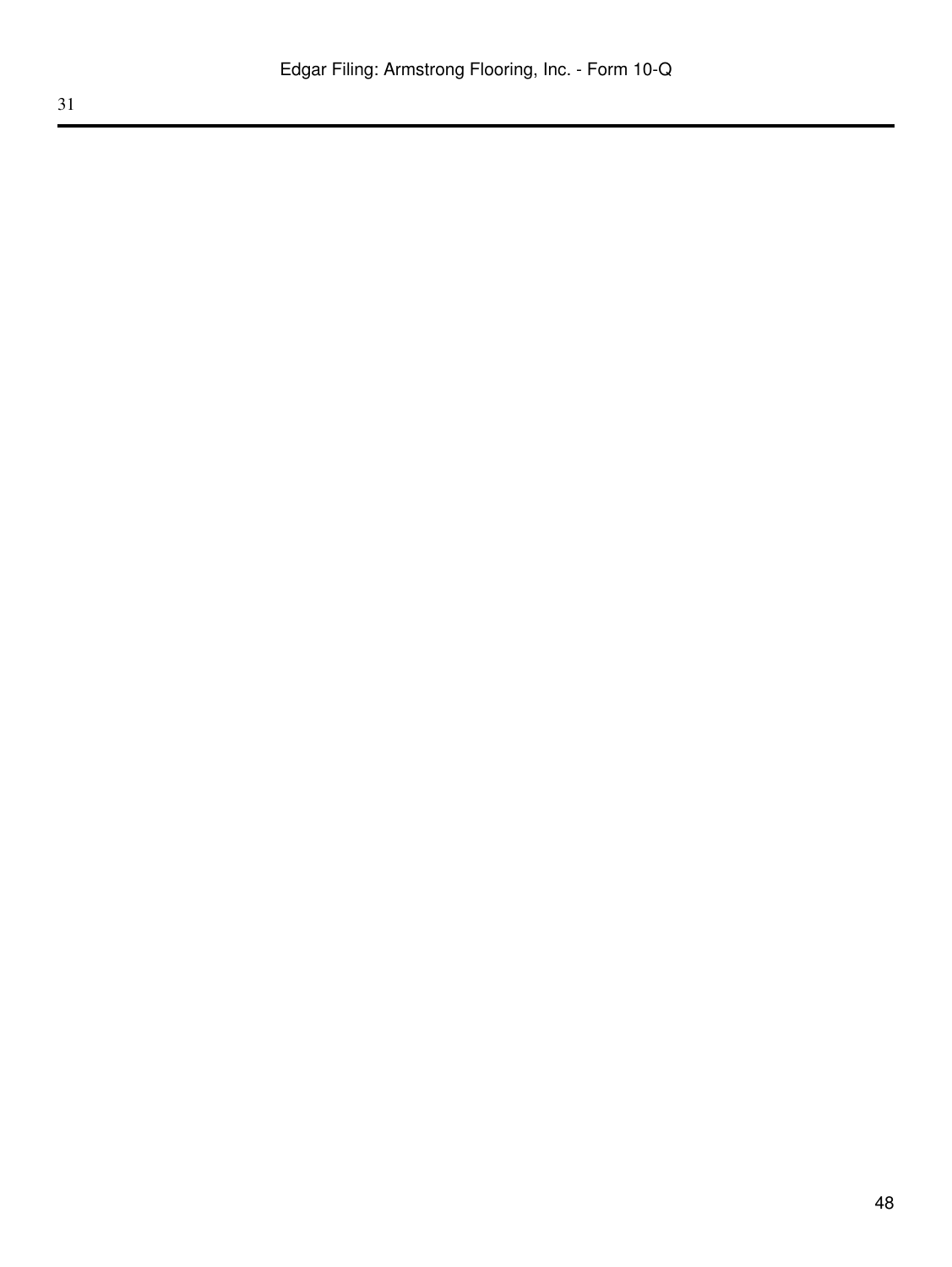<span id="page-48-0"></span>Item 6. Exhibits

The following exhibits are filed as part of this Quarterly Report on Form 10-Q: Exhibit **Number** Description

- 31.1 Certification of Principal Executive Officer pursuant to Section 302 of the Sarbanes-Oxley Act of 2002.†
- 31.2 Certification of Principal Financial Officer pursuant to Section 302 of the Sarbanes-Oxley Act of 2002.†
- 32.1 Certification of Principal Executive Officer pursuant to Section 906 of the Sarbanes-Oxley Act of 2002.†
- 32.2 Certification of Principal Financial Officer pursuant to Section 906 of the Sarbanes-Oxley Act of 2002.†
- 101.INS XBRL Instance Document†
- 101.SCH XBRL Taxonomy Extension Schema Document†
- 101.CAL XBRL Taxonomy Extension Calculation Linkbase Document†
- 101.DEF XBRL Taxonomy Extension Definition Linkbase Document†
- 101.LAB XBRL Taxonomy Extension Label Linkbase Document†
- 101.PRE XBRL Taxonomy Extension Presentation Linkbase Document†
- † Filed herewith.